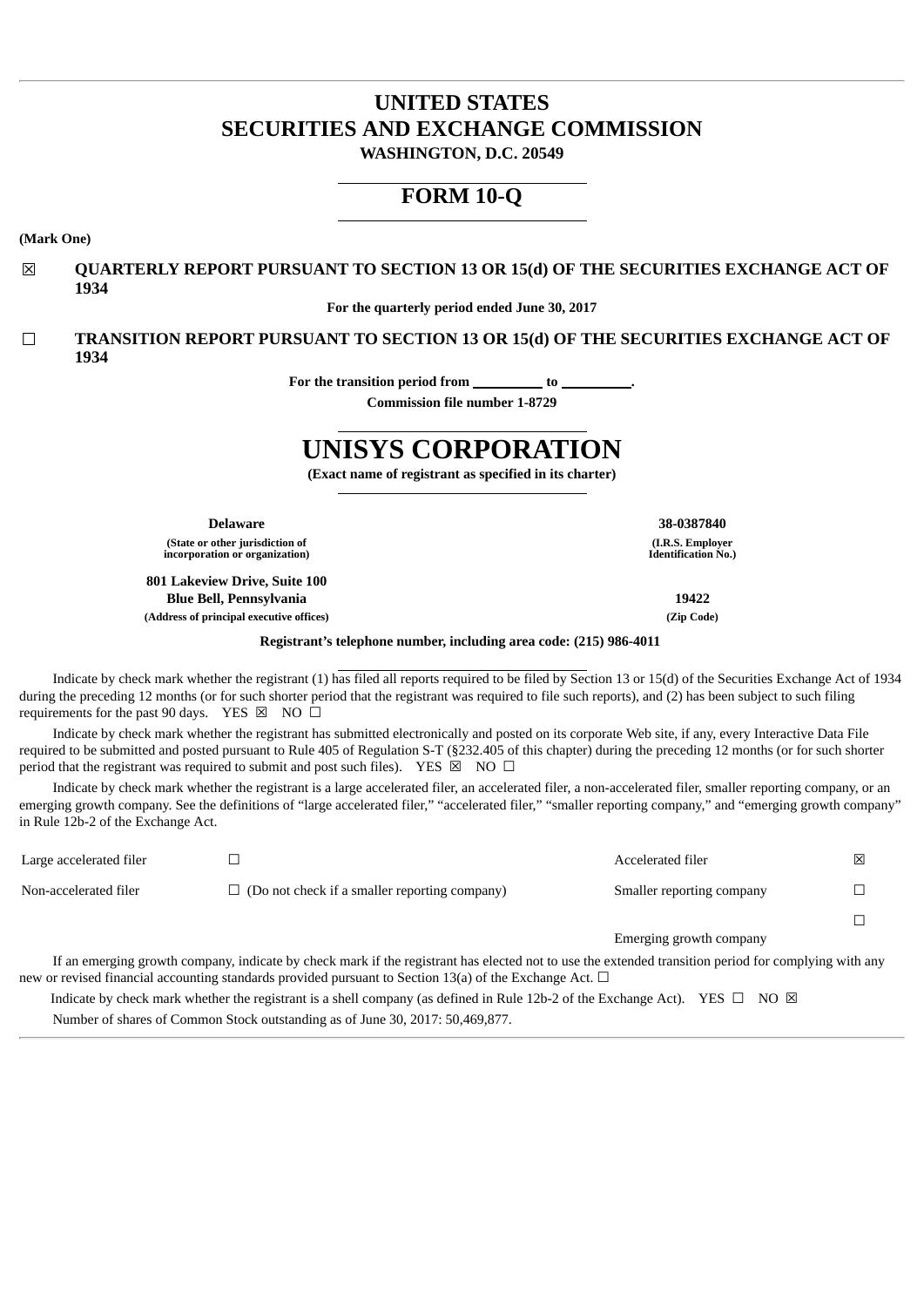#### **UNISYS CORPORATION CONSOLIDATED BALANCE SHEETS (Unaudited) (Millions)**

|                                                | June 30,<br>2017 |               | December 31,<br>2016 |
|------------------------------------------------|------------------|---------------|----------------------|
| <b>Assets</b>                                  |                  |               |                      |
| Current assets                                 |                  |               |                      |
| Cash and cash equivalents                      | \$<br>571.1      | $\,$          | 370.6                |
| Accounts and notes receivable, net             | 573.9            |               | 505.8                |
| Inventories:                                   |                  |               |                      |
| Parts and finished equipment                   | 17.1             |               | 14.0                 |
| Work in process and materials                  | 15.3             |               | 15.0                 |
| Prepaid expenses and other current assets      | 135.1            |               | 121.9                |
| Total current assets                           | 1,312.5          |               | 1,027.3              |
| Properties                                     | 908.9            |               | 886.6                |
| Less-Accumulated depreciation and amortization | 757.5            |               | 741.3                |
| Properties, net                                | 151.4            |               | 145.3                |
| Outsourcing assets, net                        | 178.1            |               | 172.5                |
| Marketable software, net                       | 134.0            |               | 137.0                |
| Prepaid postretirement assets                  | 42.6             |               | 33.3                 |
| Deferred income taxes                          | 149.9            |               | 146.1                |
| Goodwill                                       | 180.0            |               | 178.6                |
| Restricted cash                                | 19.1             |               | $30.5*$              |
| Other long-term assets                         | 151.3            |               | 151.0*               |
| Total assets                                   | \$<br>2,318.9    | ${\mathbb S}$ | 2,021.6              |
| <b>Liabilities and deficit</b>                 |                  |               |                      |
| <b>Current liabilities</b>                     |                  |               |                      |
| Current maturities of long-term-debt           | \$<br>11.3       | \$            | 106.0                |
| Accounts payable                               | 199.0            |               | 189.0                |
| Deferred revenue                               | 346.6            |               | 337.4                |
| Other accrued liabilities                      | 329.1            |               | 349.2                |
| Total current liabilities                      | 886.0            |               | 981.6                |
| Long-term debt                                 | 629.8            |               | 194.0                |
| Long-term postretirement liabilities           | 2,230.3          |               | 2,292.6              |
| Long-term deferred revenue                     | 116.3            |               | 117.6                |
| Other long-term liabilities                    | 86.6             |               | 83.2                 |
| Commitments and contingencies                  |                  |               |                      |
| Deficit                                        |                  |               |                      |
| Common stock, shares issued:                   |                  |               |                      |
| 2017; 53.4, 2016; 52.8                         | 0.5              |               | 0.5                  |
| Accumulated deficit                            | (1,972.5)        |               | (1,893.4)            |
| Treasury stock, shares at cost:                |                  |               |                      |
| 2017; 2.9, 2016; 2.7                           | (102.7)          |               | (100.5)              |
| Paid-in capital                                | 4,521.5          |               | 4,515.2              |
| Accumulated other comprehensive loss           | (4,067.4)        |               | (4, 152.8)           |
| Total Unisys stockholders' deficit             | (1,620.6)        |               | (1,631.0)            |
| Noncontrolling interests                       | (9.5)            |               | (16.4)               |
| <b>Total deficit</b>                           | (1,630.1)        |               | (1,647.4)            |
| Total liabilities and deficit                  | \$<br>2,318.9    | \$            | 2,021.6              |

See notes to consolidated financial statements

\* Amounts were changed to conform to the current-year presentation. See Note 11.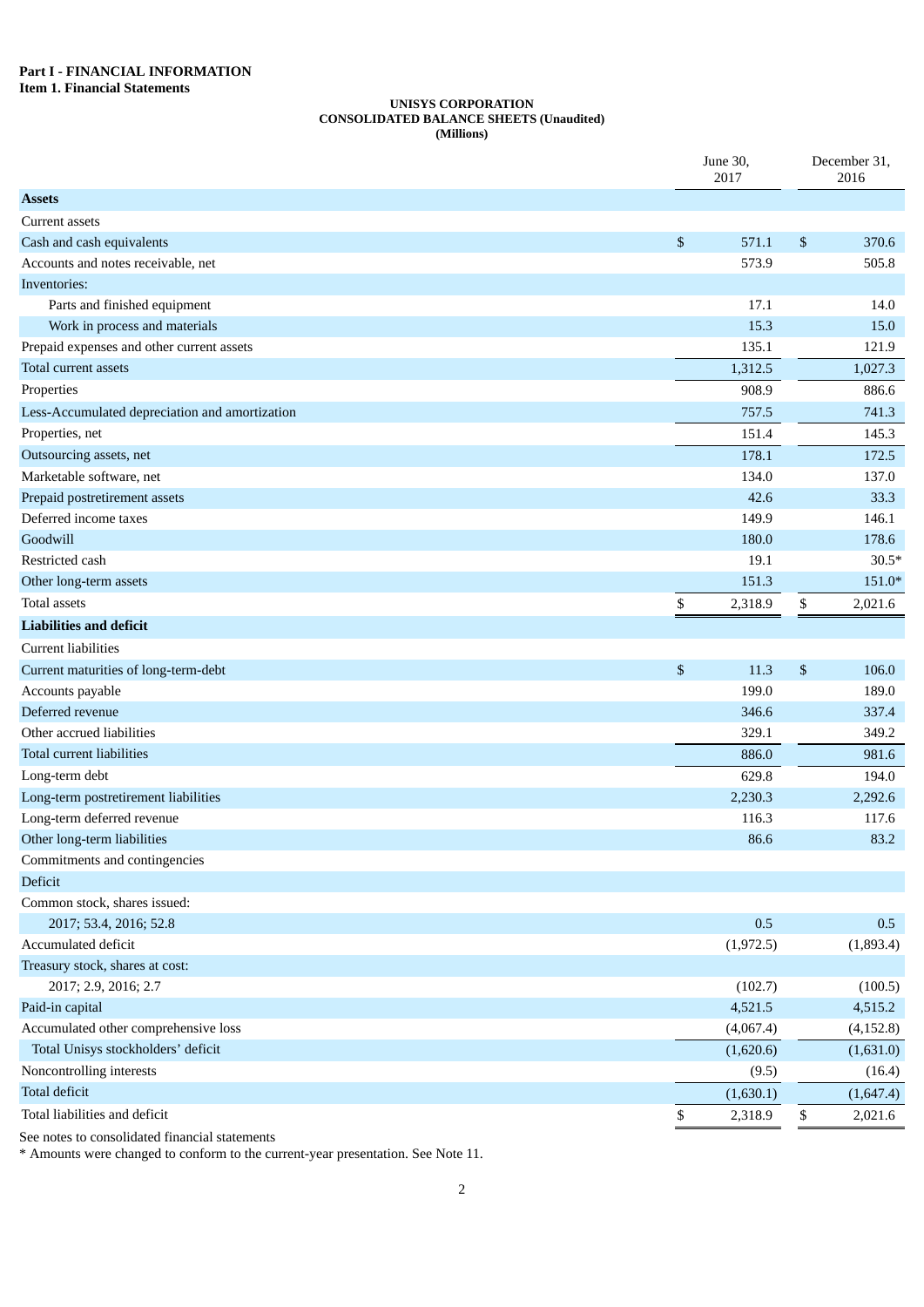## **UNISYS CORPORATION CONSOLIDATED STATEMENTS OF INCOME (Unaudited) (Millions, except per share data)**

|                                                            | <b>Three Months Ended</b> | June 30. |       | <b>Six Months Ended</b> | June 30. |     |         |
|------------------------------------------------------------|---------------------------|----------|-------|-------------------------|----------|-----|---------|
|                                                            | 2017                      |          | 2016  | 2017                    |          |     | 2016    |
| Revenue                                                    |                           |          |       |                         |          |     |         |
| <b>Services</b>                                            | \$<br>574.8               | \$       | 613.8 | \$                      | 1,160.1  | \$  | 1,208.9 |
| Technology                                                 | 91.4                      |          | 135.1 |                         | 170.6    |     | 206.8   |
|                                                            | 666.2                     |          | 748.9 |                         | 1,330.7  |     | 1,415.7 |
| Costs and expenses                                         |                           |          |       |                         |          |     |         |
| Cost of revenue:                                           |                           |          |       |                         |          |     |         |
| <b>Services</b>                                            | 526.7                     |          | 529.1 |                         | 1,031.2  |     | 1,062.8 |
| Technology                                                 | 37.0                      |          | 41.5  |                         | 76.8     |     | 76.1    |
|                                                            | 563.7                     |          | 570.6 |                         | 1,108.0  |     | 1,138.9 |
| Selling, general and administrative                        | 114.2                     |          | 115.7 |                         | 223.3    |     | 225.8   |
| Research and development                                   | 13.1                      |          | 13.1  |                         | 26.9     |     | 29.1    |
|                                                            | 691.0                     |          | 699.4 |                         | 1,358.2  |     | 1,393.8 |
| Operating profit (loss)                                    | (24.8)                    |          | 49.5  |                         | (27.5)   |     | 21.9    |
| Interest expense                                           | 14.3                      |          | 7.8   |                         | 20.0     |     | 12.2    |
| Other income (expense), net                                | (3.2)                     |          | 2.6   |                         | (11.6)   |     | 1.4     |
| Income (loss) before income taxes                          | (42.3)                    |          | 44.3  |                         | (59.1)   |     | 11.1    |
| Provision (benefit) for income taxes                       | (3.8)                     |          | 18.8  |                         | 9.1      |     | 24.3    |
| Consolidated net income (loss)                             | (38.5)                    |          | 25.5  |                         | (68.2)   |     | (13.2)  |
| Net income attributable to noncontrolling interests        | 3.5                       |          | 3.9   |                         | 6.5      |     | 5.1     |
| Net income (loss) attributable to Unisys Corporation       | \$<br>(42.0)              | \$       | 21.6  | \$                      | (74.7)   | -\$ | (18.3)  |
| Income (loss) per share attributable to Unisys Corporation |                           |          |       |                         |          |     |         |
| <b>Basic</b>                                               | \$<br>(0.83)              | \$       | 0.43  | \$                      | (1.48)   | -\$ | (0.37)  |
| <b>Diluted</b>                                             | \$<br>(0.83)              | \$       | 0.36  | \$                      | (1.48)   | -\$ | (0.37)  |

3

See notes to consolidated financial statements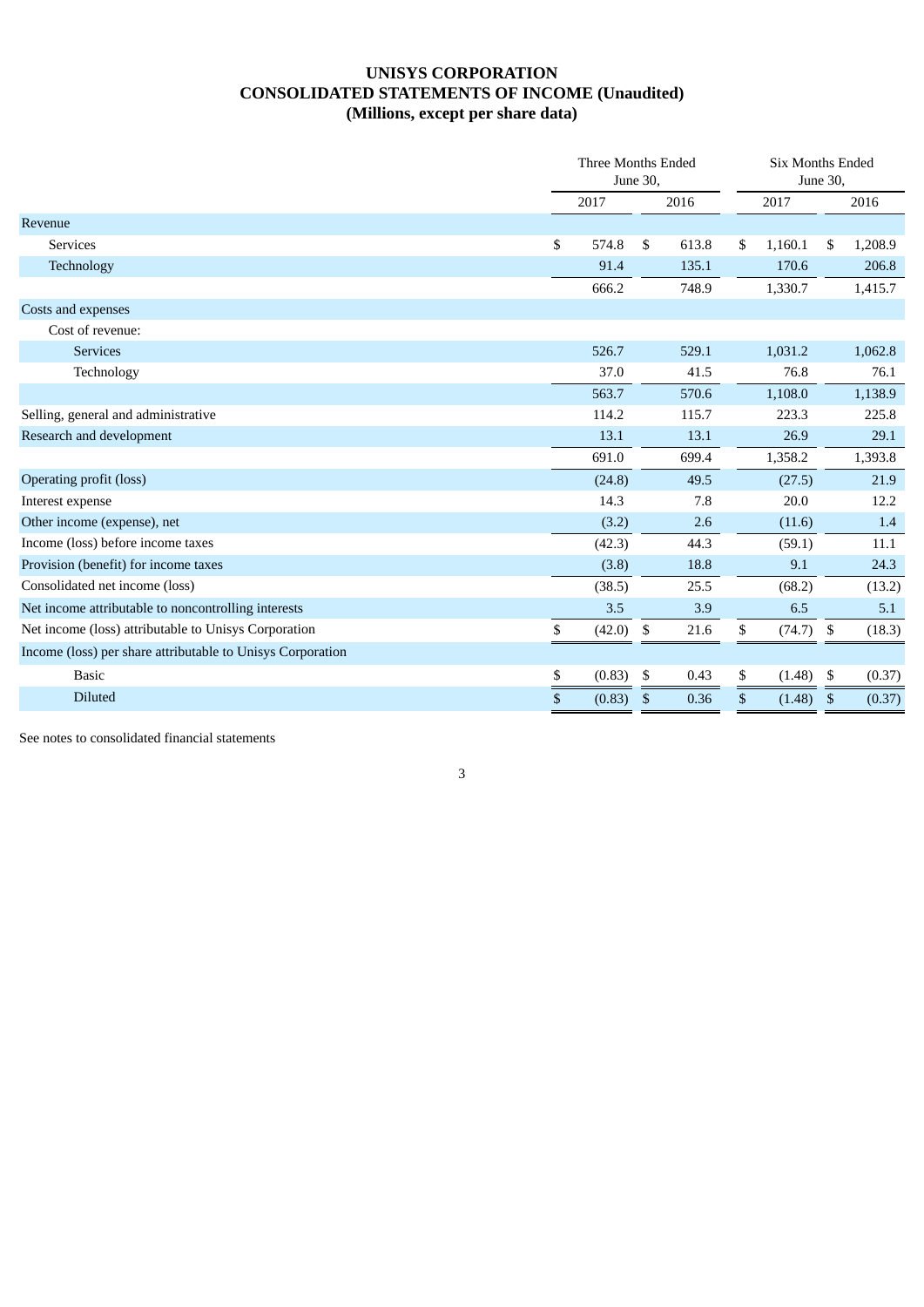## **UNISYS CORPORATION CONSOLIDATED STATEMENTS OF COMPREHENSIVE INCOME (Unaudited) (Millions)**

|                                                                                                            | Three Months Ended<br>June 30, |        |    |        |      |             | <b>Six Months Ended</b><br>June 30, |        |  |
|------------------------------------------------------------------------------------------------------------|--------------------------------|--------|----|--------|------|-------------|-------------------------------------|--------|--|
|                                                                                                            | 2017<br>2016                   |        |    |        | 2017 |             |                                     | 2016   |  |
| Consolidated net income (loss)                                                                             |                                | (38.5) | -S | 25.5   |      | $(68.2)$ \$ |                                     | (13.2) |  |
| Other comprehensive income                                                                                 |                                |        |    |        |      |             |                                     |        |  |
| Foreign currency translation                                                                               |                                | 42.7   |    | (48.9) |      | 73.8        |                                     | (38.4) |  |
| Postretirement adjustments, net of tax of $\$(7.1)$ and $\$(8.1)$ in 2017 and \$11.9 and \$14.6<br>in 2016 |                                | (10.4) |    | 101.4  |      | 12.0        |                                     | 146.9  |  |
| Total other comprehensive income                                                                           |                                | 32.3   |    | 52.5   |      | 85.8        |                                     | 108.5  |  |
| Comprehensive income (loss)                                                                                |                                | (6.2)  |    | 78.0   |      | 17.6        |                                     | 95.3   |  |
| Less comprehensive income attributable to noncontrolling interests                                         |                                | (3.7)  |    | (3.1)  |      | (6.9)       |                                     | (4.3)  |  |
| Comprehensive income (loss) attributable to Unisys Corporation                                             | \$                             | (9.9)  |    | 74.9   |      | 10.7        |                                     | 91.0   |  |

See notes to consolidated financial statements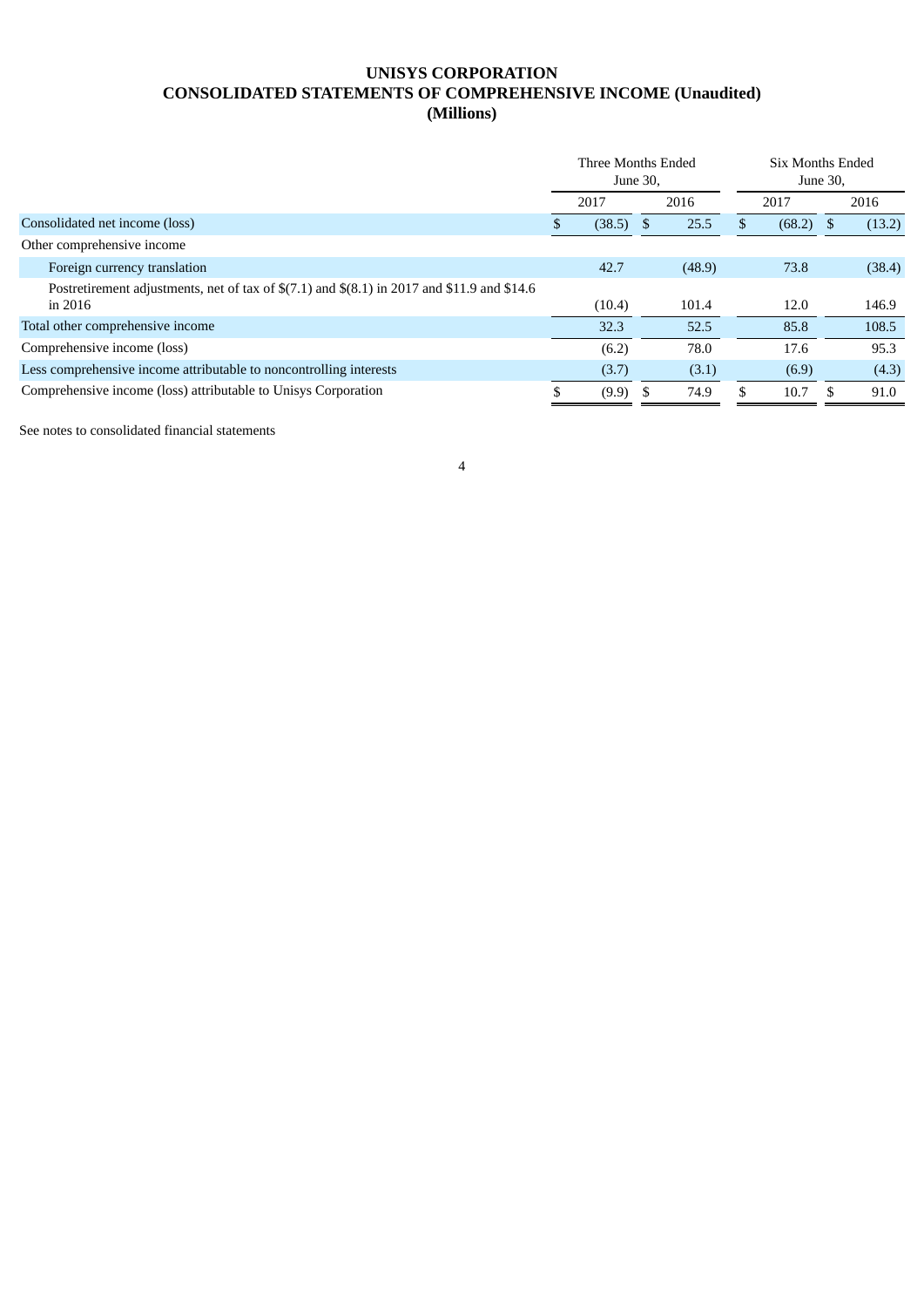## **UNISYS CORPORATION CONSOLIDATED STATEMENTS OF CASH FLOWS (Unaudited) (Millions)**

|                                                                                                         | Six Months Ended<br>June 30, |    |            |  |  |  |
|---------------------------------------------------------------------------------------------------------|------------------------------|----|------------|--|--|--|
|                                                                                                         | 2017                         |    | 2016       |  |  |  |
| <b>Cash flows from operating activities</b>                                                             |                              |    |            |  |  |  |
| Consolidated net loss                                                                                   | \$<br>(68.2)                 | \$ | (13.2)     |  |  |  |
| Adjustments to reconcile consolidated net loss to net cash provided by (used for) operating activities: |                              |    |            |  |  |  |
| Foreign currency transaction losses                                                                     | 5.1                          |    | 0.4        |  |  |  |
| Non-cash interest expense                                                                               | 4.4                          |    | 2.8        |  |  |  |
| Loss on debt extinguishment                                                                             | 1.5                          |    |            |  |  |  |
| Employee stock compensation                                                                             | 6.2                          |    | 5.3        |  |  |  |
| Depreciation and amortization of properties                                                             | 19.8                         |    | 19.3       |  |  |  |
| Depreciation and amortization of outsourcing assets                                                     | 26.3                         |    | 25.7       |  |  |  |
| Amortization of marketable software                                                                     | 31.8                         |    | 32.4       |  |  |  |
| Other non-cash operating activities                                                                     | 2.5                          |    | 1.0        |  |  |  |
| Loss on disposal of capital assets                                                                      | 4.2                          |    | 1.6        |  |  |  |
| Pension contributions                                                                                   | (71.2)                       |    | (64.1)     |  |  |  |
| Pension expense                                                                                         | 45.8                         |    | 41.8       |  |  |  |
| Increase in deferred income taxes, net                                                                  | (0.4)                        |    | (9.7)      |  |  |  |
| Changes in operating assets and liabilities                                                             |                              |    |            |  |  |  |
| (Increase) decrease in receivables, net                                                                 | (57.4)                       |    | 24.9       |  |  |  |
| (Increase) decrease in inventories                                                                      | (2.6)                        |    | 5.8        |  |  |  |
| Decrease in accounts payable and other accrued liabilities                                              | (28.3)                       |    | $(35.6)*$  |  |  |  |
| (Decrease) increase in other liabilities                                                                | (8.6)                        |    | 12.3       |  |  |  |
| (Increase) decrease in other assets                                                                     | (1.1)                        |    | $6.2*$     |  |  |  |
| Net cash (used for) provided by operating activities                                                    | (90.2)                       |    | 56.9*      |  |  |  |
| <b>Cash flows from investing activities</b>                                                             |                              |    |            |  |  |  |
| Proceeds from investments                                                                               | 2,502.0                      |    | 2,236.8    |  |  |  |
| Purchases of investments                                                                                | (2,487.1)                    |    | (2,238.0)  |  |  |  |
| Investment in marketable software                                                                       | (28.8)                       |    | (30.2)     |  |  |  |
| Capital additions of properties                                                                         | (15.9)                       |    | (11.0)     |  |  |  |
| Capital additions of outsourcing assets                                                                 | (36.9)                       |    | (28.8)     |  |  |  |
| Other                                                                                                   | (0.3)                        |    | $(0.2)$ *  |  |  |  |
| Net cash used for investing activities                                                                  | (67.0)                       |    | $(71.4)^*$ |  |  |  |
| <b>Cash flows from financing activities</b>                                                             |                              |    |            |  |  |  |
| Proceeds from issuance of long-term debt                                                                | 445.0                        |    | 213.5      |  |  |  |
| Payments for capped call transactions                                                                   |                              |    | (27.3)     |  |  |  |
| Issuance costs relating to long-term debt                                                               | (11.7)                       |    | (7.3)      |  |  |  |
| Payments of long-term debt                                                                              | (97.7)                       |    | (1.3)      |  |  |  |
| Payments of short-term borrowings                                                                       |                              |    | (65.8)     |  |  |  |
| Other                                                                                                   | (2.1)                        |    | $(0.4)$ *  |  |  |  |
| Net cash provided by financing activities                                                               | 333.5                        |    | $111.4*$   |  |  |  |
| Effect of exchange rate changes on cash, cash equivalents and restricted cash                           | 12.8                         |    | $0.1*$     |  |  |  |
| Increase in cash, cash equivalents and restricted cash                                                  | 189.1                        |    | $97.0*$    |  |  |  |
| Cash, cash equivalents and restricted cash, beginning of period                                         | 401.1                        |    | 396.8*     |  |  |  |
| Cash, cash equivalents and restricted cash, end of period                                               | \$<br>590.2                  | \$ | 493.8*     |  |  |  |
|                                                                                                         |                              |    |            |  |  |  |

See notes to consolidated financial statements

\* Amounts were changed to conform to the current-year presentation. See Note 11.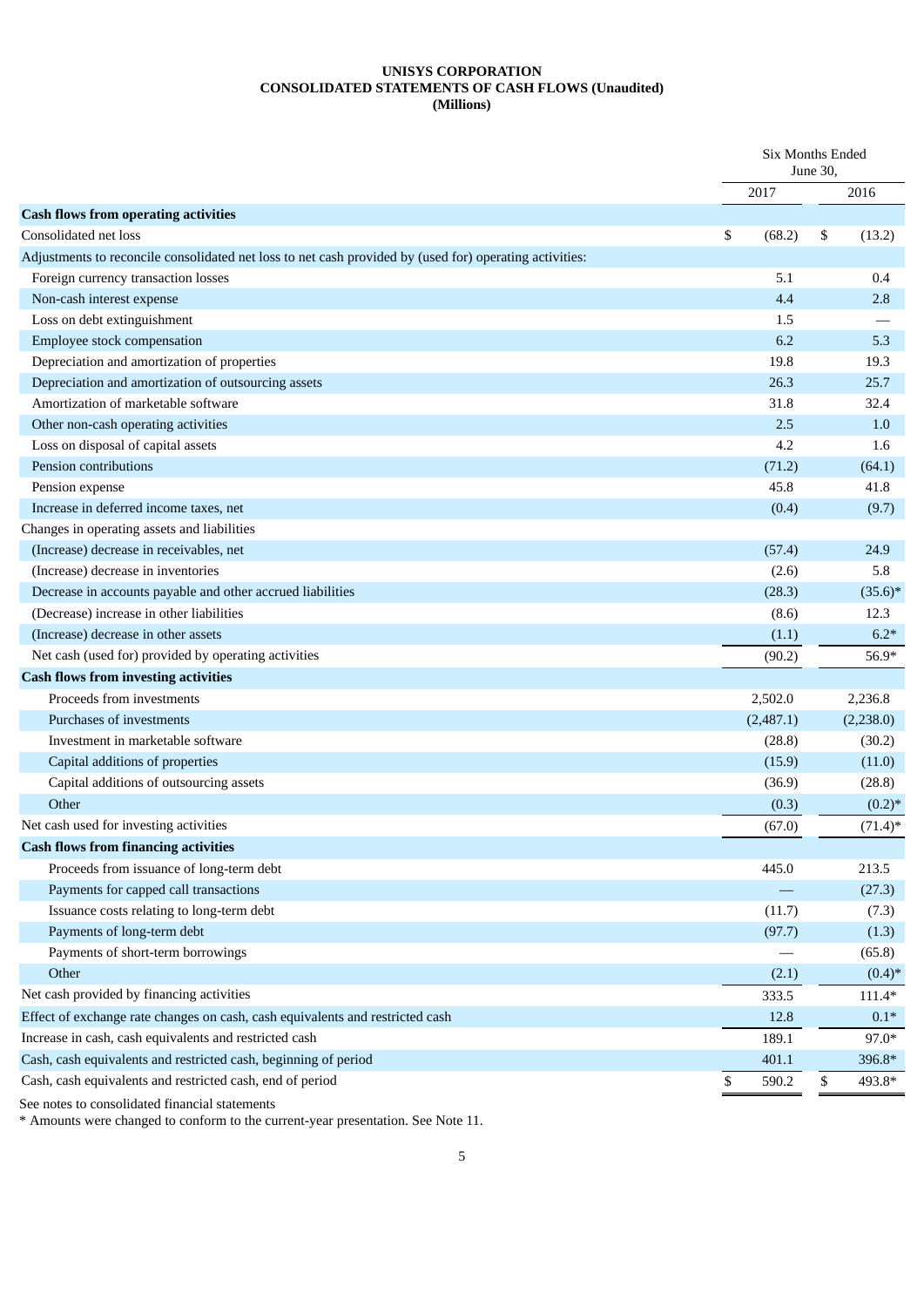## **UNISYS CORPORATION NOTES TO CONSOLIDATED FINANCIAL STATEMENTS (Unaudited) (Dollars in millions, except share and per share amounts)**

In the opinion of management, the financial information furnished herein reflects all adjustments necessary for a fair presentation of the financial position, results of operations, comprehensive income and cash flows for the interim periods specified. These adjustments consist only of normal recurring accruals except as disclosed herein. Because of seasonal and other factors, results for interim periods are not necessarily indicative of the results to be expected for the full year.

The preparation of financial statements in conformity with U.S. generally accepted accounting principles requires management to make estimates and assumptions about future events. These estimates and assumptions affect the amounts of assets and liabilities reported, disclosures about contingent assets and liabilities and the reported amounts of revenue and expenses. Such estimates include the valuation of accounts receivable, inventories, outsourcing assets, marketable software, goodwill and other long-lived assets, legal contingencies, indemnifications, assumptions used in the calculation for systems integration projects, income taxes and retirement and other post-employment benefits, among others. These estimates and assumptions are based on management's best estimates and judgment. Management evaluates its estimates and assumptions on an ongoing basis using historical experience and other factors, including the current economic environment, which management believes to be reasonable under the circumstances. Management adjusts such estimates and assumptions when facts and circumstances dictate. As future events and their effects cannot be determined with precision, actual results could differ significantly from these estimates. Changes in those estimates resulting from continuing changes in the economic environment will be reflected in the financial statements in future periods.

The company's accounting policies are set forth in detail in Note 1 of the notes to the consolidated financial statements in the company's Annual Report on Form 10-K for the year ended December 31, 2016 ("2016 Form 10-K") filed with the Securities and Exchange Commission. Such Annual Report also contains a discussion of the company's critical accounting policies. The company believes that these critical accounting policies affect its more significant estimates and judgments used in the preparation of the company's consolidated financial statements. There have been no changes in the company's critical accounting policies from those disclosed in the company's 2016 Form 10-K.

## **Note 1 — Earnings Per Share**

The following table shows how the income (loss) per share attributable to Unisys Corporation was computed for the three and six months ended June 30, 2017 and 2016 (shares in thousands):

|                                                                                     | Three Months Ended June | 30,  |        |     |             | Six Months Ended June 30, |        |
|-------------------------------------------------------------------------------------|-------------------------|------|--------|-----|-------------|---------------------------|--------|
|                                                                                     | 2017                    |      | 2016   |     | 2017        |                           | 2016   |
| Basic earnings (loss) per common share computation:                                 |                         |      |        |     |             |                           |        |
| Net income (loss) attributable to Unisys Corporation                                | \$<br>(42.0)            | \$   | 21.6   | \$. | (74.7)      | - \$                      | (18.3) |
| Weighted average shares                                                             | 50,437                  |      | 50,069 |     | 50,346      |                           | 50,036 |
| Basic earnings (loss) per common share                                              | \$<br>$(0.83)$ \$       |      | 0.43   |     | $(1.48)$ \$ |                           | (0.37) |
| Diluted earnings (loss) per common share computation:                               |                         |      |        |     |             |                           |        |
| Net income (loss) attributable to Unisys Corporation                                | \$<br>(42.0)            | -\$  | 21.6   | \$  | (74.7)      | - \$                      | (18.3) |
| Add interest expense on convertible notes, net of tax of zero                       |                         |      | 4.5    |     |             |                           |        |
| Net income (loss) attributable to Unisys Corporation for diluted earnings per share | (42.0)                  | - \$ | 26.1   | \$. | $(74.7)$ \$ |                           | (18.3) |
| Weighted average shares                                                             | 50,437                  |      | 50,069 |     | 50,346      |                           | 50,036 |
| Plus incremental shares from assumed conversions:                                   |                         |      |        |     |             |                           |        |
| Employee stock plans                                                                |                         |      | 167    |     |             |                           |        |
| Convertible notes                                                                   |                         |      | 21,550 |     |             |                           |        |
| Adjusted weighted average shares                                                    | 50,437                  |      | 71,786 |     | 50,346      |                           | 50,036 |
| Diluted earnings (loss) per common share                                            | \$<br>(0.83)            |      | 0.36   |     | (1.48)      |                           | (0.37) |

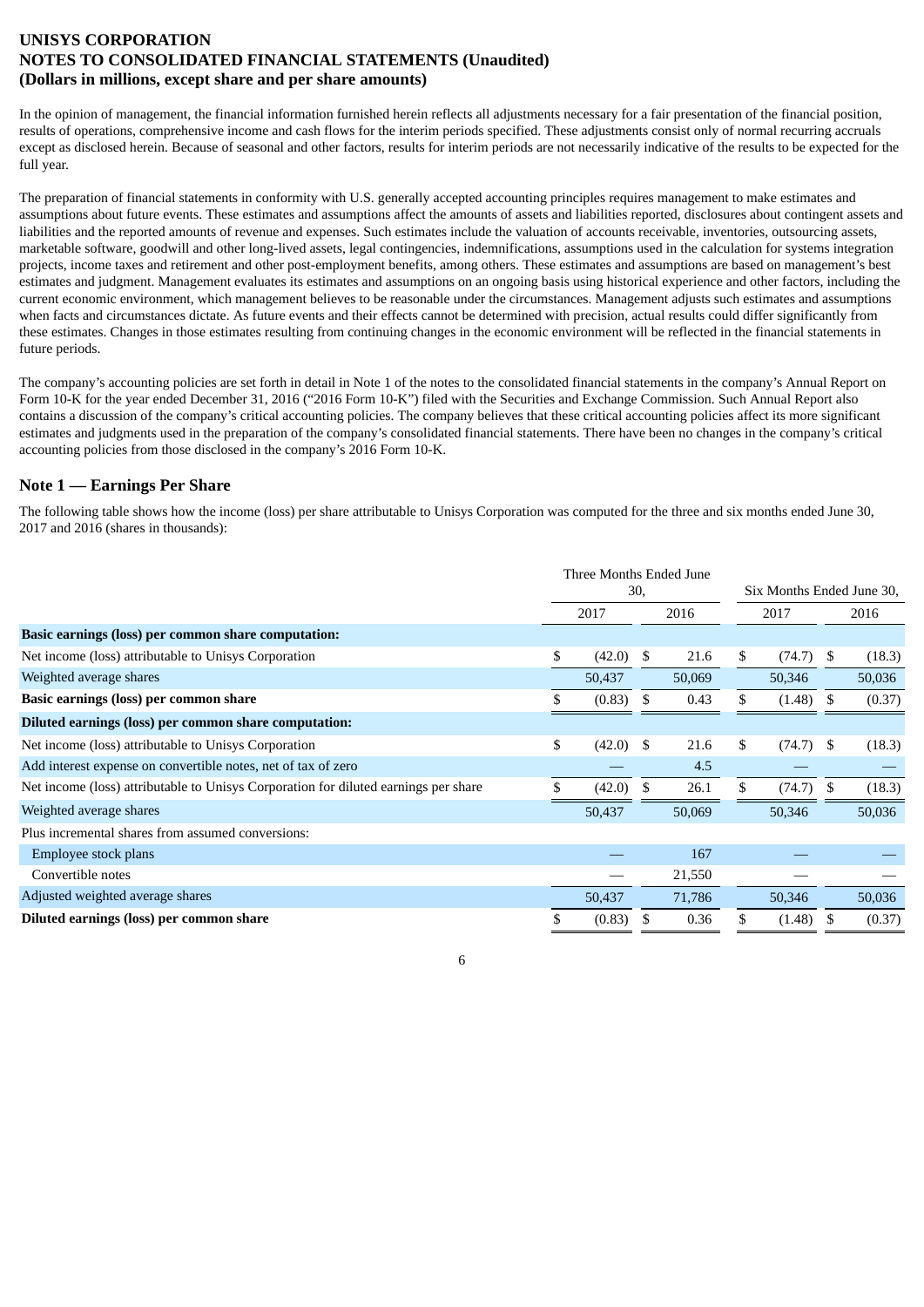In the six months ended June 30, 2017 and 2016, the following weighted-average number of stock options and restricted stock units were antidilutive and therefore excluded from the computation of diluted earnings per share (in thousands): 3,517 and 3,684, respectively. In the six months ended June 30, 2017 and 2016, the following weighted-average number of common shares issuable upon conversion of the 5.50% convertible senior notes due 2021 were antidilutive and therefore excluded from the computation of diluted earnings per share (in thousands): 21,868 and 12,593, respectively.

## **Note 2 - Cost Reduction Actions**

In 2015, in connection with organizational initiatives to create a more competitive cost structure and rebalance the company's global skill set, the company initiated a plan to incur restructuring charges currently estimated at approximately \$300 million through 2017. During 2016 and 2015, the company recognized charges in connection with this plan and other costs of \$82.1 million and \$118.5 million, respectively, principally related to a reduction in employees.

During the three months ended June 30, 2017, the company recognized charges in connection with this plan and other costs of \$27.5 million. Charges related to work-force reductions were \$24.2 million, principally related to severance costs, and were comprised of: (a) a charge of \$4.8 million for 369 employees and \$(0.1) million for changes in estimates in the U.S. and (b) a charge of \$19.8 million for 301 employees and \$(0.3) million for changes in estimates outside the U.S. In addition, the company recorded charges of \$3.3 million comprised of \$1.9 million for contract amendment and termination costs, \$1.6 million for professional fees and other expenses related to the cost reduction effort and \$(0.2) million for foreign currency translation gains related to exiting foreign countries. The charges were recorded in the following statement of income classifications: cost of revenue – services, \$19.1 million; cost of revenue technology, \$0.4 million; selling, general and administrative expenses, \$8.2 million; and other income (expense), net, \$(0.2) million.

During the six months ended June 30, 2017, the company recognized charges in connection with this plan and other costs of \$52.9 million. Charges related to work-force reductions were \$36.7 million, principally related to severance costs, and were comprised of: (a) a charge of \$5.3 million for 414 employees and \$(0.2) million for changes in estimates in the U.S. and (b) a charge of \$24.0 million for 376 employees, \$8.2 million for additional benefits provided in 2017 and \$(0.6) million for changes in estimates outside the U.S. In addition, the company recorded charges of \$16.2 million comprised of \$2.9 million for idle leased facilities costs, \$5.2 million for contract amendment and termination costs, \$3.0 million for professional fees and other expenses related to the cost reduction effort and \$5.1 million for foreign currency translation losses related to exiting foreign countries. The charges were recorded in the following statement of income classifications: cost of revenue – services, \$27.6 million; cost of revenue - technology, \$0.4 million; selling, general and administrative expenses, \$19.5 million; research and development expenses, \$0.3 million; and other income (expense), net, \$5.1 million.

During the three months ended June 30, 2016, the company recognized charges of \$10.2 million in connection with this plan, principally related to a reduction in employees. The charges related to work-force reductions were \$6.5 million, principally related to severance costs, and were comprised of: (a) a charge of \$1.2 million for 69 employees in the U.S. and (b) a charge of \$5.3 million for 262 employees outside the U.S. In addition, the company recorded charges of \$3.7 million for other expenses related to the cost reduction effort. The charges were recorded in the following statement of income classifications: cost of revenue - services, \$5.1 million; selling, general and administrative expenses, \$5.5 million; and research and development expenses, \$(0.4) million.

During the six months ended June 30, 2016, the company recognized charges of \$37.1 million in connection with this plan, principally related to a reduction in employees. The charges related to work-force reductions were \$28.6 million, principally related to severance costs, and were comprised of: (a) a charge of \$5.4 million for 244 employees in the U.S. and (b) a charge of \$23.2 million for 599 employees outside the U.S. In addition, the company recorded charges of \$8.5 million for other expenses related to the cost reduction effort. The charges were recorded in the following statement of income classifications: cost of revenue – services, \$16.6 million; selling, general and administrative expenses, \$18.8 million; and research and development expenses, \$1.7 million.

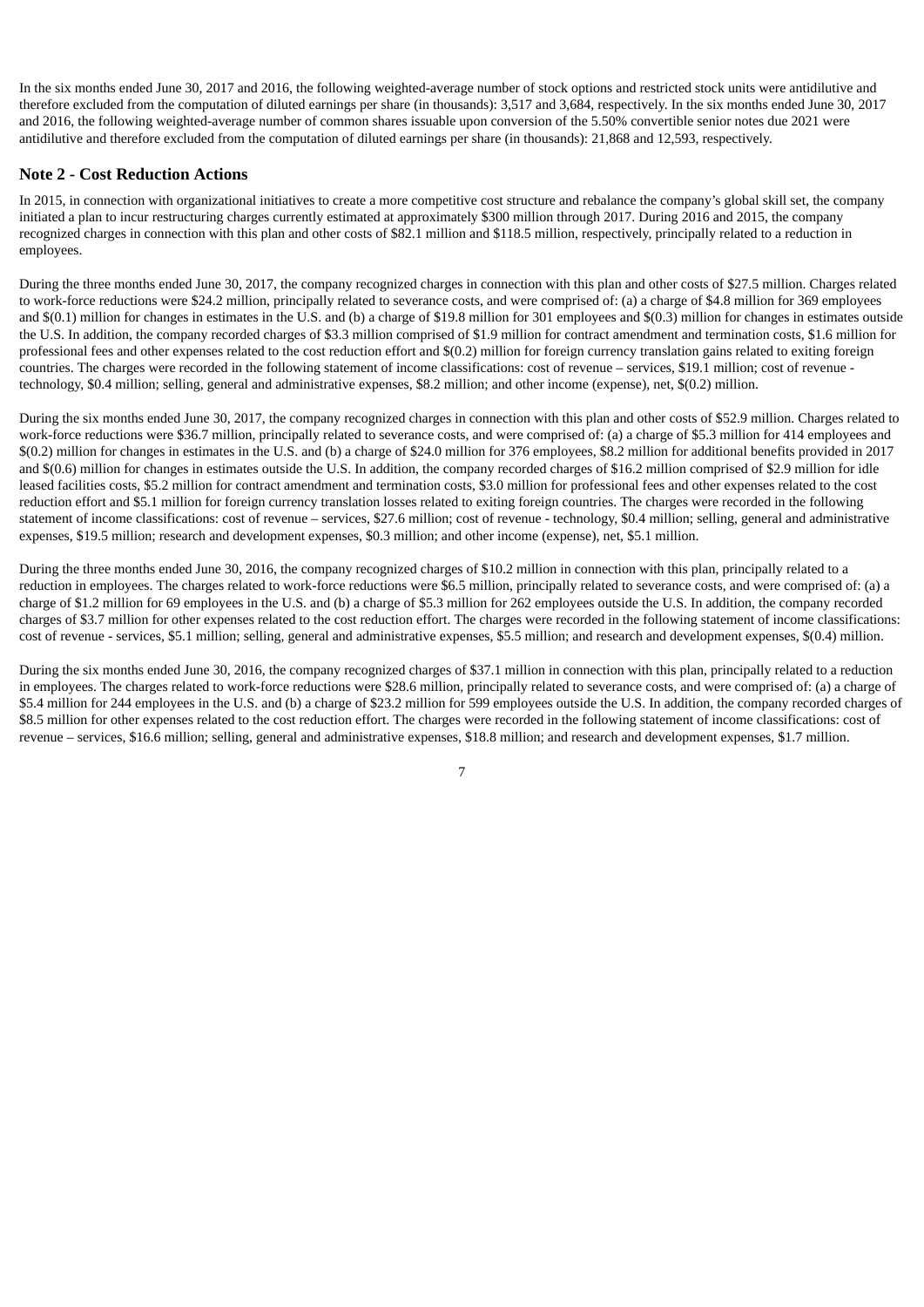Liabilities and expected future payments related to these costs are as follows:

|                                                          |     |        |     | <b>Work-Force Reductions</b> |               | <b>Idle Leased</b><br><b>Facilities</b> |     |       |  |
|----------------------------------------------------------|-----|--------|-----|------------------------------|---------------|-----------------------------------------|-----|-------|--|
|                                                          |     | Total  |     | U.S.                         | Int'l.        |                                         |     | Costs |  |
| Balance at December 31, 2016                             | \$. | 36.6   | S   | 1.8                          | -S            | 33.4                                    | -\$ | 1.4   |  |
| Additional provisions                                    |     | 40.4   |     | 5.3                          |               | 32.2                                    |     | 2.9   |  |
| Payments                                                 |     | (12.9) |     | (1.7)                        |               | (10.5)                                  |     | (0.7) |  |
| Changes in estimates                                     |     | (0.8)  |     | (0.2)                        |               | (0.6)                                   |     |       |  |
| Translation adjustments                                  |     | 3.9    |     |                              |               | 3.7                                     |     | 0.2   |  |
| Balance at June 30, 2017                                 |     | 67.2   | \$. | 5.2                          | <sup>\$</sup> | 58.2                                    |     | 3.8   |  |
| Expected future utilization on balance at June 30, 2017: |     |        |     |                              |               |                                         |     |       |  |
| 2017 remaining six months                                | \$  | 29.3   | \$  | 5.2                          | \$            | 23.3                                    | -S  | 0.8   |  |
| Beyond 2017                                              |     | 37.9   |     |                              |               | 34.9                                    |     | 3.0   |  |
|                                                          |     |        |     |                              |               |                                         |     |       |  |

## **Note 3 - Pension and Postretirement Benefits**

Net periodic pension expense for the three and six months ended June 30, 2017 and 2016 is presented below:

|                                       | Three Months Ended<br>June 30, 2017 |        |      |               |    |                 |     | Three Months Ended<br>June 30, 2016 |      |               |   |                 |  |  |
|---------------------------------------|-------------------------------------|--------|------|---------------|----|-----------------|-----|-------------------------------------|------|---------------|---|-----------------|--|--|
|                                       |                                     | Total  |      | U.S.<br>Plans |    | Int'l.<br>Plans |     | Total                               |      | U.S.<br>Plans |   | Int'l.<br>Plans |  |  |
| Service cost                          | \$                                  | 1.6    | - \$ |               | S  | 1.6             | S   | 2.1                                 | - \$ | $\frac{1}{2}$ | S | 2.1             |  |  |
| Interest cost                         |                                     | 70.9   |      | 53.2          |    | 17.7            |     | 81.4                                |      | 58.1          |   | 23.3            |  |  |
| Expected return on plan assets        |                                     | (90.1) |      | (58.8)        |    | (31.3)          |     | (100.0)                             |      | (63.2)        |   | (36.8)          |  |  |
| Amortization of prior service benefit |                                     | (1.2)  |      | (0.7)         |    | (0.5)           |     | (1.4)                               |      | (0.7)         |   | (0.7)           |  |  |
| Recognized net actuarial loss         |                                     | 45.3   |      | 32.3          |    | 13.0            |     | 39.4                                |      | 29.3          |   | 10.1            |  |  |
| Curtailment gain                      |                                     | (5.2)  |      |               |    | (5.2)           |     |                                     |      |               |   |                 |  |  |
| Net periodic pension expense          |                                     | 21.3   | S    | 26.0          | .S | (4.7)           | \$. | 21.5                                |      | 23.5          |   | (2.0)           |  |  |

|                                       | <b>Six Months Ended</b><br>June 30, 2017 |         |    |               |    |                 |               | Six Months Ended<br>June 30, 2016 |     |                          |  |                 |  |  |
|---------------------------------------|------------------------------------------|---------|----|---------------|----|-----------------|---------------|-----------------------------------|-----|--------------------------|--|-----------------|--|--|
|                                       |                                          | Total   |    | U.S.<br>Plans |    | Int'l.<br>Plans |               | Total                             |     | U.S.<br>Plans            |  | Int'l.<br>Plans |  |  |
| Service cost                          | \$                                       | 3.2     | -S |               | S  | 3.2             | <sup>\$</sup> | 3.9                               | -\$ | $\overline{\phantom{0}}$ |  | 3.9             |  |  |
| Interest cost                         |                                          | 140.8   |    | 105.7         |    | 35.1            |               | 161.9                             |     | 115.7                    |  | 46.2            |  |  |
| Expected return on plan assets        |                                          | (179.5) |    | (117.6)       |    | (61.9)          |               | (199.4)                           |     | (126.6)                  |  | (72.8)          |  |  |
| Amortization of prior service benefit |                                          | (2.5)   |    | (1.3)         |    | (1.2)           |               | (2.8)                             |     | (1.3)                    |  | (1.5)           |  |  |
| Recognized net actuarial loss         |                                          | 89.0    |    | 63.2          |    | 25.8            |               | 78.2                              |     | 58.0                     |  | 20.2            |  |  |
| Curtailment gain                      |                                          | (5.2)   |    |               |    | (5.2)           |               |                                   |     |                          |  |                 |  |  |
| Net periodic pension expense          |                                          | 45.8    | ß. | 50.0          | .S | (4.2)           | \$            | 41.8                              |     | 45.8                     |  | (4.0)           |  |  |

In 2017, the company expects to make cash contributions of approximately \$141.0 million to its worldwide defined benefit pension plans, which are comprised of \$54.4 million for the company's U.S. qualified defined benefit pension plan and \$86.6 million primarily for the company's non-U.S. defined benefit pension plans. In 2016, the company made cash contributions of \$132.5 million to its worldwide defined benefit pension plans. For the six months ended June 30, 2017 and 2016, the company made cash contributions of \$71.2 million and \$64.1 million, respectively.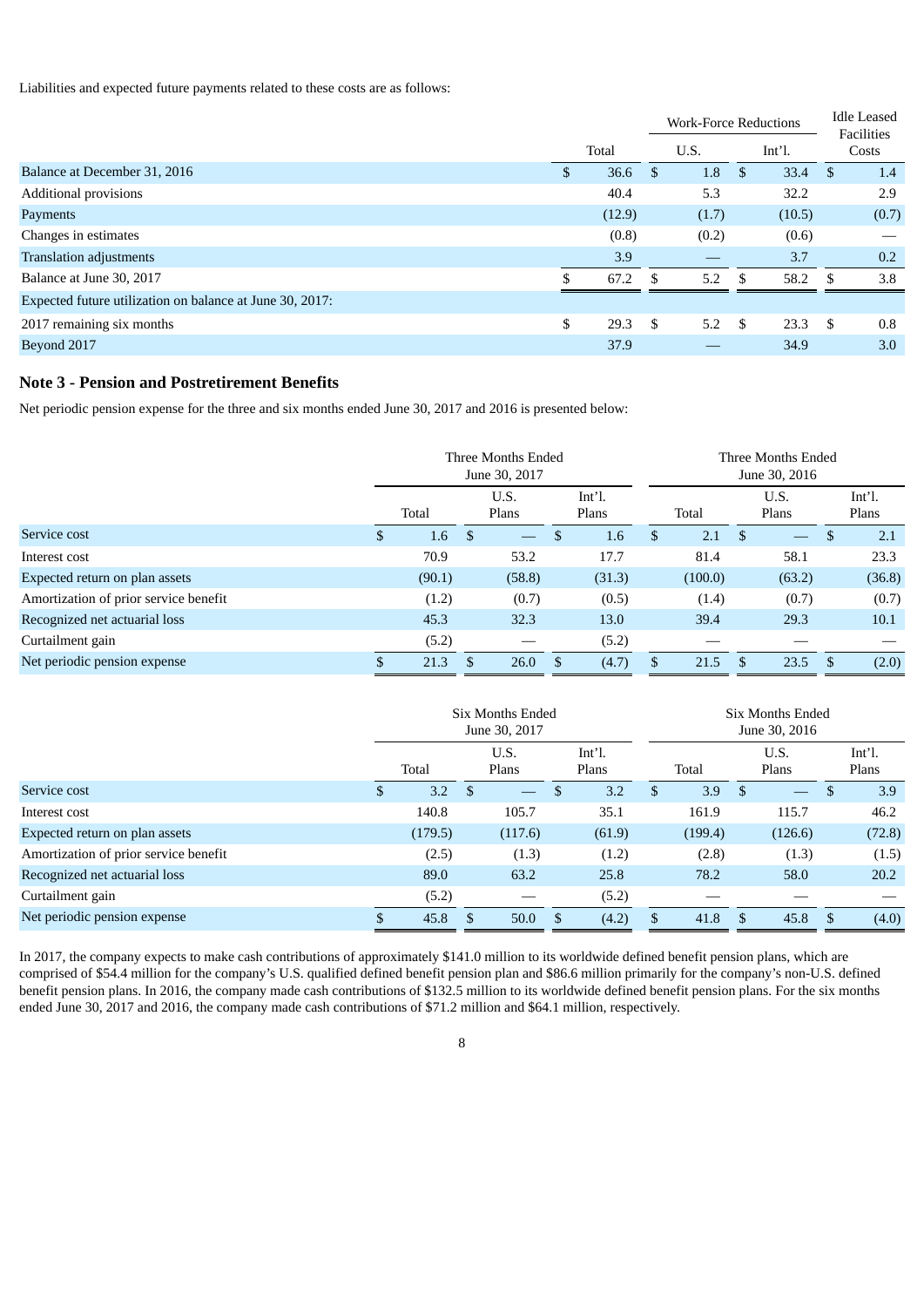Net periodic postretirement benefit expense for the three and six months ended June 30, 2017 and 2016 is presented below:

|                                             | Three Months Ended | June 30, |       |      |       | June 30, | Six Months Ended |  |
|---------------------------------------------|--------------------|----------|-------|------|-------|----------|------------------|--|
|                                             | 2017               | 2016     |       | 2017 |       | 2016     |                  |  |
| Service cost                                | 0.1                |          | 0.1   | S.   | 0.2   | -8       | 0.2              |  |
| Interest cost                               | 1.5                |          | 1.6   |      | 3.0   |          | 3.2              |  |
| Expected return on assets                   | (0.1)              |          | (0.1) |      | (0.2) |          | (0.2)            |  |
| Recognized net actuarial loss               | 0.3                |          | 0.3   |      | 0.6   |          | 0.6              |  |
| Amortization of prior service benefit       | (0.1)              |          |       |      | (0.2) |          |                  |  |
| Net periodic postretirement benefit expense | 1.7                |          | 1.9   |      | 3.4   |          | 3.8              |  |

The company expects to make cash contributions of approximately \$13.0 million to its postretirement benefit plan in 2017 compared to \$13.6 million in 2016. For the six months ended June 30, 2017 and 2016, the company made cash contributions of \$5.0 million and \$5.4 million, respectively.

### **Note 4 - Fair Value Measurements**

Due to its foreign operations, the company is exposed to the effects of foreign currency exchange rate fluctuations on the U.S. dollar, principally related to intercompany account balances. The company uses derivative financial instruments to reduce its exposure to market risks from changes in foreign currency exchange rates on such balances. The company enters into foreign exchange forward contracts, generally having maturities of three months or less, which have not been designated as hedging instruments. At June 30, 2017 and 2016, the notional amount of these contracts was \$408.0 million and \$473.8 million, respectively. At June 30, 2017 and 2016, the fair value of such contracts was a net gain of \$7.1 million and a net loss of \$17.3 million, respectively, of which \$8.6 million and \$1.9 million, respectively, has been recognized in "Prepaid expenses and other current assets" and \$1.5 million and \$19.2 million, respectively, has been recognized in "Other accrued liabilities" in the company's consolidated balance sheets. For the six months ended June 30, 2017 and 2016, changes in the fair value of these instruments were a gain of \$21.5 million and a loss of \$14.1 million, respectively, which has been recognized in earnings in "Other income (expense), net" in the company's consolidated statements of income. The fair value of these forward contracts is based on quoted prices for similar but not identical financial instruments; as such, the inputs are considered Level 2 inputs.

Financial assets with carrying values approximating fair value include cash and cash equivalents and accounts receivable. Financial liabilities with carrying values approximating fair value include accounts payable and other accrued liabilities. The carrying amounts of these financial assets and liabilities approximate fair value due to their short maturities.

The fair value of long-term debt is based on market prices (Level 2 inputs). At June 30, 2017, the fair value of the company's senior secured notes due 2022, which were issued in April 2017, was \$481.8 million. The fair value of the company's convertible senior notes due 2021 was \$318.9 million and \$379.8 million at June 30, 2017 and December 31, 2016, respectively. At December 31, 2016, the fair value of the company's senior notes due 2017, which were retired in May 2017, was \$97.8 million.

## **Note 5 - Stock Options**

Under stockholder approved stock-based plans, stock options, stock appreciation rights, restricted stock and restricted stock units may be granted to officers, directors and other key employees. At June 30, 2017, 3.1 million shares of unissued common stock of the company were available for granting under these plans.

There were no grants of stock option awards during the six months ended June 30, 2017.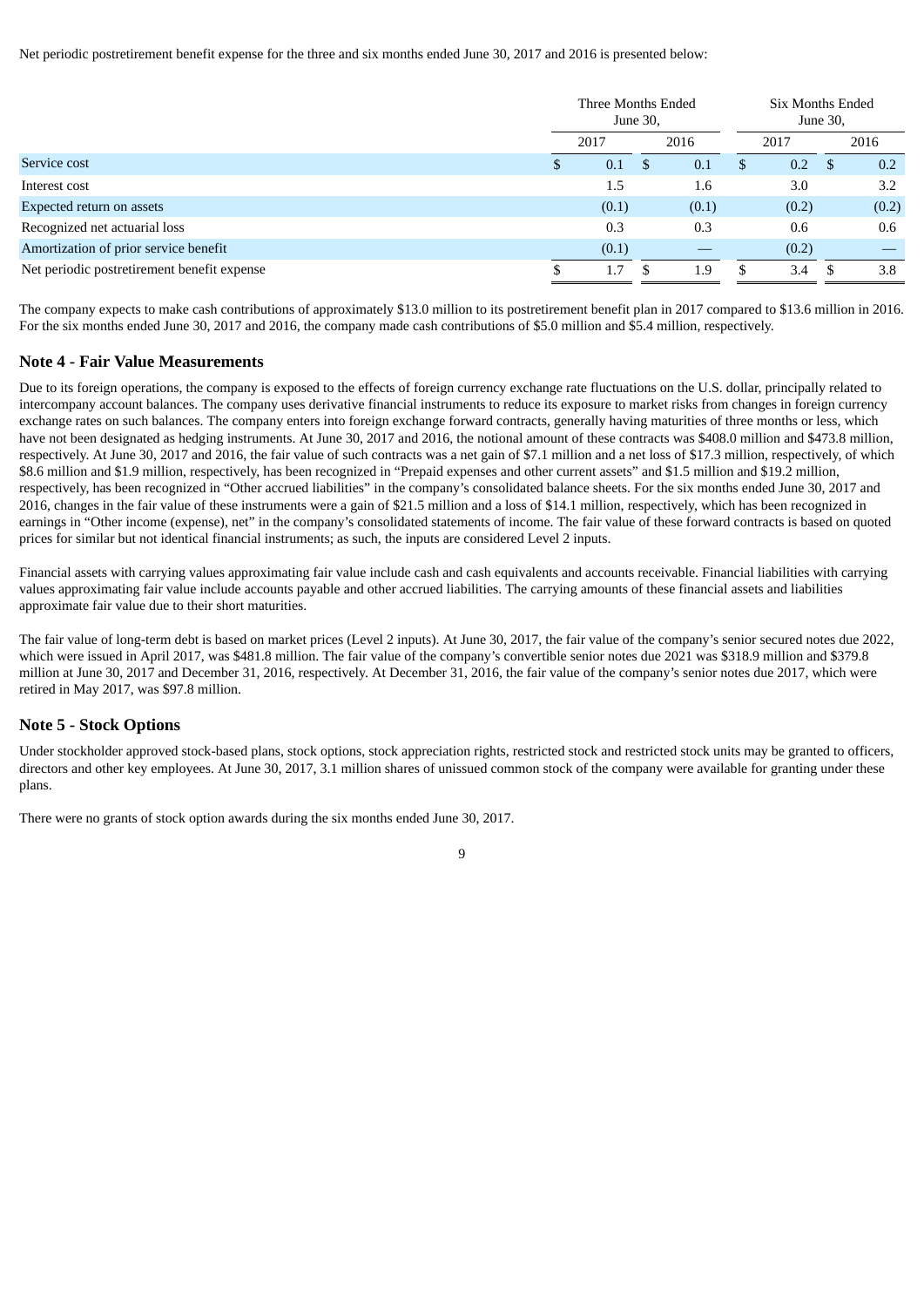For the six months ended June 30, 2016, the fair value of stock option awards was estimated using the Black-Scholes option pricing model with the following assumptions and weighted-average fair values:

|                                      |   | <b>Six Months Ended</b><br>June 30, 2016 |
|--------------------------------------|---|------------------------------------------|
| Weighted-average fair value of grant | S | 4.53                                     |
| Risk-free interest rate              |   | 1.29%                                    |
| <b>Expected volatility</b>           |   | 51.30%                                   |
| Expected life of options in years    |   | 4.90                                     |
| Expected dividend yield              |   |                                          |

Restricted stock unit awards may contain time-based units, performance-based units or a combination of both. Each performance-based unit will vest into zero to two shares depending on the degree to which the performance goals are met. Compensation expense resulting from these awards is recognized as expense ratably for each installment from the date of grant until the date the restrictions lapse, and is based on the fair market value at the date of grant and the probability of achievement of the specific performance-related goals.

The company records all share-based expense in selling, general and administrative expense. During the six months ended June 30, 2017 and 2016, the company recorded \$6.2 million and \$5.3 million of share-based compensation expense, respectively, which was comprised of \$5.6 million and \$4.3 million of restricted stock unit expense and \$0.6 million and \$1.0 million of stock option expense, respectively.

A summary of stock option activity for the six months ended June 30, 2017 follows (shares in thousands):

| Options                           | <b>Shares</b> | Weighted-<br>Average<br>Exercise<br>Price | Weighted-<br>Average<br>Remaining<br>Contractual<br>Term (years) | Aggregate<br>Intrinsic<br>Value |
|-----------------------------------|---------------|-------------------------------------------|------------------------------------------------------------------|---------------------------------|
|                                   |               |                                           |                                                                  |                                 |
| Outstanding at December 31, 2016  | 2,099         | \$<br>25.41                               |                                                                  |                                 |
| Granted                           |               |                                           |                                                                  |                                 |
| Exercised                         | (1)           | 10.65                                     |                                                                  |                                 |
| Forfeited and expired             | (306)         | 20.04                                     |                                                                  |                                 |
| Outstanding at June 30, 2017      | 1,792         | 26.33                                     | $2.09$ \$                                                        |                                 |
| Expected to vest at June 30, 2017 | 211           | 22.72                                     | 4.00                                                             |                                 |
| Exercisable at June 30, 2017      | 1,574         | 26.84                                     | 1.82                                                             |                                 |

The aggregate intrinsic value represents the total pretax value of the difference between the company's closing stock price on the last trading day of the period and the exercise price of the options, multiplied by the number of in-the-money stock options that would have been received by the option holders had all option holders exercised their options on June 30, 2017. The intrinsic value of the company's stock options changes based on the closing price of the company's stock. The total intrinsic value of options exercised for the six months ended June 30, 2017 was immaterial, and for the six months ended June 30, 2016 was zero. As of June 30, 2017, \$0.7 million of total unrecognized compensation cost related to stock options is expected to be recognized over a weighted-average period of one year.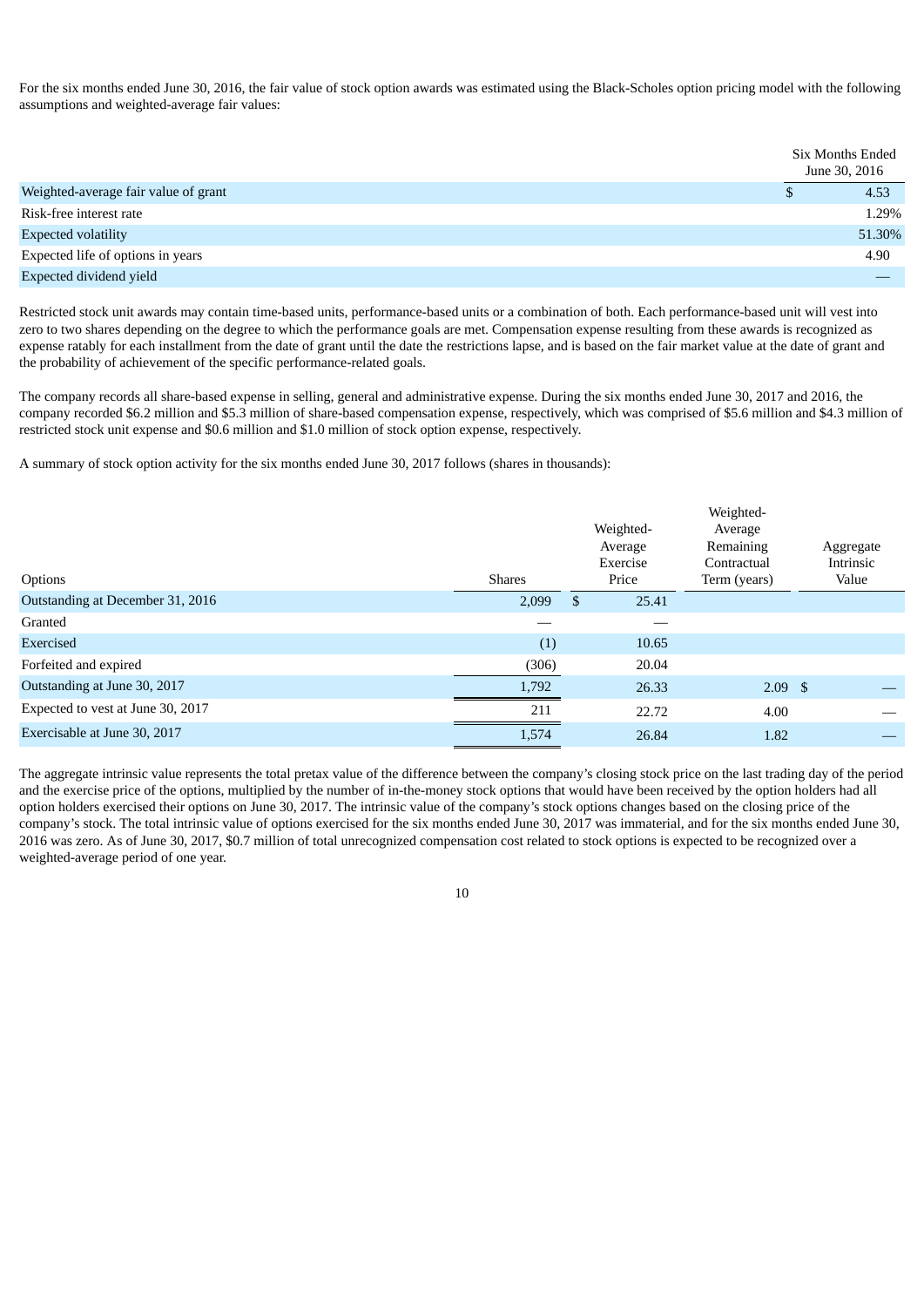A summary of restricted stock unit activity for the six months ended June 30, 2017 follows (shares in thousands):

|                                  | Restricted<br>Stock<br>Units |     | Weighted-<br>Average<br>Grant-Date<br>Fair Value |
|----------------------------------|------------------------------|-----|--------------------------------------------------|
| Outstanding at December 31, 2016 | 1,454                        | - S | 12.68                                            |
| Granted                          | 977                          |     | 14.06                                            |
| Vested                           | (544)                        |     | 13.30                                            |
| Forfeited and expired            | (162)                        |     | 11.41                                            |
| Outstanding at June 30, 2017     | 1,725                        |     | 13.46                                            |

The fair value of restricted stock units is determined based on the trading price of the company's common shares on the date of grant. The aggregate weighted-average grant-date fair value of restricted stock units granted during the six months ended June 30, 2017 and 2016 was \$13.7 million and \$12.5 million, respectively. As of June 30, 2017, there was \$14.7 million of total unrecognized compensation cost related to outstanding restricted stock units granted under the company's plans. That cost is expected to be recognized over a weighted-average period of 2.3 years. The aggregate weighted-average grant-date fair value of restricted stock units vested during the six months ended June 30, 2017 and 2016 was \$7.2 million and \$3.4 million, respectively.

Common stock issued upon exercise of stock options or upon lapse of restrictions on restricted stock units are newly issued shares. Cash received from the exercise of stock options for the six months ended June 30, 2017 was immaterial, and for the six months ended June 30, 2016 was zero. In light of its tax position, the company is currently not recognizing any tax benefits from the exercise of stock options or upon issuance of stock upon lapse of restrictions on restricted stock units. Tax benefits resulting from tax deductions in excess of the compensation costs recognized are classified as operating cash flows.

### **Note 6 - Segment Information**

The company has two business segments: Services and Technology. Revenue classifications within the Services segment are as follows:

- Cloud & infrastructure services. This represents revenue from helping clients apply cloud and as-a-service delivery models to capitalize on business opportunities, make their end users more productive and manage and secure their IT infrastructure and operations more economically.
- Application services. This represents revenue from helping clients transform their business processes by providing advanced solutions for select industries, developing and managing new leading-edge applications, providing digital transformation services, offering advanced data analytics and modernizing existing enterprise applications.
- Business process outsourcing services. This represents revenue from the management of critical processes and functions for clients in target industries, helping them improve performance and reduce costs.

The accounting policies of each business segment are the same as those followed by the company as a whole. Intersegment sales and transfers are priced as if the sales or transfers were to third parties. Accordingly, the Technology segment recognizes intersegment revenue and manufacturing profit on hardware and software shipments to customers under Services contracts. The Services segment, in turn, recognizes customer revenue and marketing profits on such shipments of company hardware and software to customers. The Services segment also includes the sale of hardware and software products sourced from third parties that are sold to customers through the company's Services channels. In the company's consolidated statements of income, the manufacturing costs of products sourced from the Technology segment and sold to Services customers are reported in cost of revenue for Services.

Also included in the Technology segment's sales and operating profit are sales of hardware and software sold to the Services segment for internal use in Services engagements. The amount of such profit included in operating income of the Technology segment for the three months ended June 30, 2017 and 2016 was \$0.9 million and \$0.4 million, respectively. The amount for the six months ended June 30, 2017 and 2016 was \$1.0 million and \$0.5 million, respectively. The sales and profit on these transactions are eliminated in Corporate.

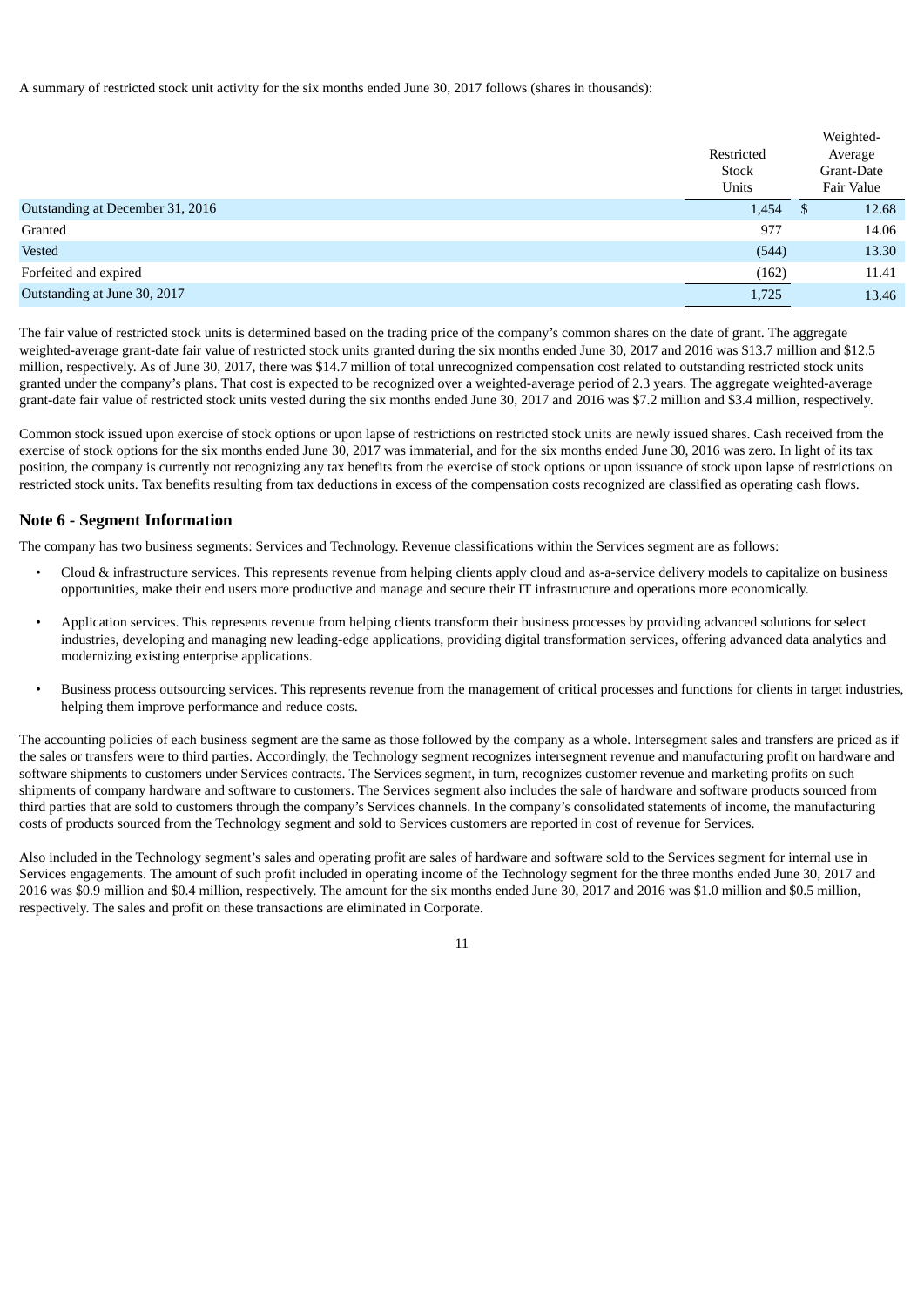The company evaluates business segment performance based on operating income exclusive of pension income or expense, restructuring charges and unusual and nonrecurring items, which are included in Corporate. All other corporate and centrally incurred costs are allocated to the business segments based principally on revenue, employees, square footage or usage.

A summary of the company's operations by business segment for the three and six month periods ended June 30, 2017 and 2016 is presented below:

|             |         |              | Corporate |      | <b>Services</b> |      | Technology |  |
|-------------|---------|--------------|-----------|------|-----------------|------|------------|--|
|             |         |              |           |      |                 |      |            |  |
| \$          | 666.2   | \$           |           | \$   | 574.8           | \$   | 91.4       |  |
|             |         |              | (5.4)     |      |                 |      | 5.4        |  |
| $\mathbb S$ | 666.2   | \$           | (5.4)     | $\$$ | 574.8           | \$   | 96.8       |  |
| \$          | (24.8)  | \$           | (49.8)    | \$   | (9.4)           | \$   | 34.4       |  |
|             |         |              |           |      |                 |      |            |  |
| \$          | 748.9   | $\mathbb{S}$ |           | \$   | 613.8           | \$   | 135.1      |  |
|             |         |              | (5.9)     |      |                 |      | 5.9        |  |
| \$          | 748.9   | $\$$         | (5.9)     | \$   | 613.8           | \$   | 141.0      |  |
| \$          | 49.5    | \$           | (30.8)    | \$   | 12.7            | \$   | 67.6       |  |
|             |         |              |           |      |                 |      |            |  |
| \$          | 1,330.7 | $\mathbb{S}$ |           | \$   | 1,160.1         | \$   | 170.6      |  |
|             |         |              | (10.7)    |      |                 |      | 10.7       |  |
| \$          | 1,330.7 | $\mathbb{S}$ | (10.7)    | $\$$ | 1,160.1         | $\$$ | 181.3      |  |
| \$          | (27.5)  | \$           | (92.8)    | \$   | 17.9            | \$   | 47.4       |  |
|             |         |              |           |      |                 |      |            |  |
| \$          | 1,415.7 | $\mathbb{S}$ |           | $\$$ | 1,208.9         | \$   | 206.8      |  |
|             |         |              | (11.5)    |      |                 |      | 11.5       |  |
| \$          | 1,415.7 | $\mathbb{S}$ | (11.5)    | $\$$ | 1,208.9         | \$   | 218.3      |  |
| \$          | 21.9    | \$           | (76.5)    | \$   | 16.7            | \$   | 81.7       |  |
|             |         |              |           |      |                 |      |            |  |

Presented below is a reconciliation of total business segment operating income to consolidated income (loss) before income taxes:

|                                         | Three Months Ended June<br>30, |        |      |        |      | Six Months Ended<br>June 30, |  |        |
|-----------------------------------------|--------------------------------|--------|------|--------|------|------------------------------|--|--------|
|                                         | 2016<br>2017                   |        | 2017 |        | 2016 |                              |  |        |
| Total segment operating income          | \$                             | 25.0   |      | 80.3   |      | 65.3                         |  | 98.4   |
| Interest expense                        |                                | (14.3) |      | (7.8)  |      | (20.0)                       |  | (12.2) |
| Other income (expense), net             |                                | (3.2)  |      | 2.6    |      | (11.6)                       |  | 1.4    |
| Cost reduction charges $(a)$            |                                | (27.7) |      | (10.2) |      | (47.8)                       |  | (37.1) |
| Corporate and eliminations              |                                | (22.1) |      | (20.6) |      | (45.0)                       |  | (39.4) |
| Total income (loss) before income taxes |                                | (42.3) |      | 44.3   |      | (59.1)                       |  | 11.1   |

(a) The three and six months ended June 30, 2017 excludes \$(0.2) million and \$5.1 million, respectively, for foreign currency translation (gains) losses related to exiting foreign countries which are reported in Other income (expense), net in the consolidated statements of income.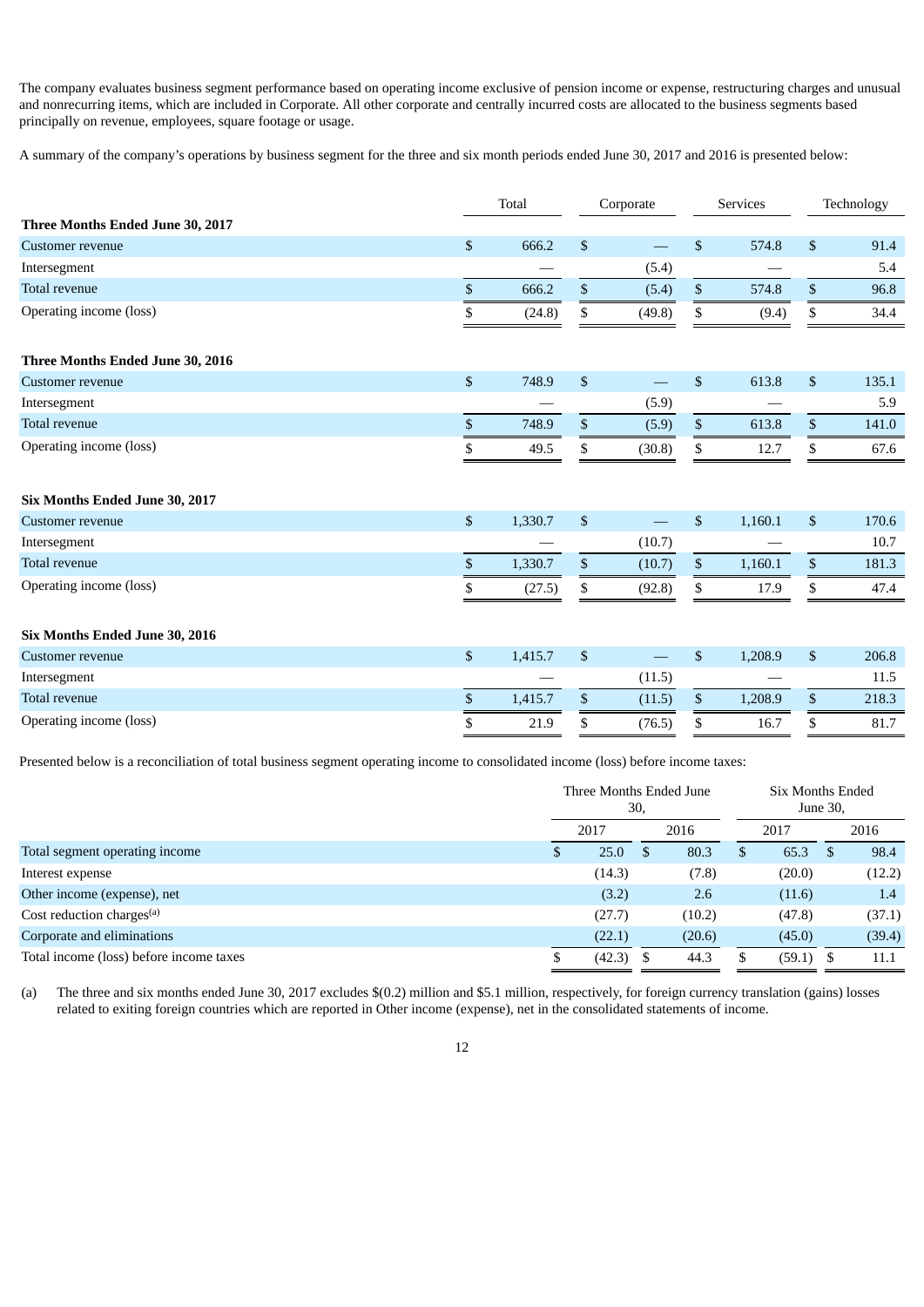Customer revenue by classes of similar products or services, by segment, is presented below:

|                                       | Three Months Ended June<br>30, |              |   |       |     | <b>Six Months Ended</b><br>June 30, |      |         |  |
|---------------------------------------|--------------------------------|--------------|---|-------|-----|-------------------------------------|------|---------|--|
|                                       |                                | 2016<br>2017 |   | 2017  |     |                                     | 2016 |         |  |
| <b>Services</b>                       |                                |              |   |       |     |                                     |      |         |  |
| Cloud & infrastructure services       | \$                             | 326.9        | S | 340.0 | \$. | 662.2                               | -S   | 675.9   |  |
| <b>Application services</b>           |                                | 196.4        |   | 220.4 |     | 397.9                               |      | 431.0   |  |
| Business process outsourcing services |                                | 51.5         |   | 53.4  |     | 100.0                               |      | 102.0   |  |
|                                       |                                | 574.8        |   | 613.8 |     | 1,160.1                             |      | 1,208.9 |  |
| Technology                            |                                | 91.4         |   | 135.1 |     | 170.6                               |      | 206.8   |  |
| Total                                 |                                | 666.2        |   | 748.9 | S.  | 1,330.7                             |      | 1,415.7 |  |

Geographic information about the company's revenue, which is principally based on location of the selling organization, is presented below:

|                       | Three Months Ended June |       |  |       |  |                           |  |         |  |
|-----------------------|-------------------------|-------|--|-------|--|---------------------------|--|---------|--|
|                       |                         | 30,   |  |       |  | Six Months Ended June 30, |  |         |  |
|                       |                         | 2017  |  | 2016  |  | 2017                      |  | 2016    |  |
| <b>United States</b>  |                         | 308.5 |  | 348.4 |  | 642.3                     |  | 679.3   |  |
| <b>United Kingdom</b> |                         | 66.6  |  | 109.3 |  | 145.5                     |  | 191.3   |  |
| Other foreign         |                         | 291.1 |  | 291.2 |  | 542.9                     |  | 545.1   |  |
| Total                 |                         | 666.2 |  | 748.9 |  | 1,330.7                   |  | 1,415.7 |  |

## **Note 7 - Accumulated Other Comprehensive Income**

Accumulated other comprehensive loss as of December 31, 2016 and June 30, 2017 is as follows:

|                                                                  | Total            | Translation<br>Adjustments | Postretirement<br>Plans |
|------------------------------------------------------------------|------------------|----------------------------|-------------------------|
| Balance at December 31, 2016                                     | \$<br>(4, 152.8) | $(927.1)$ \$               | (3,225.7)               |
| Other comprehensive income before reclassifications              | 12.5             | 74.2                       | (61.7)                  |
| Amounts reclassified from accumulated other comprehensive income | 72.9             | (5.1)                      | 78.0                    |
| Current period other comprehensive income                        | 85.4             | 69.1                       | 16.3                    |
| Balance at June 30, 2017                                         | (4,067.4)        | (858.0)                    | (3,209.4)               |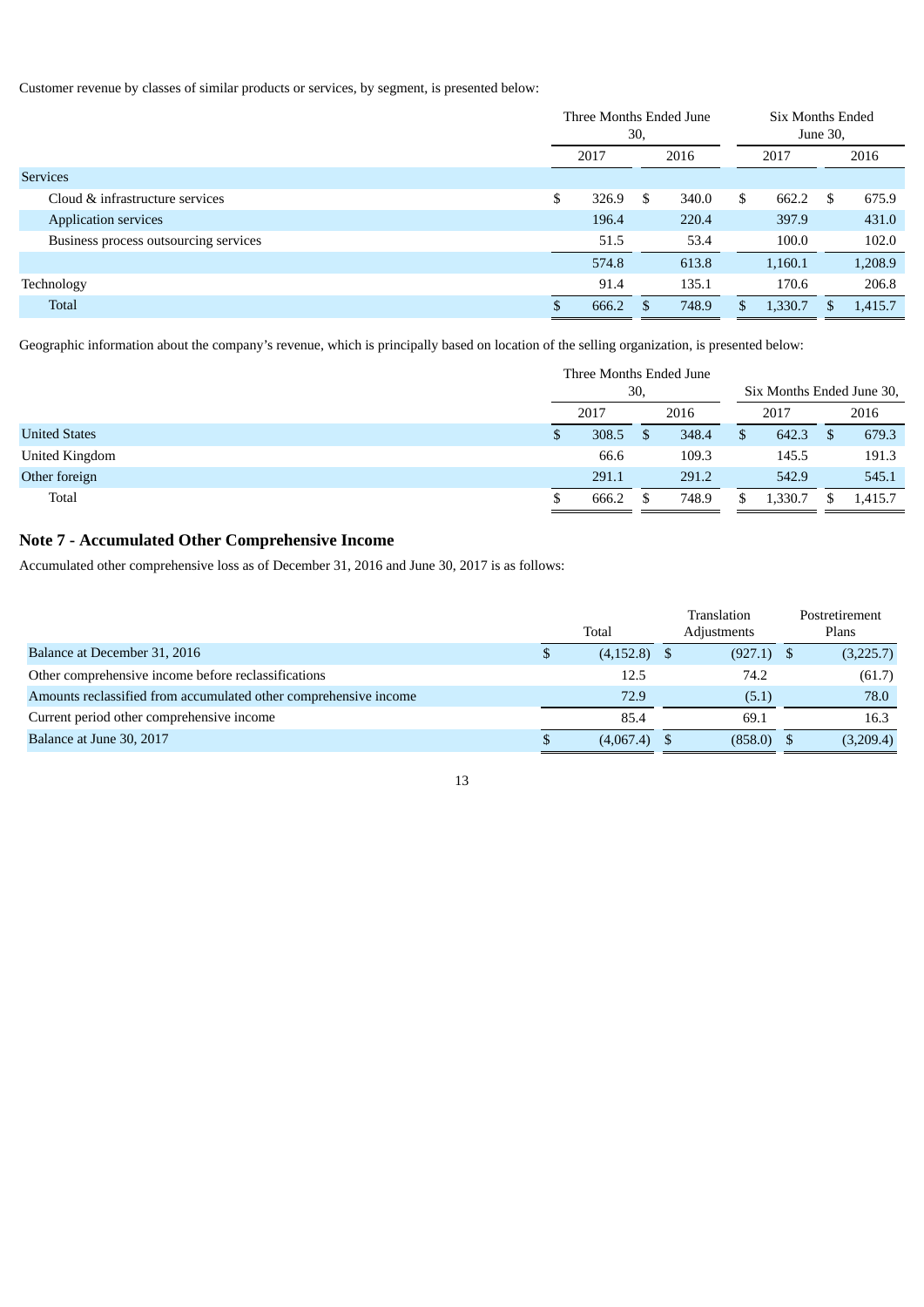Amounts reclassified out of accumulated other comprehensive income for the three and six months ended June 30, 2017 and 2016 are as follows:

|                                                                                             | Three Months Ended June<br>30, |       |      |       |    | <b>Six Months Ended</b> | June 30, |       |
|---------------------------------------------------------------------------------------------|--------------------------------|-------|------|-------|----|-------------------------|----------|-------|
|                                                                                             | 2017<br>2016                   |       | 2017 |       |    | 2016                    |          |       |
| <b>Translation Adjustments:</b>                                                             |                                |       |      |       |    |                         |          |       |
| Adjustment for substantial completion of liquidation of foreign subsidiaries <sup>(a)</sup> | \$                             | 0.2   | - \$ |       | \$ | $(5.1)$ \$              |          |       |
| <b>Postretirement Plans:</b>                                                                |                                |       |      |       |    |                         |          |       |
| Amortization of prior service cost(b)                                                       |                                | (1.4) |      | (1.4) |    | (2.8)                   |          | (2.8) |
| Amortization of actuarial losses <sup>(b)</sup>                                             |                                | 44.9  |      | 39.4  |    | 88.2                    |          | 78.0  |
| Curtailment gain <sup>(b)</sup>                                                             |                                | (5.2) |      |       |    | (5.2)                   |          |       |
| Total before tax                                                                            |                                | 38.5  |      | 38.0  |    | 75.1                    |          | 75.2  |
| Income tax benefit                                                                          |                                | (0.5) |      | (1.5) |    | (2.2)                   |          | (2.9) |
| Total reclassification for the period                                                       | .S                             | 38.0  |      | 36.5  |    | 72.9                    |          | 72.3  |

(a) Reported in Other income (expense), net in the consolidated statements of income

(b) These items are included in net periodic postretirement cost (see Note 3).

Noncontrolling interests as of December 31, 2016 and June 30, 2017 are as follows:

|                                | Noncontrolling<br>Interests |  |
|--------------------------------|-----------------------------|--|
| Balance at December 31, 2016   | (16.4)                      |  |
| Net income                     | 6.5                         |  |
| <b>Translation adjustments</b> | 4.7                         |  |
| Postretirement plans           | (4.3)                       |  |
| Balance at June 30, 2017       | (9.5)                       |  |

## **Note 8 - Supplemental Cash Flow Information**

The following table provides a reconciliation of cash and cash equivalents and restricted cash reported within the consolidated balance sheets that sum to the total of the same such amounts shown in the consolidated statements of cash flows.

|                                                                                                     | June 30,<br>2017 | December 31,<br>2016 |       |
|-----------------------------------------------------------------------------------------------------|------------------|----------------------|-------|
| Cash and cash equivalents                                                                           | 571.1            |                      | 370.6 |
| Restricted cash                                                                                     | 19.1             |                      | 30.5  |
| Total cash, cash equivalents and restricted cash shown in the consolidated statements of cash flows | 590.2            |                      | 401.1 |

Restricted cash consists of cash the company is contractually obligated to maintain in accordance with the terms of its U.K. business process outsourcing joint venture agreement, cash required to be held on deposit for the settlement of litigation and tax claims and other cash that is restricted from withdrawal.

Cash paid, net of refunds, for income taxes during the six months ended June 30, 2017 and 2016 was \$23.7 million and \$24.5 million, respectively.

Cash paid for interest during the six months ended June 30, 2017 and 2016 was \$10.5 million and \$7.2 million, respectively.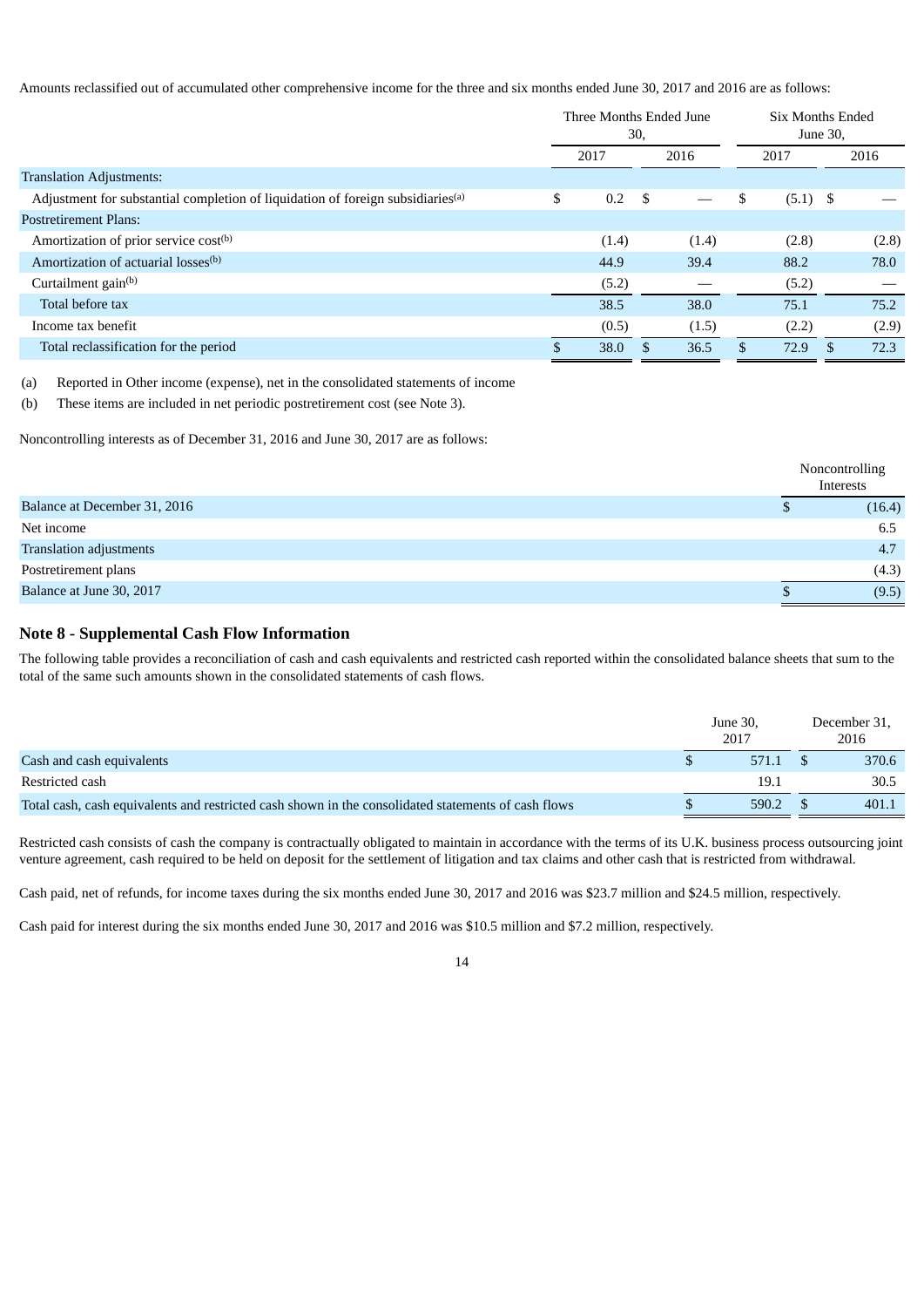## **Note 9 - Commitments and Contingencies**

There are various lawsuits, claims, investigations and proceedings that have been brought or asserted against the company, which arise in the ordinary course of business, including actions with respect to commercial and government contracts, labor and employment, employee benefits, environmental matters, intellectual property and non-income tax matters. The company records a provision for these matters when it is both probable that a liability has been incurred and the amount of the loss can be reasonably estimated. Any provisions are reviewed at least quarterly and are adjusted to reflect the impact and status of settlements, rulings, advice of counsel and other information and events pertinent to a particular matter.

The company believes that it has valid defenses with respect to legal matters pending against it. Based on its experience, the company also believes that the damage amounts claimed in the lawsuits disclosed below are not a meaningful indicator of the company's potential liability. Litigation is inherently unpredictable, however, and it is possible that the company's results of operations or cash flow could be materially affected in any particular period by the resolution of one or more of the legal matters pending against it.

In April 2007, the Ministry of Justice of Belgium sued Unisys Belgium SA-NV, a Unisys subsidiary (Unisys Belgium), in the Court of First Instance of Brussels. The Belgian government had engaged the company to design and develop software for a computerized system to be used to manage the Belgian court system. The Belgian State terminated the contract and in its lawsuit has alleged that the termination was justified because Unisys Belgium failed to deliver satisfactory software in a timely manner. It claims damages of approximately €28 million. Unisys Belgium filed its defense and counterclaim in April 2008, in the amount of approximately €18.5 million. The company believes it has valid defenses to the claims and contends that the Belgian State's termination of the contract was unjustified.

The company's Brazilian operations, along with those of many other companies doing business in Brazil, are involved in various litigation matters, including numerous governmental assessments related to indirect and other taxes, as well

as disputes associated with former employees and contract labor. The tax-related matters pertain to value added taxes, customs, duties, sales and other nonincome related tax exposures. The labor-related matters include claims related to compensation matters. The company believes that appropriate accruals have been established for such matters based on information currently available. At June 30, 2017, excluding those matters that have been assessed by management as being remote as to the likelihood of ultimately resulting in a loss, the amount related to unreserved tax-related matters, inclusive of any related interest, is estimated to be up to approximately \$129 million.

On June 26, 2014, the State of Louisiana filed a Petition for Damages against, among other defendants, the company and Molina Information Systems, LLC, in the Parish of East Baton Rouge, 19th Judicial District. The State alleged that between 1989 and 2012 the defendants, each acting successively as the State's Medicaid fiscal intermediary, utilized an incorrect reimbursement formula for the payment of pharmaceutical claims causing the State to pay excessive amounts for prescription drugs. The State contends overpayments of approximately \$68 million for the period January 2002 through July 2011 and is seeking data to identify the claims at issue for the remaining time period. The company believes that it has valid defenses to Louisiana's claims and is asserting them in the pending litigation.

With respect to the specific legal proceedings and claims described above, except as otherwise noted, either (i) the amount or range of possible losses in excess of amounts accrued, if any, is not reasonably estimable or (ii) the company believes that the amount or range of possible losses in excess of amounts accrued that are estimable would not be material.

Litigation is inherently unpredictable and unfavorable resolutions could occur. Accordingly, it is possible that an adverse outcome from such matters could exceed the amounts accrued in an amount that could be material to the company's financial condition, results of operations and cash flows in any particular reporting period.

Notwithstanding that the ultimate results of the lawsuits, claims, investigations and proceedings that have been brought or asserted against the company are not currently determinable, the company believes that at June 30, 2017, it has adequate provisions for any such matters.

## **Note 10 - Income Taxes**

Accounting rules governing income taxes require that deferred tax assets and liabilities be recognized using enacted tax rates for the effect of temporary differences between the book and tax bases of recorded assets and liabilities. These rules also require that deferred tax assets be reduced by a valuation allowance if it is more likely than not that some portion or the entire deferred tax asset will not be realized.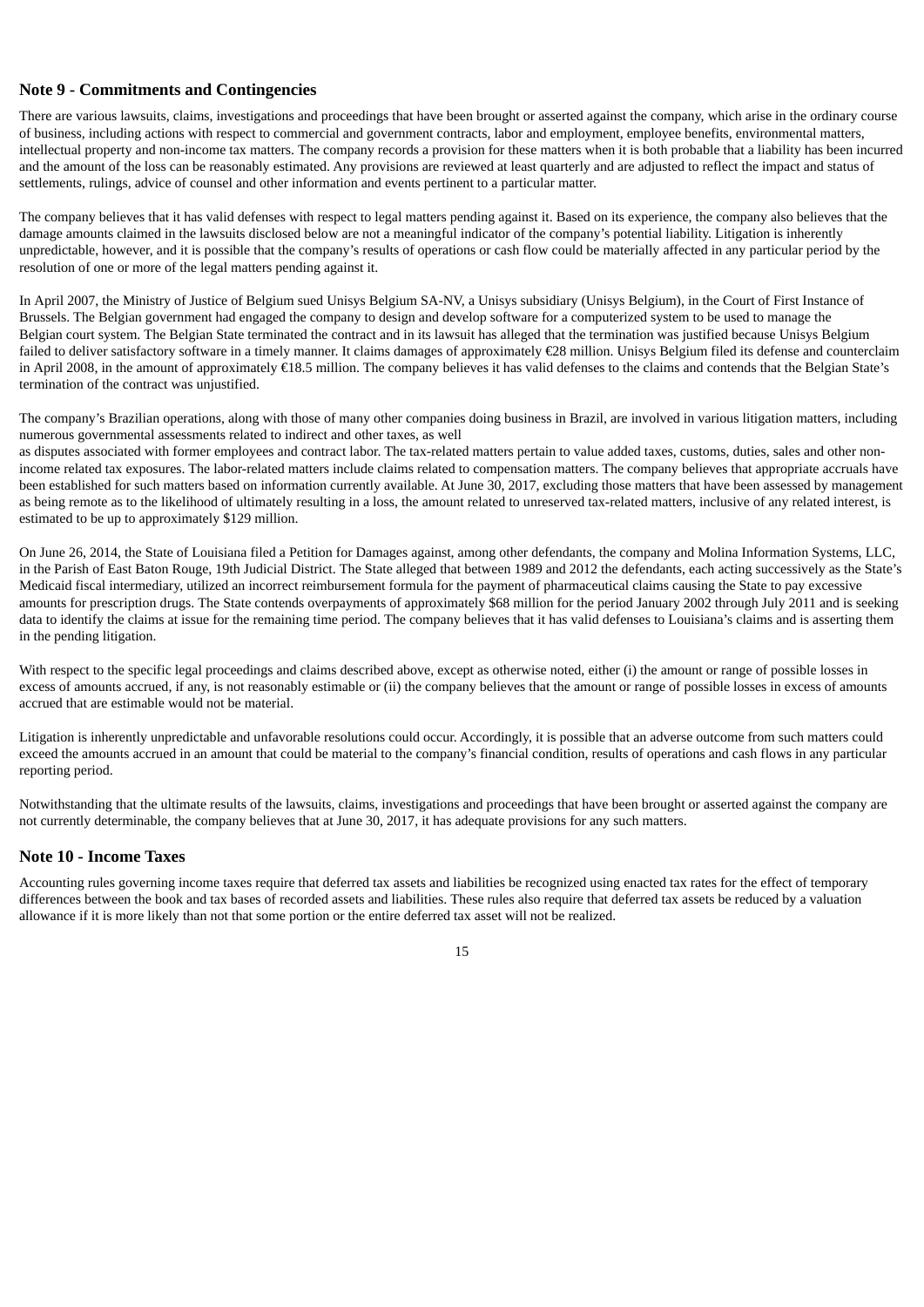The company evaluates the realizability of its deferred tax assets by assessing its valuation allowance and by adjusting the amount of such allowance, if necessary. The factors used to assess the likelihood of realization are the company's historical profitability, forecast of future taxable income and available tax-planning strategies that could be implemented to realize the net deferred tax assets. The company uses tax-planning strategies to realize or renew net deferred tax assets to avoid the potential loss of future tax benefits.

A full valuation allowance is currently maintained for substantially all U.S. and certain foreign deferred tax assets in excess of deferred tax liabilities. The company will record a tax provision or benefit for those international subsidiaries that do not have a full valuation allowance against their net deferred tax assets. Any profit or loss recorded for the company's U.S. operations will have no provision or benefit associated with it due to such valuation allowance, except with respect to refundable tax credits and withholding taxes not creditable against future taxable income. As a result, the company's provision or benefit for taxes may vary significantly depending on the geographic distribution of income.

In the second quarter of 2017, the company elected to receive cash refunds of a portion of its U.S. alternative minimum tax (AMT) credit carryforwards in lieu of claiming bonus depreciation as provided by Internal Revenue Code Section 168(k)(4). The company expects to receive a refund in 2017 of approximately \$9 million and refunds in future periods currently estimated at \$11 million. The decision to make this election resulted in a tax benefit of \$20.0 million in the current quarter due to the release of a portion of the valuation allowance previously offsetting the deferred tax asset associated with the company's existing AMT credit carryforwards.

## **Note 11 - Accounting Standards**

Effective January 1, 2017, the company adopted new guidance issued by the Financial Accounting Standards Board ("FASB") which simplifies how an entity is required to test goodwill for impairment by eliminating Step 2 from the goodwill impairment test. Step 2 measures a goodwill impairment loss by comparing the implied fair value of a reporting unit's goodwill with the carrying amount of that goodwill. Under the amended guidance, an entity will perform its annual or interim goodwill impairment test by comparing the fair value of a reporting unit with its carrying amount. An impairment charge will be recognized for the amount by which the carrying amount exceeds the reporting unit's fair value. Adoption of this new guidance had no impact on the company's consolidated results of operations and financial position.

Effective January 1, 2017, the company adopted new guidance issued by the FASB which allows the recognition of deferred income taxes for an intra-entity asset transfer, other than inventory, when the transfer occurs. Historically, recognition of the income tax consequence was not recognized until the asset was sold to an outside party. The new guidance has been applied on a modified retrospective basis through a cumulative-effect adjustment directly to accumulated deficit. At January 1, 2017, the adjustment to accumulated deficit was an increase of \$4.4 million.

Effective January 1, 2017, the company adopted new guidance which clarifies the treatment of several cash flow categories. In addition, the guidance also clarifies that when cash receipts and cash payments have aspects of more than one class of cash flows and cannot be separated, classification will depend on the predominant source or use. The company previously reported premium payments on and proceeds from the settlement of corporate-owned life insurance policies as cash flows from operating activities in the company's consolidated statement of cash flows. Under the new guidance, these amounts were reclassified to investing activities. The new guidance has been applied on a retrospective basis whereby prior-period financial statements have been adjusted to reflect the application of the new guidance, as required by the FASB. For the six months ended June 30, 2016, \$0.8 million was reclassified from "(increase) decrease in other assets" in operating activities to "other" in investing activities in the company's consolidated statements of cash flows.

Effective January 1, 2017, the company adopted new guidance that changes certain aspects of accounting for share-based payments to employees. The new guidance requires all income tax effects of awards to be recognized in the income statement when the awards vest or are settled. It also allows an employer to repurchase more of an employee's shares than it can today for tax withholding purposes without triggering liability accounting and to make a policy election to account for forfeitures as they occur. Additionally, the standard requires all tax-related cash flows resulting from share-based payments to be reported as operating activities on the consolidated statement of cash flows, and any cash payments made to taxing authorities on an employee's behalf as financing activities, which the company previously reported as operating activities. The new guidance has been applied on a retrospective basis whereby prior-period financial statements have been adjusted to reflect the application of the new guidance, as required by the FASB. For the six months ended June 30, 2016, \$0.4 million was reclassified from "decrease in accounts payable and other accrued liabilities" in operating activities to "other" in financing activities in the company's consolidated statements of cash flows.

Effective January 1, 2017, the company adopted new guidance issued by the FASB which requires companies to include amounts generally described as restricted cash or restricted cash equivalents with cash and cash equivalents when reconciling the beginning-of-period and end-of-period total amounts shown on the statement of cash flows. The new guidance has been

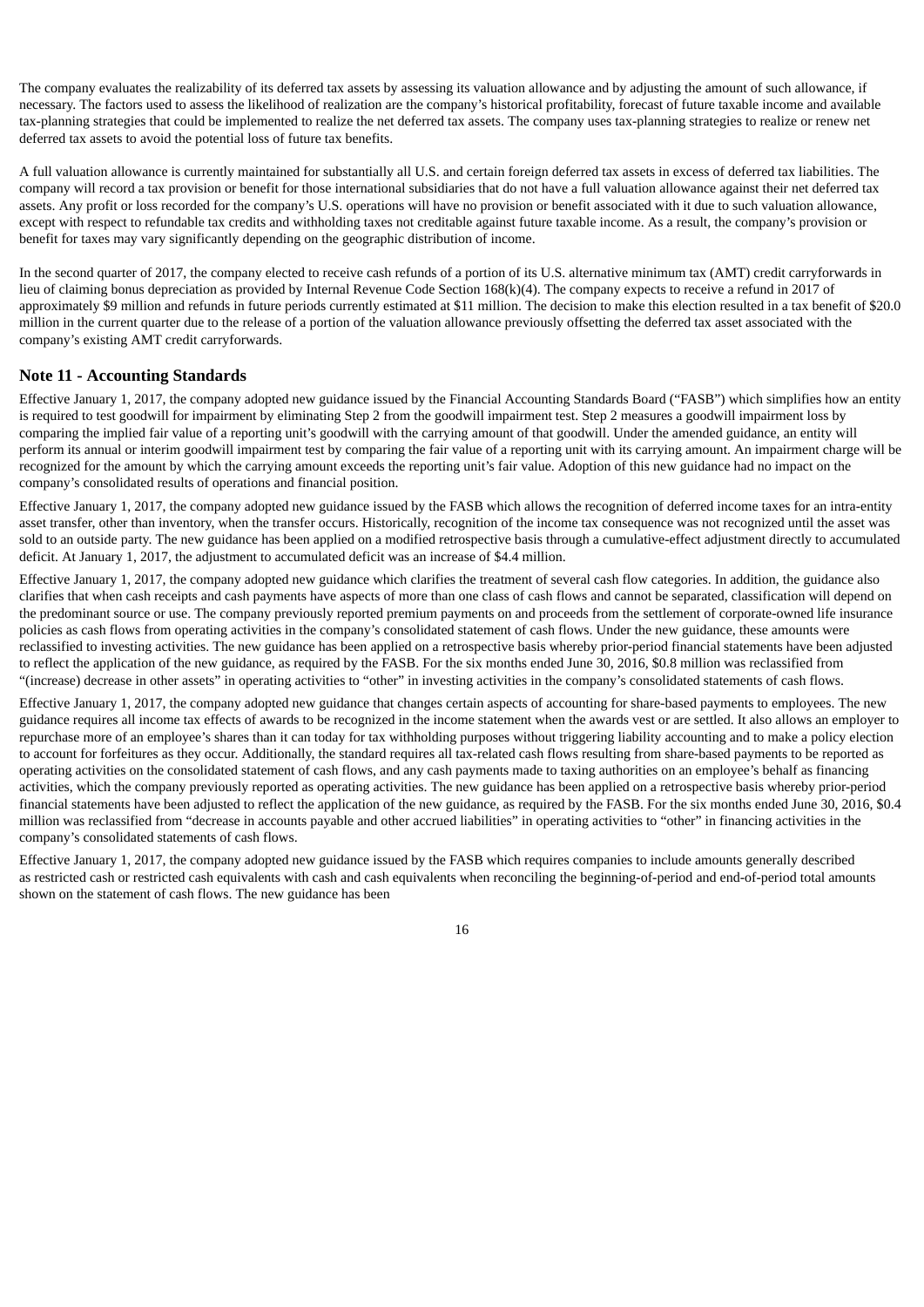applied on retrospective basis whereby prior-period financial statements have been adjusted to reflect the application of the new guidance, as required by the FASB. For the six months ended June 30, 2016, the reclassification in the consolidated statements of cash flows resulted in a \$3.1 million reduction to "(increase) decrease in other assets" in operating activities, a \$1.3 million increase in "other" in investing activities, a \$0.4 million increase in "effect of exchange rate changes on cash, cash equivalents and restricted cash," a \$31.6 million increase in "cash, cash equivalents and restricted cash, beginning of period" and a \$30.2 million increase in "cash, cash equivalents and restricted cash, end of period."

In March 2017, the FASB issued new guidance on the presentation of net periodic benefit cost in the income statement. The new guidance requires employers to present the service cost component of net periodic benefit cost in the same income statement line item(s) as other employee compensation costs arising from services rendered during the period. Only the service cost component will be eligible for capitalization in assets. The other components of net periodic benefit cost will be presented separately from the line items that include service cost and outside the subtotal of operating income. This update is effective for annual periods beginning after December 15, 2017, which for the company is January 1, 2018. Adoption of this new guidance will result in the reclassification of net periodic benefit cost, other than service costs (\$42.6 million for the six months ended June 30, 2017), from operating income to nonoperating income. There will be no overall impact on the company's consolidated financial position.

In June 2016, the FASB issued new guidance that introduces a new model for recognizing credit losses on financial instruments based on an estimate of current expected losses. This includes trade and other receivables, loans and other financial instruments. This update is effective for annual periods beginning after December 15, 2019, with earlier adoption permitted. The company is currently assessing when it will choose to adopt, and is currently evaluating the impact of the adoption on its consolidated financial statements.

In February 2016, the FASB issued a new lease accounting standard entitled "Leases." The new standard is intended to improve financial reporting about leasing transactions. The new rule will require organizations that lease assets, referred to as lessees, to recognize on the balance sheet the assets and liabilities for the rights and obligations created by those leases. The standard requires disclosures to help investors and other financial statement users better understand the amount, timing and uncertainty of cash flows arising from leases. The standard is effective for annual reporting periods beginning after December 15, 2018, which for the company is January 1, 2019. Earlier adoption is permitted. The company is currently assessing when it will choose to adopt, and is currently evaluating the impact of the adoption on its consolidated results of operations and financial position.

In 2014, the FASB issued a new revenue recognition standard entitled "Revenue from Contracts with Customers." The objective of the standard is to establish the principles that an entity shall apply to report useful information to users of financial statements about the nature, amount, timing and uncertainty of revenue and cash flows from a contract with a customer. The standard, and its various amendments, is effective for annual reporting periods beginning after December 15, 2017, which for the company is January 1, 2018. The standard allows for either "full retrospective" adoption, meaning the standard is applied to all periods presented, or "modified retrospective" adoption, meaning the standard is applied only to the most current period presented in the financial statements. Generally the new standard would require the company to recognize revenue for certain transactions, including extended payment term software licenses and short-term software licenses, sooner than the current rules would allow. The company will adopt the standard on January 1, 2018 using the modified retrospective method. The company is currently monitoring the impact the adoption of this new standard will have on its consolidated results of operations and financial position and currently does not believe there will be a material impact upon adoption or on a go-forward basis. However, the final impact cannot be determined until the end of 2017 and it will be impacted by transactions entered into during 2017.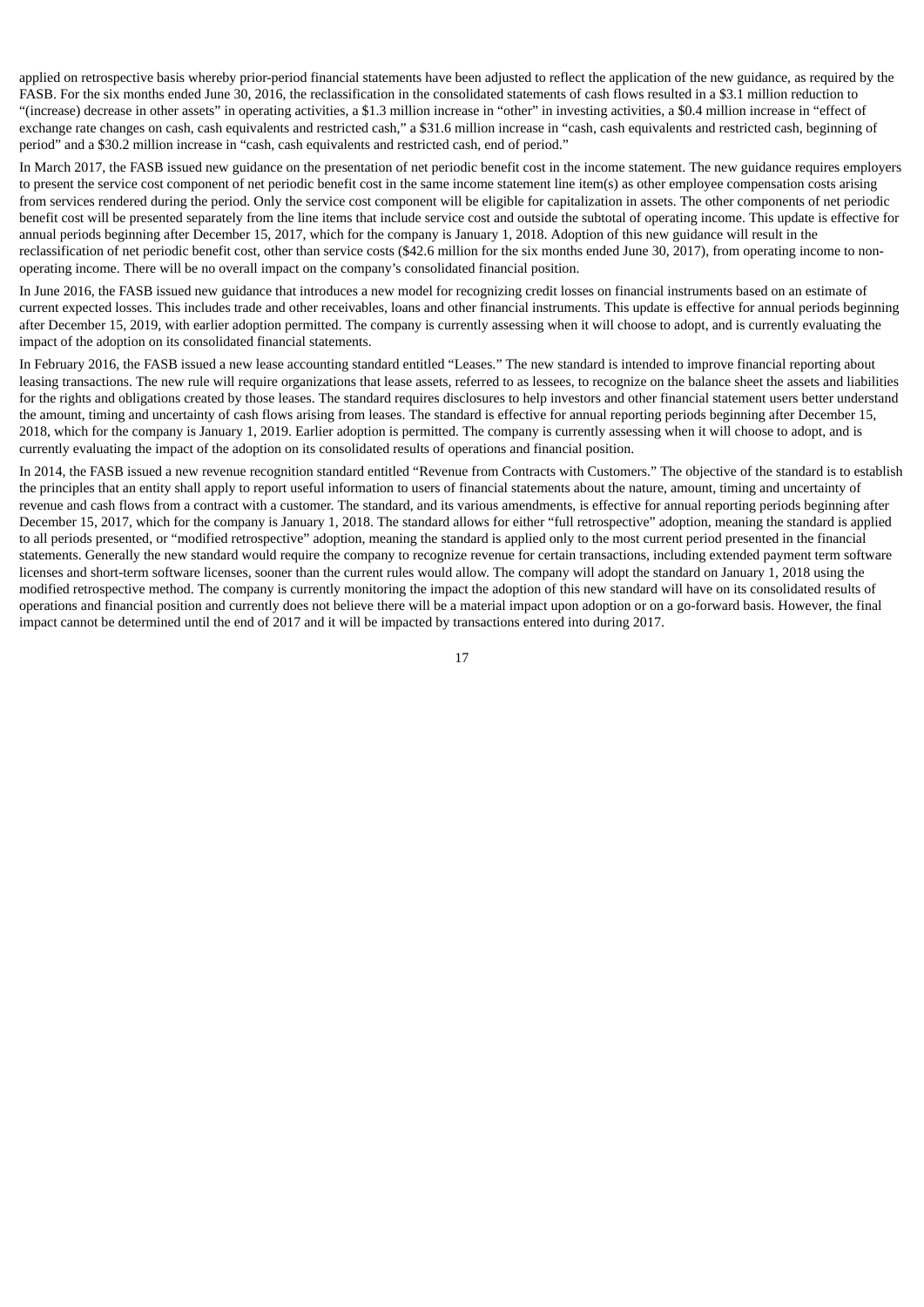### **Note 12 - Debt**

Long-term debt is comprised of the following:

|                                                                                                                                                          |    | June 30,<br>2017 |    | December 31.<br>2016 |
|----------------------------------------------------------------------------------------------------------------------------------------------------------|----|------------------|----|----------------------|
| 10.75% senior secured notes due April 15, 2022 (\$440.0 million face value less unamortized discount and fees of<br>$$11.5$ million)                     | \$ | $428.5 - $$      |    |                      |
| 5.50% convertible senior notes due March 1, 2021 (\$213.5 million face value less unamortized discount and fees<br>of \$30.9 million and \$34.4 million) |    | 182.6            |    | 179.1                |
| 6.25% senior notes                                                                                                                                       |    |                  |    | 94.7                 |
| Capital leases                                                                                                                                           |    | 8.5              |    | 10.1                 |
| Other debt                                                                                                                                               |    | 21.5             |    | 16.1                 |
| Total                                                                                                                                                    |    | 641.1            |    | 300.0                |
| $Less - current maturities$                                                                                                                              |    | 11.3             |    | 106.0                |
| Total long-term debt                                                                                                                                     |    | 629.8            | S. | 194.0                |

On April 17, 2017, the company issued \$440 million aggregate principal amount of 10.75% Senior Secured Notes due 2022 (the "notes"). The notes are initially fully and unconditionally guaranteed on a senior secured basis by Unisys Holding Corporation, Unisys AP Investment Company I and Unisys NPL, Inc. (together with the Company, the "Grantors"). In the future, the notes will be guaranteed by each material domestic subsidiary and each restricted subsidiary that guarantees the secured revolving credit facility and other indebtedness of the company or another subsidiary guarantor. The notes and the guarantees will rank equally in right of payment with all of the existing and future senior debt of the company and the subsidiary guarantors. The notes and the guarantees will be structurally subordinated to all existing and future liabilities (including preferred stock, trade payables and pension liabilities) of the company's subsidiaries that are not subsidiary guarantors.

The notes will pay interest semiannually on April 15 and October 15, commencing on October 15, 2017, at an annual rate of 10.75%, and will mature on April 15, 2022, unless earlier repurchased or redeemed.

The company may, at its option, redeem some or all of the notes at any time on or after April 15, 2020 at a redemption price determined in accordance with the redemption schedule set forth in the indenture governing the notes (the "indenture"), plus accrued and unpaid interest, if any.

Prior to April 15, 2020, the company may, at its option, redeem some or all of the notes at any time, at a price equal to 100% of the principal amount of the notes redeemed plus a "make-whole" premium, plus accrued and unpaid interest, if any. The company may also redeem, at its option, up to 35% of the notes at any time prior to April 15, 2020, using the proceeds of certain equity offerings at a redemption price of 110.75% of the principal amount thereof, plus accrued and unpaid interest, if any. In addition, the company may redeem all (but not less than all) of the notes at any time that the Collateral Coverage Ratio is less than the Required Collateral Coverage Ratio (as such terms are described below and further defined in the indenture) at a price equal to 100% of the principal amount of the notes plus accrued and unpaid interest, if any.

The indenture contains covenants that limit the ability of the company and its restricted subsidiaries to, among other things: (i) incur additional indebtedness and guarantee indebtedness; (ii) pay dividends or make other distributions or repurchase or redeem its capital stock; (iii) prepay, redeem or repurchase certain debt; (iv) make certain prepayments in respect of pension obligations; (v) issue certain preferred stock or similar equity securities; (vi) make loans and investments (including investments by the company and subsidiary guarantors in subsidiaries that are not guarantors); (vii) sell assets; (viii) create or incur liens; (ix) enter into transactions with affiliates; (x) enter into agreements restricting its subsidiaries' ability to pay dividends; and (xi) consolidate, merge or sell all or substantially all of its assets. These covenants are subject to several important limitations and exceptions.

The indenture also includes a covenant requiring that the company maintain a Collateral Coverage Ratio of not less than 1.50:1.00 (the "Required Collateral Coverage Ratio") as of any test date. The Collateral Coverage Ratio is based on the ratio of (A) Grantor unrestricted cash and cash equivalents plus 4.75 multiplied by of the greater of (x) Grantor EBITDA for the most recently ended four fiscal quarters and (y) (i) the average quarterly Grantor EBITDA for the most recently ended seven fiscal quarters, multiplied by (ii) four, to (B) secured indebtedness of the Grantors. The Collateral Coverage Ratio is tested quarterly.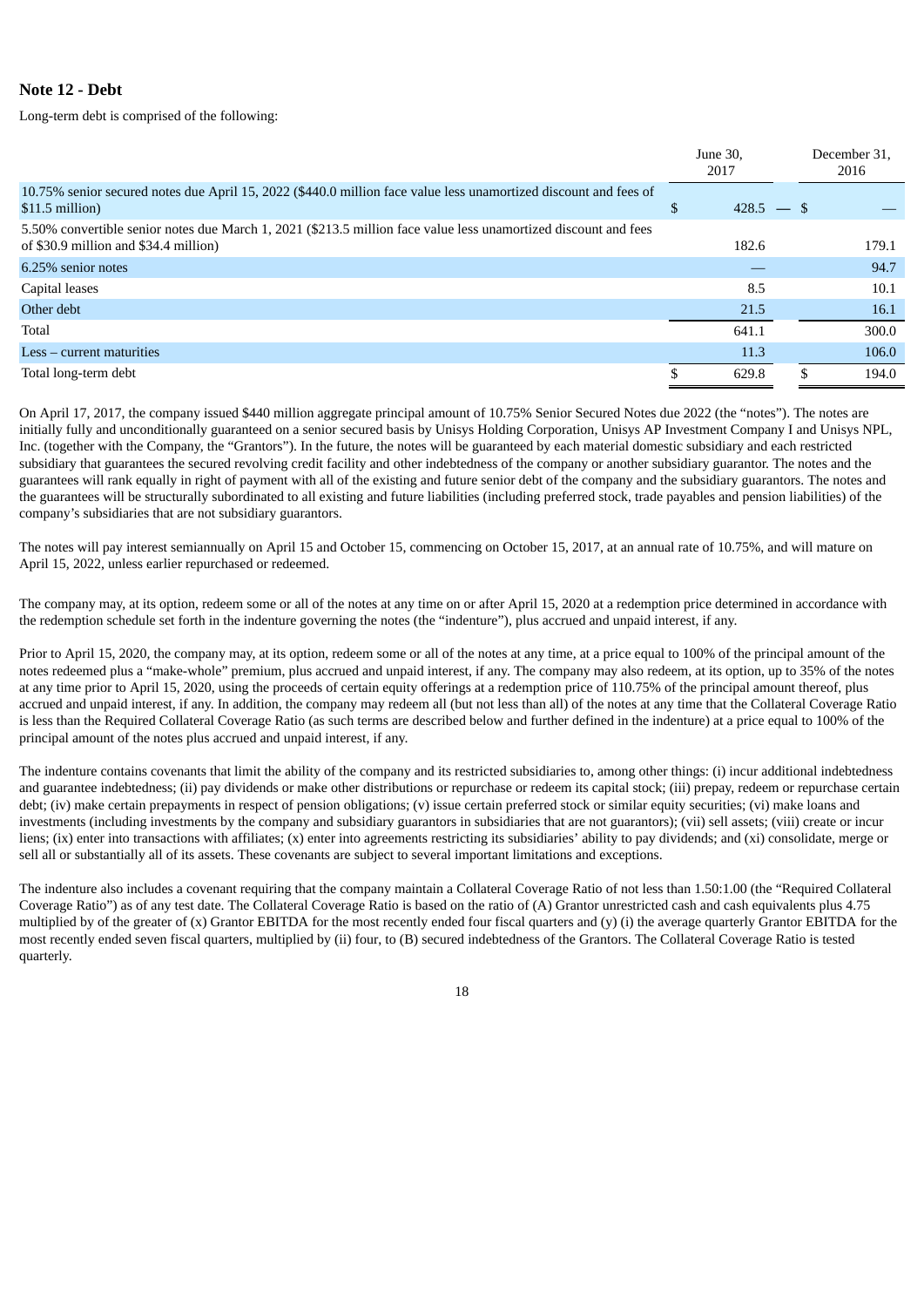If the Collateral Coverage Ratio is less than the Required Collateral Coverage Ratio as of any test date, and the company has not redeemed the notes within 90 days thereafter, this will be an event of default under the indenture.

If the company experiences certain kinds of changes of control, it must offer to purchase the notes at 101% of the principal amount of the notes, plus accrued and unpaid interest, if any. In addition, if the company sells assets under certain circumstances it must apply the proceeds towards an offer to repurchase notes at a price equal to par plus accrued and unpaid interest, if any.

The indenture also provides for events of default, which, if any of them occurs, would permit or require the principal, premium, if any, interest and any other monetary obligations on all the then outstanding notes to be due and payable immediately.

On May 8, 2017, the company redeemed all of its then outstanding 6.25% senior notes due 2017. As a result of this redemption, the company recognized a charge of \$1.5 million in "Other income (expense), net" in the three months ended June 30, 2017, which is comprised of \$1.3 million of premium and expenses paid and \$0.2 million for the write off of unamortized discount and fees related to the portion of the notes redeemed.

For the three months ended June 30, 2017 and 2016, \$4.7 million and \$4.5 million, respectively, was recorded as interest expense on the convertible notes due 2021, which includes the contractual interest coupon: (2017 - \$2.9 million, 2016 - \$2.9 million), amortization of the debt discount: (2017 - \$1.5 million, 2016 - \$1.3 million), and amortization of the debt issuance costs: (2017 - \$0.3 million, 2016 - \$0.3 million).

For the six months ended June 30, 2017 and 2016, \$9.4 million and \$5.2 million, respectively, was recorded as interest expense on the convertible notes due 2021, which includes the contractual interest coupon: (2017 - \$5.9 million, 2016 - \$3.4 million), amortization of the debt discount: (2017 - \$2.9 million, 2016 - \$1.5 million), and amortization of the debt issuance costs: (2017 - \$0.6 million, 2016 - \$0.3 million).

### **Note 13 - Goodwill**

At June 30, 2017, the amount of goodwill allocated to reporting units with negative net assets was as follows: Business Process Outsourcing Services, \$10.7 million.

Changes in the carrying amount of goodwill by segment for the six months ended June 30, 2017 was as follows:

|                              | Total |       | <b>Services</b> | Technology |                          |  |
|------------------------------|-------|-------|-----------------|------------|--------------------------|--|
| Balance at December 31, 2016 |       | 178.6 | 69.9            |            | 108.7                    |  |
| Translation adjustments      |       |       |                 |            | $\overline{\phantom{a}}$ |  |
| Balance at June 30, 2017     |       | 180.0 | 71.3            |            | 108.7                    |  |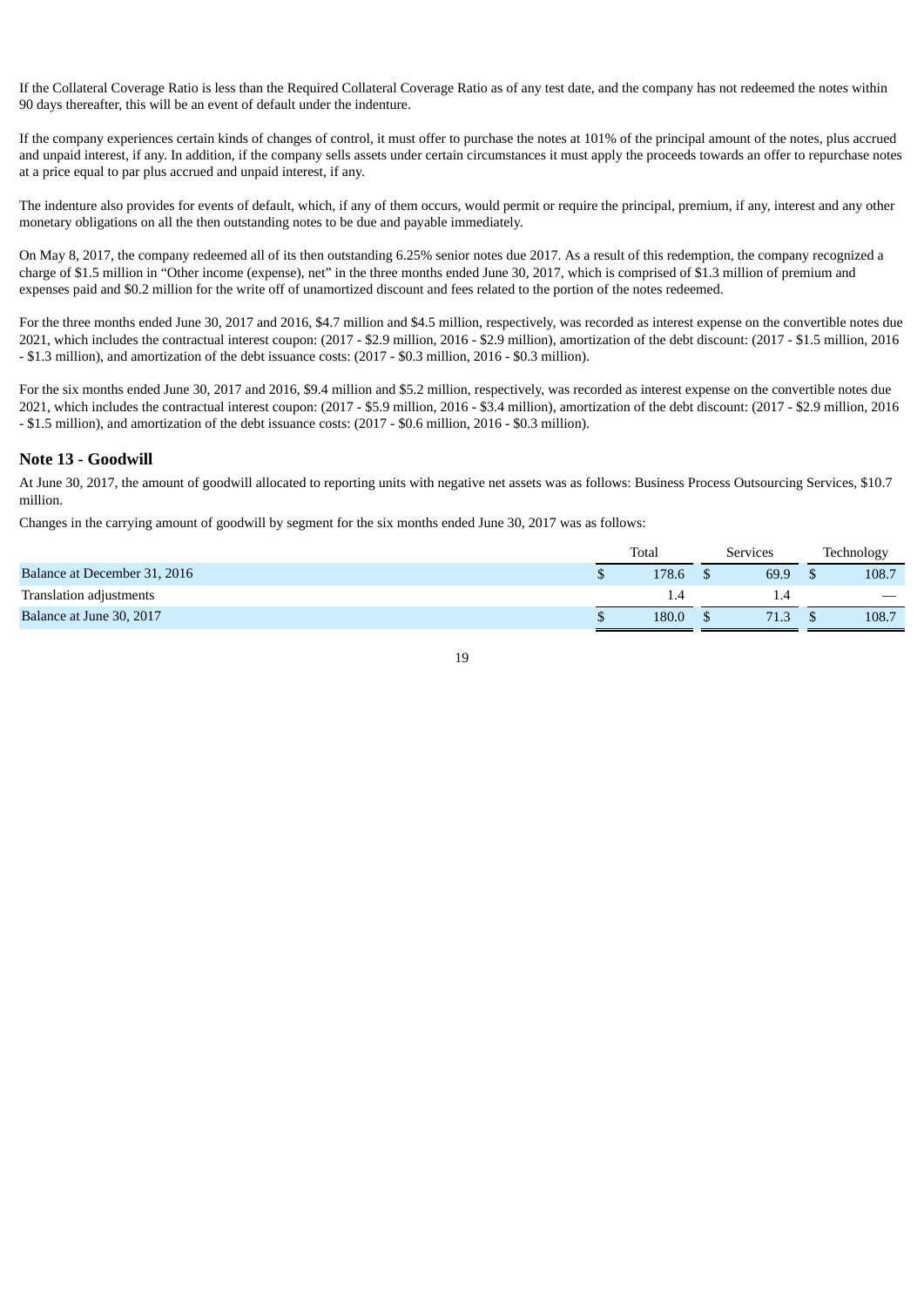## **Item 2. Management's Discussion and Analysis of Financial Condition and Results of Operations**

This discussion and analysis of the company's financial condition and results of operations should be read in conjunction with the consolidated financial statements and the related notes included elsewhere in this quarterly report. In this discussion and analysis of the company's financial condition and results of operations, the company has included information that may constitute "forward-looking" statements, as defined in the Private Securities Litigation Reform Act of 1995. Forward-looking statements provide current expectations of future events and include any statement that does not directly relate to any historical or current fact. Words such as "anticipates," "believes," "expects," "intends," "plans," "projects" and similar expressions may identify such forward-looking statements. All forward-looking statements rely on assumptions and are subject to risks, uncertainties and other factors that could cause the company's actual results to differ materially from expectations. Factors that could affect future results include, but are not limited to, those discussed under "Risk Factors" in Part I, Item 1A of the company's 2016 Form 10-K. Any forward-looking statement speaks only as of the date on which that statement is made. The company assumes no obligation to update any forward-looking statement to reflect events or circumstances that occur after the date on which the statement is made.

### **Overview**

In April 2015, in connection with organizational initiatives to create a more competitive cost structure and rebalance the company's global skill set, the company initiated a plan to incur restructuring charges currently estimated at approximately \$300 million through 2017. During 2016 and 2015, the company recognized charges in connection with this plan and other costs of \$82.1 million and \$118.5 million, respectively, principally related to a reduction in employees. During the six months ended June 30, 2017, the company incurred an additional \$52.9 million of cost reduction charges and other costs.

For the six months ended June 30, 2017, the company reported a net loss attributable to Unisys Corporation of \$74.7 million, or a loss of \$1.48 per diluted share, compared with a net loss of \$18.3 million, or a loss of \$0.37 per diluted share for the six months ended June 30, 2016. The company's results of operations in the current period were impacted by lower gross profit margins in the Technology segment driven by lower sales of the company's enterprise software and servers, higher cost reduction charges as well as the negative impact of foreign currency fluctuations partially offset by lower income tax expense as described below.

### **Results of operations**

#### *Company results*

#### *Three months ended June 30, 2017 compared with the three months ended June 30, 2016*

During the three months ended June 30, 2017, the company recognized charges in connection with its cost-reduction plan and other costs of \$27.5 million. The charges related to work-force reductions were \$24.2 million, principally related to severance costs, and were comprised of: (a) a charge of \$4.8 million for 369 employees and \$(0.1) million for changes in estimates in the U.S. and (b) a charge of \$19.8 million for 301 employees and \$(0.3) million for changes in estimates outside the U.S. In addition, the company recorded charges of \$3.3 million comprised of \$1.9 million for contract amendment and termination costs, \$1.6 million for professional fees and other expenses related to the cost reduction effort and \$(0.2) million for foreign currency translation gains related to exiting foreign countries. The charges were recorded in the following statement of income classifications: cost of revenue - services, \$19.1 million; cost of revenue - technology, \$0.4 million; selling, general and administrative expenses, \$8.2 million; and other income (expense), net, \$(0.2) million.

During the three months ended June 30, 2016, the company recognized charges of \$10.2 million in connection with this plan. The charges related to workforce reductions were \$6.5 million, principally related to severance costs, and were comprised of: (a) a charge of \$1.2 million for 69 employees in the U.S. and (b) a charge of \$5.3 million for 262 employees outside the U.S. In addition, the company recorded charges of \$3.7 million for other expenses related to the cost reduction effort. The charges were recorded in the following statement of income classifications: cost of revenue - services, \$5.1 million; selling, general and administrative expenses, \$5.5 million; and research and development expenses, \$(0.4) million.

Revenue for the quarter ended June 30, 2017 was \$666.2 million compared with \$748.9 million for the second quarter of 2016, a decrease of 11% from the prior year. Foreign currency fluctuations had a 1 percentage-point negative impact on revenue in the current period compared with the year-ago period.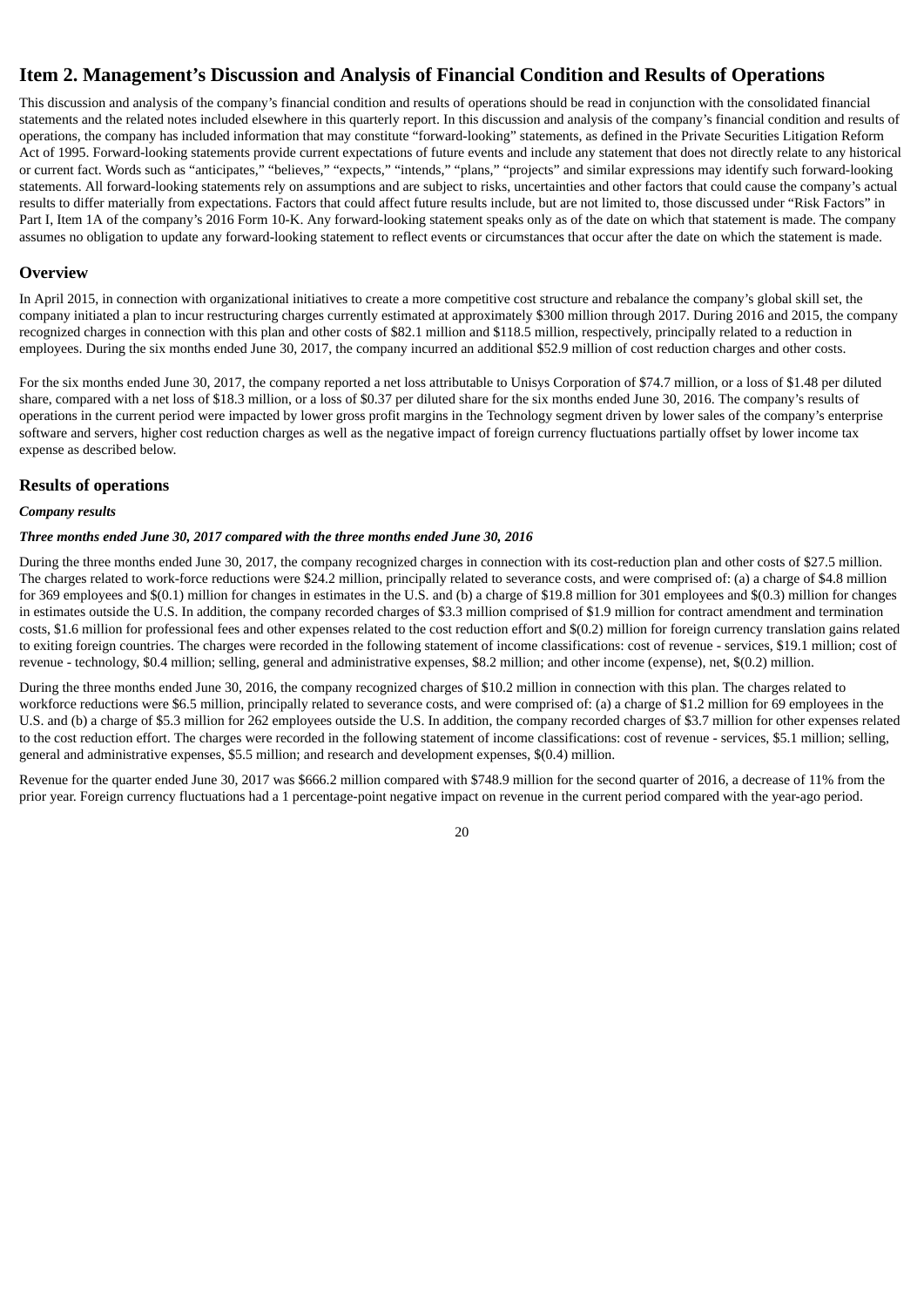Services revenue decreased 6% and Technology revenue decreased 32% in the current quarter compared with the year-ago period. Current period Technology revenue was primarily impacted by lower sales of the company's enterprise software and servers. U.S. revenue decreased 11% in the second quarter compared with the year-ago period. International revenue decreased 11% in the current quarter with all regions contributing to the decline. Foreign currency had a 3 percentage-point negative impact on international revenue in the three months ended June 30, 2017 compared with the three months ended June 30, 2016.

Total gross profit margin was 15.4% in the three months ended June 30, 2017 compared with 23.8% in the three months ended June 30, 2016. Gross margin was impacted by lower sales in the Technology segment as noted above as well as higher cost reduction charges. Cost reduction charges of \$19.5 million were recorded in cost of revenue in the three months ended June 30, 2017 compared with \$5.1 million in the three months ended June 30, 2016.

Selling, general and administrative expense in the three months ended June 30, 2017 was \$114.2 million (17.1% of revenue) compared with \$115.7 million (15.4% of revenue) in the year-ago period.

Research and development (R&D) expenses in the second quarter of 2017 and 2016 were \$13.1 million in each period.

For the three months ended June 30, 2017, pension expense was \$21.3 million compared with pension expense of \$21.5 million for the three months ended June 30, 2016. For the full year 2017, the company expects to recognize pension expense of approximately \$97 million compared with \$82.7 million for the full year of 2016. The company records pension income or expense, as well as other employee-related costs such as payroll taxes and medical insurance costs, in operating income in the following income statement categories: cost of revenue; selling, general and administrative expenses; and research and development expenses. The amount allocated to each category is principally based on where the salaries of plan participants who are active employees are charged.

For the second quarter of 2017, the company reported an operating loss of \$24.8 million compared with operating income of \$49.5 million in the second quarter of 2016.

Interest expense for the three months ended June 30, 2017 was \$14.3 million compared with \$7.8 million for the three months ended June 30, 2016. The increase was principally caused by the issuance of the senior secured notes due 2022 in the second quarter of 2017. See Note 12 of the Notes to Consolidated Financial Statements.

Other income (expense), net was expense of \$3.2 million in the second quarter of 2017 compared with income of \$2.6 million in the second quarter of 2016. Included in the second quarter of 2017 were foreign currency translation losses of \$1.2 million compared to foreign currency translation gains of \$3.5 million in the second quarter of 2016.

Loss before income taxes for the three months ended June 30, 2017 was \$42.3 million compared with income of \$44.3 million for the three months ended June 30, 2016.

Benefit of income taxes was \$3.8 million in the current quarter compared with a provision of \$18.8 million in the year-ago period. In the second quarter of 2017, the company elected to receive cash refunds of a portion of its U.S. alternative minimum tax (AMT) credit carryforwards in lieu of claiming bonus depreciation as provided by Internal Revenue Code Section

168(k)(4). The company expects to receive a refund in 2017 of approximately \$9 million and refunds in future periods currently estimated at \$11 million. The decision to make this election resulted in a tax benefit of \$20.0 million in the current quarter due to the release of a portion of the valuation allowance previously offsetting the deferred tax asset associated with the company's existing AMT credit carryforwards.

The company evaluates quarterly the realizability of its deferred tax assets by assessing its valuation allowance and by adjusting the amount of such allowance, if necessary. The company records a tax provision or benefit for those international subsidiaries that do not have a full valuation allowance against their net deferred tax assets. Any profit or loss recorded for the company's U.S. operations will have no provision or benefit associated with it due to the company's valuation allowance, except with respect to refundable tax credits and withholding taxes not creditable against future taxable income. As a result, the company's provision or benefit for taxes may vary significantly quarter to quarter depending on the geographic distribution of income.

Net loss attributable to Unisys Corporation for the three months ended June 30, 2017 was \$42.0 million, or a loss of \$0.83 per diluted share, compared with net income of \$21.6 million, or income of \$0.36 per diluted share, for the three months ended June 30, 2016.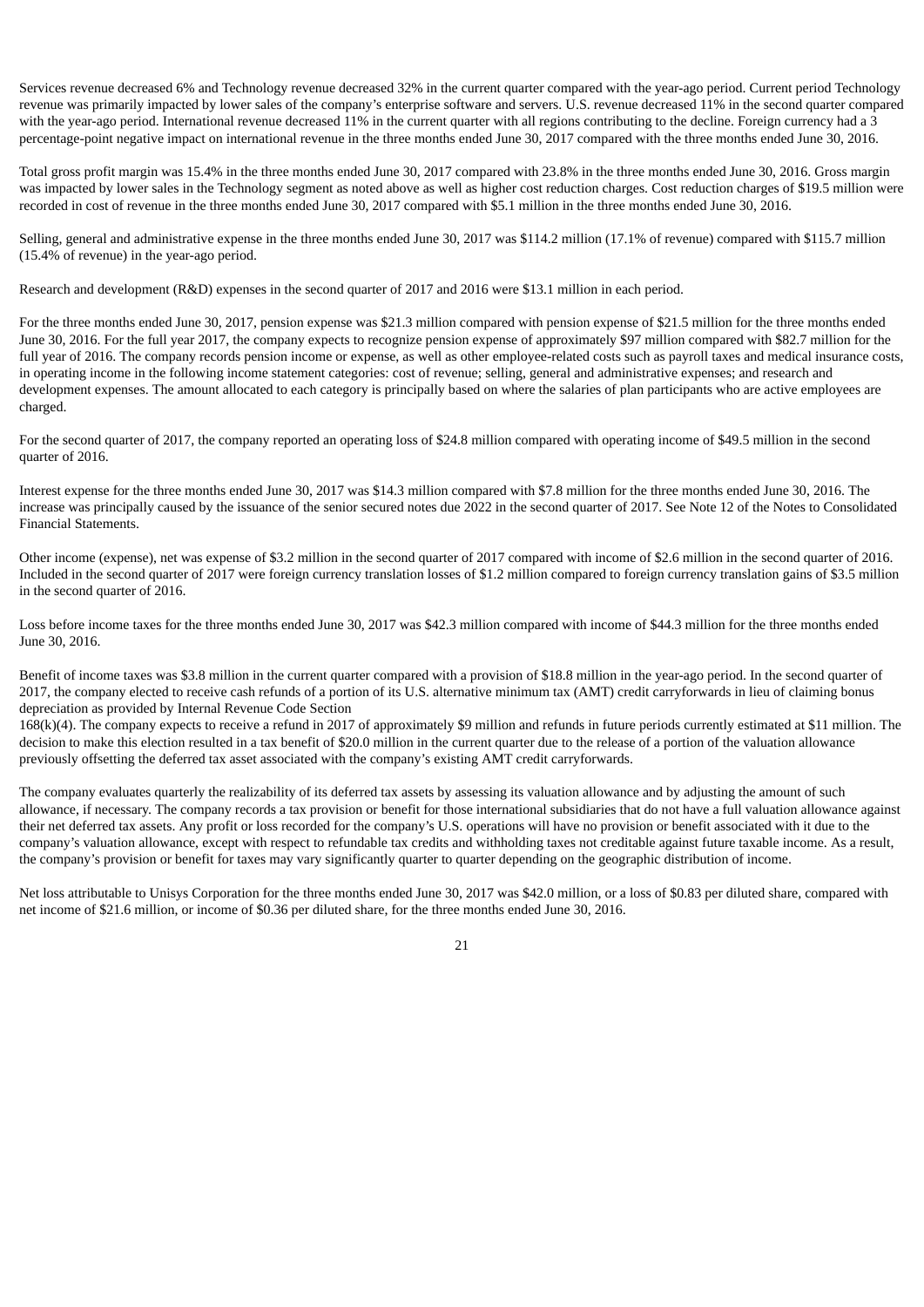#### *Six months ended June 30, 2017 compared with the six months ended June 30, 2016*

During the six months ended June 30, 2017, the company recognized charges in connection with its cost-reduction plan and other costs of \$52.9 million. The charges related to work-force reductions were \$36.7 million, principally related to severance costs, and were comprised of: (a) a charge of \$5.3 million for 414 employees and \$(0.2) million for changes in estimates in the U.S. and (b) a charge of \$24.0 million for 376 employees, \$8.2 million for additional benefits provided in 2017 and \$(0.6) million for changes in estimates outside the U.S. In addition, the company recorded charges of \$16.2 million comprised of \$2.9 million for idle leased facilities costs, \$5.2 million for contract amendment and termination costs, \$3.0 million for professional fees and other expenses related to the cost reduction effort and \$5.1 million for foreign currency translation losses related to exiting foreign countries. The charges were recorded in the following statement of income classifications: cost of revenue - services, \$27.6 million; cost of revenue - technology, \$0.4 million; selling, general and administrative expenses, \$19.5 million; research and development expenses, \$0.3 million; and other income (expense), net, \$5.1 million.

During the six months ended June 30, 2016, the company recognized charges of \$37.1 million in connection with this plan. The charges related to workforce reductions were \$28.6 million, principally related to severance costs, and were comprised of: (a) a charge of \$5.4 million for 244 employees in the U.S. and (b) a charge of \$23.2 million for 599 employees outside the U.S. In addition, the company recorded charges of \$8.5 million for other expenses related to the cost reduction effort. The charges were recorded in the following statement of income classifications: cost of revenue - services, \$16.6 million; selling, general and administrative expenses, \$18.8 million; and research and development expenses, \$1.7 million.

Revenue for the six months ended June 30, 2017 was \$1,330.7 million compared with \$1,415.7 million for the six months ended June 30, 2016, a decline of 6%. Foreign currency fluctuations had a 1 percentage-point negative impact on revenue in the current period compared with the year-ago period.

Services revenue decreased 4% and Technology revenue decreased 18% in the first half of 2017 compared with the year-ago period. Current period Technology revenue was primarily impacted by lower sales of the company's enterprise software and servers. U.S. revenue decreased 5% in the first half of 2017 compared with the year-ago period. International revenue decreased 7% in the current period primarily due to declines in Europe and Asia Pacific partially offset by an increase in Latin America. Foreign currency had a 2 percentage-point negative impact on international revenue in the six months ended June 30, 2017 compared with the six months ended June 30, 2016.

Total gross profit margin was 16.7% in the six months ended June 30, 2017 compared with 19.6% in the six months ended June 30, 2016. Gross margin was impacted by lower sales in the Technology segment as well as higher cost reduction charges. Cost reduction charges of \$28.0 million were recorded in cost of revenue during the six months ended June 30, 2017 compared with \$16.6 million in the six months ended June 30, 2016.

Selling, general and administrative expense in the six months ended June 30, 2017 was \$223.3 million (16.8% of revenue) compared with \$225.8 million (15.9% of revenue) in the year-ago period.

Research and development (R&D) expenses in the first half of 2017 were \$26.9 million compared with \$29.1 million in the first half of 2016.

For the six months ended June 30, 2017, pension expense was \$45.8 million compared with pension expense of \$41.8 million for the six months ended June 30, 2016.

For the first half of 2017, the company reported an operating loss of \$27.5 million compared with operating income of \$21.9 million in the first half of 2016. The current quarter principally reflects lower margins in the Technology segment.

Interest expense for the six months ended June 30, 2017 was \$20.0 million compared with \$12.2 million for the six months ended June 30, 2016. The increase was principally caused by the issuance of the senior secured notes due 2022 in the second quarter of 2017. See Note 12 of the Notes to Consolidated Financial Statements.

Other income (expense), net was expense of \$11.6 million in the first half of 2017 compared with income of \$1.4 million in 2016. Included in the first half of 2017 and 2016 were foreign exchange losses of \$4.0 million and gains of \$3.0 million, respectively. Also included in the first half of 2017 was \$5.1 million of foreign currency translation losses related to exiting foreign countries in connection with the restructuring plan noted above.

Income (loss) before income taxes for the six months ended June 30, 2017 was a loss of \$59.1 million compared with income of \$11.1 million for the six months ended June 30, 2016.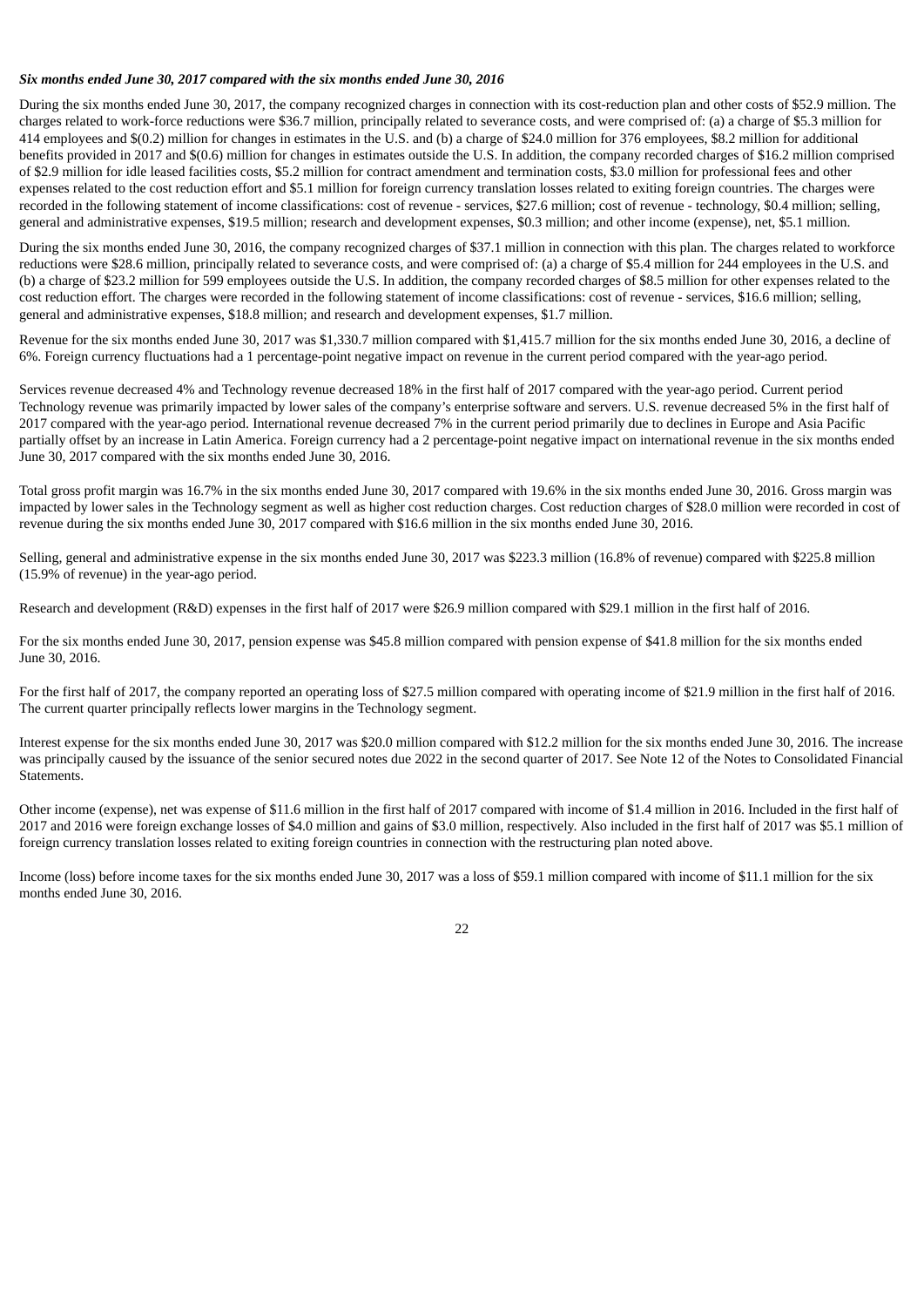The provision for income taxes was \$9.1 million in the current period compared with \$24.3 million in the year-ago period. In the second quarter of 2017, the company elected to receive cash refunds of a portion of its U.S. AMT credit carryforwards in lieu of claiming bonus depreciation as provided by Internal Revenue Code Section 168(k)(4). The company expects to receive a refund in 2017 of approximately \$9 million and refunds in future periods currently estimated at \$11 million. The decision to make this election resulted in a tax benefit of \$20.0 million in the current quarter due to the release of a portion of the valuation allowance previously offsetting the deferred tax asset associated with the company's existing AMT credit carryforwards.

Net loss attributable to Unisys Corporation for the six months ended June 30, 2017 was \$74.7 million, or a loss of \$1.48 per diluted share, compared with a loss of \$18.3 million, or loss of \$0.37 per diluted share, for the six months ended June 30, 2016.

#### *Segment results*

The company has two business segments: Services and Technology. Revenue classifications within the Services segment are as follows:

- Cloud & infrastructure services. This represents revenue from helping clients apply cloud and as-a-service delivery models to capitalize on business opportunities, make their end users more productive and manage and secure their IT infrastructure and operations more economically.
- Application services. This represents revenue from helping clients transform their business processes by providing advanced solutions for select industries, developing and managing new leading-edge applications, providing digital transformation services, offering advanced data analytics and modernizing existing enterprise applications.
- Business process outsourcing services. This represents revenue from the management of critical processes and functions for clients in target industries, helping them improve performance and reduce costs.

The accounting policies of each business segment are the same as those followed by the company as a whole. Intersegment sales and transfers are priced as if the sales or transfers were to third parties. Accordingly, the Technology segment recognizes intersegment revenue and manufacturing profit on hardware and software shipments to customers under Services contracts. The Services segment, in turn, recognizes customer revenue and marketing profits on such shipments of company hardware and software to customers. The Services segment also includes the sale of hardware and software products sourced from third parties that are sold to customers through the company's Services channels. In the company's consolidated statements of income, the manufacturing costs of products sourced from the Technology segment and sold to Services customers are reported in cost of revenue for Services.

Also included in the Technology segment's sales and operating profit are sales of hardware and software sold to the Services segment for internal use in Services engagements. The amount of such profit included in operating income of the Technology segment for the three months ended June 30, 2017 and 2016 was \$0.9 million and \$0.4 million, respectively. The amount for the six months ended June 30, 2017 and 2016 was \$1.0 million and \$0.5 million, respectively. The sales and profit on these transactions are eliminated in Corporate.

The company evaluates business segment performance based on operating income exclusive of pension income or expense, restructuring charges and unusual and nonrecurring items, which are included in Corporate. All other corporate and centrally incurred costs are allocated to the business segments based principally on revenue, employees, square footage or usage.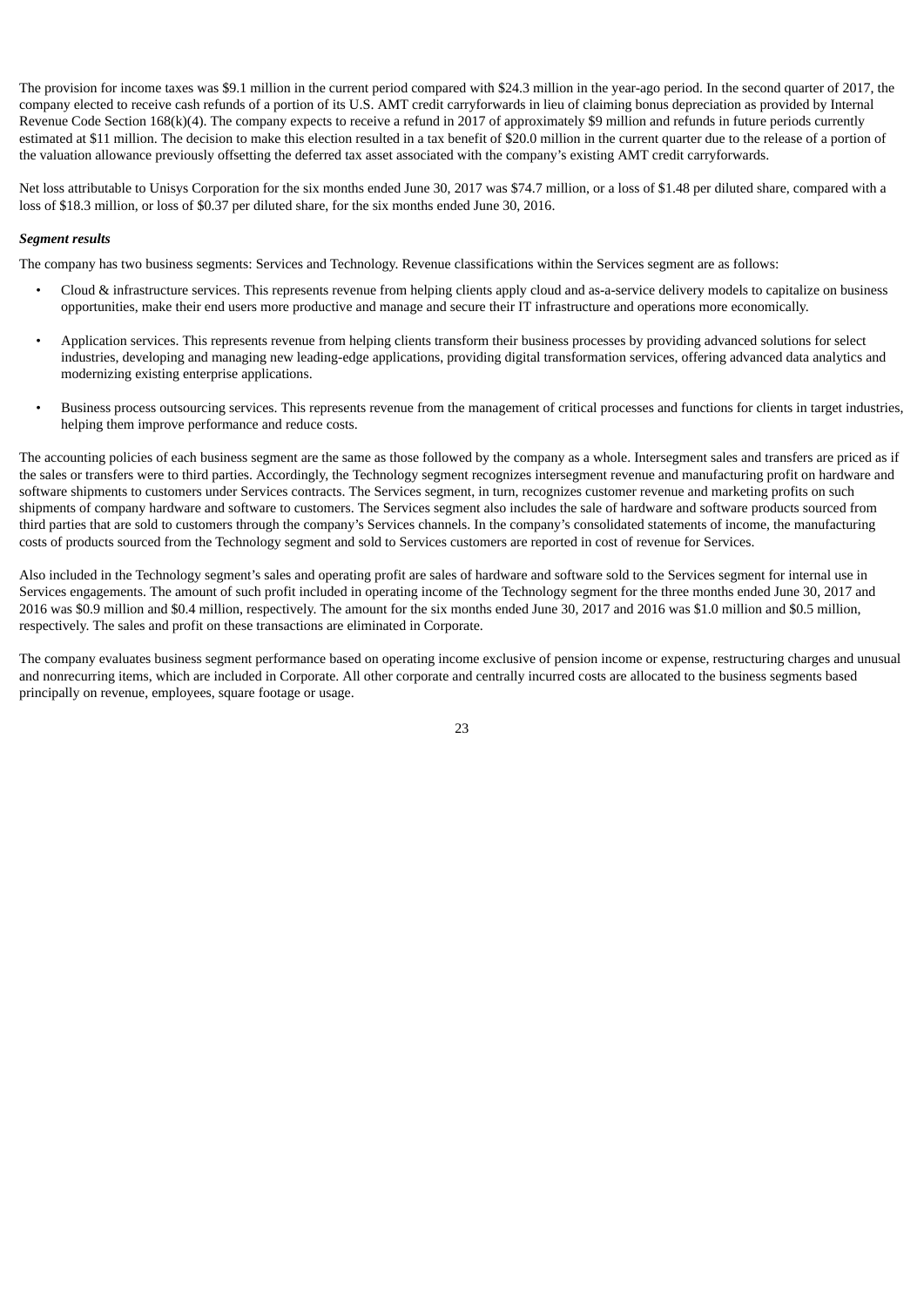#### *Three months ended June 30, 2017 compared with the three months ended June 30, 2016*

Information by business segment is presented below:

|                                  |     | Total     |                           | Eliminations |              | <b>Services</b> |    |       |  |  |  | Technology |  |
|----------------------------------|-----|-----------|---------------------------|--------------|--------------|-----------------|----|-------|--|--|--|------------|--|
| Three Months Ended June 30, 2017 |     |           |                           |              |              |                 |    |       |  |  |  |            |  |
| Customer revenue                 | \$  | 666.2     | $\boldsymbol{\mathsf{S}}$ |              | $\mathbb{S}$ | 574.8           | \$ | 91.4  |  |  |  |            |  |
| Intersegment                     |     |           |                           | (5.4)        |              |                 |    | 5.4   |  |  |  |            |  |
| Total revenue                    | \$. | 666.2     | \$                        | (5.4)        | \$           | 574.8           | \$ | 96.8  |  |  |  |            |  |
| Gross profit percent             |     | 15.4 %    |                           |              |              | 14.1%           |    | 58.8% |  |  |  |            |  |
| Operating profit (loss) percent  |     | $(3.7)\%$ |                           |              |              | $(1.6)\%$       |    | 35.5% |  |  |  |            |  |
|                                  |     |           |                           |              |              |                 |    |       |  |  |  |            |  |
| Three Months Ended June 30, 2016 |     |           |                           |              |              |                 |    |       |  |  |  |            |  |
| <b>Customer revenue</b>          | \$  | 748.9     | $\boldsymbol{\mathsf{S}}$ |              | \$           | 613.8           | \$ | 135.1 |  |  |  |            |  |
| Intersegment                     |     |           |                           | (5.9)        |              |                 |    | 5.9   |  |  |  |            |  |
| Total revenue                    |     | 748.9     | \$                        | (5.9)        | \$           | 613.8           | \$ | 141.0 |  |  |  |            |  |
| Gross profit percent             |     | 23.8%     |                           |              |              | 16.8%           |    | 66.9% |  |  |  |            |  |
| Operating profit percent         |     | 6.6%      |                           |              |              | 2.1%            |    | 48.0% |  |  |  |            |  |

*Gross profit and operating profit (loss) percent are as a percent of total revenue.*

Customer revenue by classes of similar products or services, by segment, is presented below:

|                                       | Three Months Ended<br>June 30, | Percent |       |            |
|---------------------------------------|--------------------------------|---------|-------|------------|
|                                       | 2017                           |         | 2016  | Change     |
| <b>Services</b>                       |                                |         |       |            |
| Cloud & infrastructure services       | \$<br>326.9                    | \$.     | 340.0 | (3.9)%     |
| <b>Application services</b>           | 196.4                          |         | 220.4 | $(10.9)\%$ |
| Business process outsourcing services | 51.5                           |         | 53.4  | $(3.6)\%$  |
|                                       | 574.8                          |         | 613.8 | $(6.4)\%$  |
| Technology                            | 91.4                           |         | 135.1 | $(32.3)\%$ |
| <b>Total</b>                          | 666.2                          | £.      | 748.9 | $(11.0)\%$ |

In the Services segment, customer revenue was \$574.8 million for the three months ended June 30, 2017, down 6.4% from the three months ended June 30, 2016. Foreign currency translation had 1 percentage-point negative impact on Services revenue in the current quarter compared with the year-ago period.

Revenue from cloud & infrastructure services was \$326.9 million in the June 2017 quarter, down 3.9% compared with the June 2016 quarter. Foreign currency fluctuations had an immaterial impact on cloud & infrastructure services revenue in the current period compared with the year-ago period.

Application services revenue decreased 10.9% for the three month period ended June 30, 2017 compared with the three month period ended June 30, 2016. Foreign currency fluctuations had an immaterial impact on application services revenue in the current period compared with the year-ago period.

Business process outsourcing services revenue decreased 3.6% in the current quarter compared with the prior-year quarter. Foreign currency fluctuations had a 9 percentage-point negative impact on business process outsourcing services revenue in the current period compared with the year-ago period.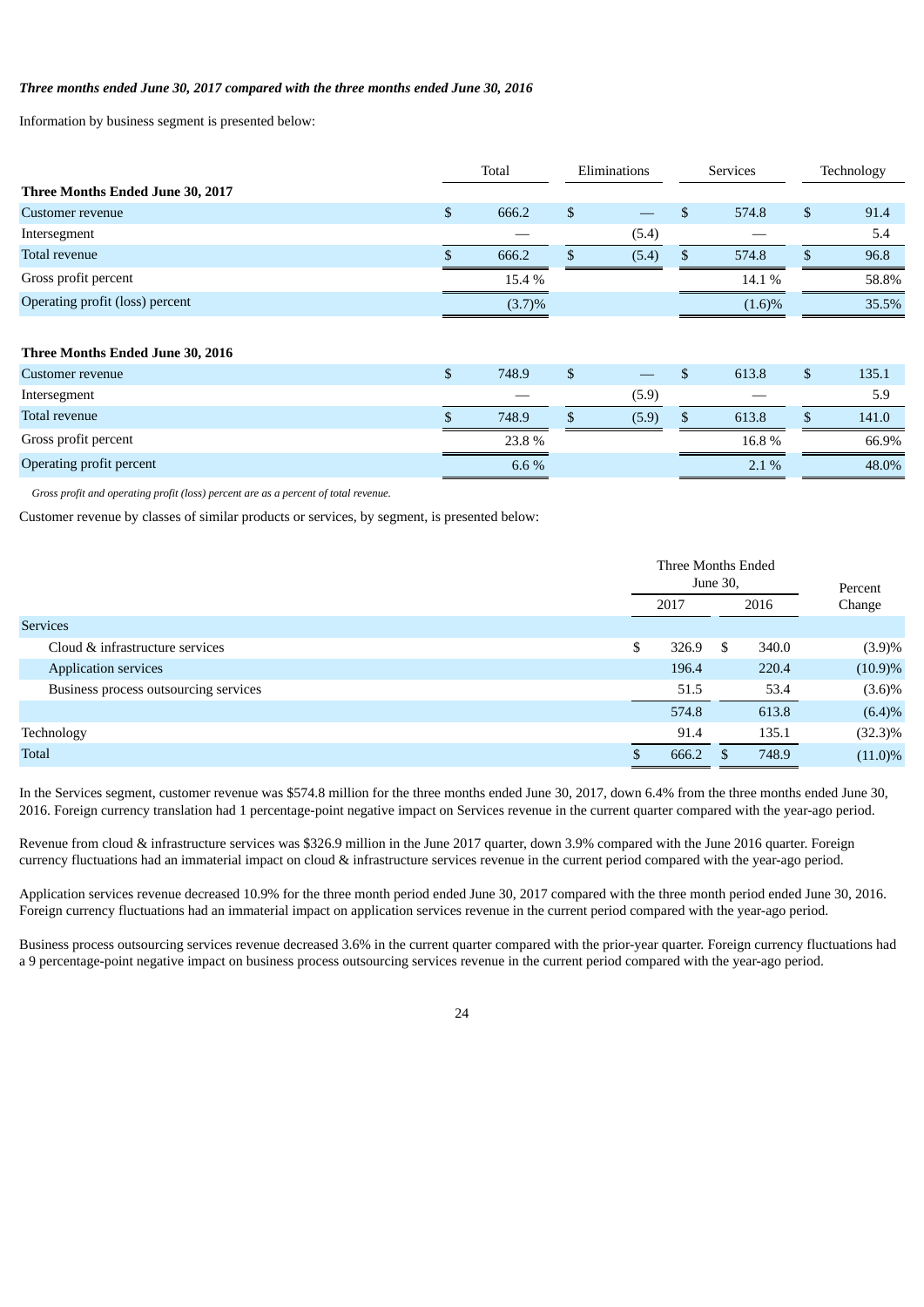Services gross profit was 14.1% in the second quarter of 2017 compared with 16.8% in the year-ago period. Services operating profit (loss) percent was (1.6)% in the three months ended June 30, 2017 compared with 2.1% in the three months ended June 30, 2016.

In the Technology segment, customer revenue decreased 32.3% to \$91.4 million in the current quarter compared with \$135.1 million in the year-ago period. Current period Technology margins were primarily impacted by lower sales of the company's enterprise software and servers. Foreign currency translation had a 2 percentage-point negative impact on Technology revenue in the current quarter compared with the year-ago period.

Technology gross profit was 58.8% in the current quarter compared with 66.9% in the year-ago quarter. Technology operating profit percent was 35.5% in the three months ended June 30, 2017 compared with 48.0% in the three months ended June 30, 2016.

#### *Six months ended June 30, 2017 compared with the six months ended June 30, 2016*

Information by business segment is presented below:

|                                 |                | Total     |              | Eliminations |                | <b>Services</b> | Technology     |       |  |  |  |
|---------------------------------|----------------|-----------|--------------|--------------|----------------|-----------------|----------------|-------|--|--|--|
| Six Months Ended June 30, 2017  |                |           |              |              |                |                 |                |       |  |  |  |
| Customer revenue                | $\mathfrak{S}$ | 1,330.7   | \$           |              | $\mathfrak{S}$ | 1,160.1         | \$             | 170.6 |  |  |  |
| Intersegment                    |                |           |              | (10.7)       |                |                 |                | 10.7  |  |  |  |
| Total revenue                   | \$             | 1,330.7   | $\mathbf{S}$ | (10.7)       | $\mathbb{S}$   | 1,160.1         | \$             | 181.3 |  |  |  |
| Gross profit percent            | 16.7%          |           |              |              |                | 16.2%           |                | 53.1% |  |  |  |
| Operating profit (loss) percent |                | $(2.1)\%$ |              |              |                | 1.5%            |                | 26.1% |  |  |  |
| Six Months Ended June 30, 2016  |                |           |              |              |                |                 |                |       |  |  |  |
| Customer revenue                | $\$$           | 1,415.7   | \$           |              | $\mathfrak{s}$ | 1,208.9         | $\mathfrak{S}$ | 206.8 |  |  |  |
| Intersegment                    |                |           |              | (11.5)       |                |                 |                | 11.5  |  |  |  |
| Total revenue                   | \$.            | 1,415.7   |              | (11.5)       | $\mathbb{S}$   | 1,208.9         | \$             | 218.3 |  |  |  |
| Gross profit percent            | 19.6 %         |           |              |              | 15.5%          |                 |                | 60.4% |  |  |  |

Operating profit percent 1.5 % 37.4% 37.4% 37.4% 37.4% 37.4% 37.4% 37.4% 37.4% 37.4% 37.4% 37.4% 37.4% 37.4% 37.4% 37.4% 37.4% 37.4% 37.4% 37.4% 37.4% 37.4% 37.4% 37.4% 37.4% 37.4% 37.4% 37.4% 37.4% 37.4% 37.4% 37.4% 37.4%

*Gross profit and operating profit (loss) percent are as a percent of total revenue.*

Customer revenue by classes of similar products or services, by segment, is presented below:

|                                       |       | Six Months Ended June 30, |       |         | Percent    |  |  |
|---------------------------------------|-------|---------------------------|-------|---------|------------|--|--|
|                                       | 2017  |                           |       | 2016    | Change     |  |  |
| <b>Services</b>                       |       |                           |       |         |            |  |  |
| Cloud & infrastructure services       | \$    | 662.2                     | £.    | 675.9   | $(2.0)\%$  |  |  |
| <b>Application services</b>           |       | 397.9                     |       | 431.0   | (7.7)%     |  |  |
| Business process outsourcing services | 100.0 |                           | 102.0 |         | $(2.0)\%$  |  |  |
|                                       |       | 1,160.1                   |       | 1,208.9 | $(4.0)\%$  |  |  |
| Technology                            |       | 170.6                     |       | 206.8   | $(17.5)\%$ |  |  |
| <b>Total</b>                          |       | 1,330.7                   | \$.   | 1,415.7 | $(6.0)\%$  |  |  |

In the Services segment, customer revenue was \$1,160.1 million for the six months ended June 30, 2017, down 4.0% from the six months ended June 30, 2016. Foreign currency translation had a 1 percentage-point negative impact on Services revenue in the current period compared with the year-ago period.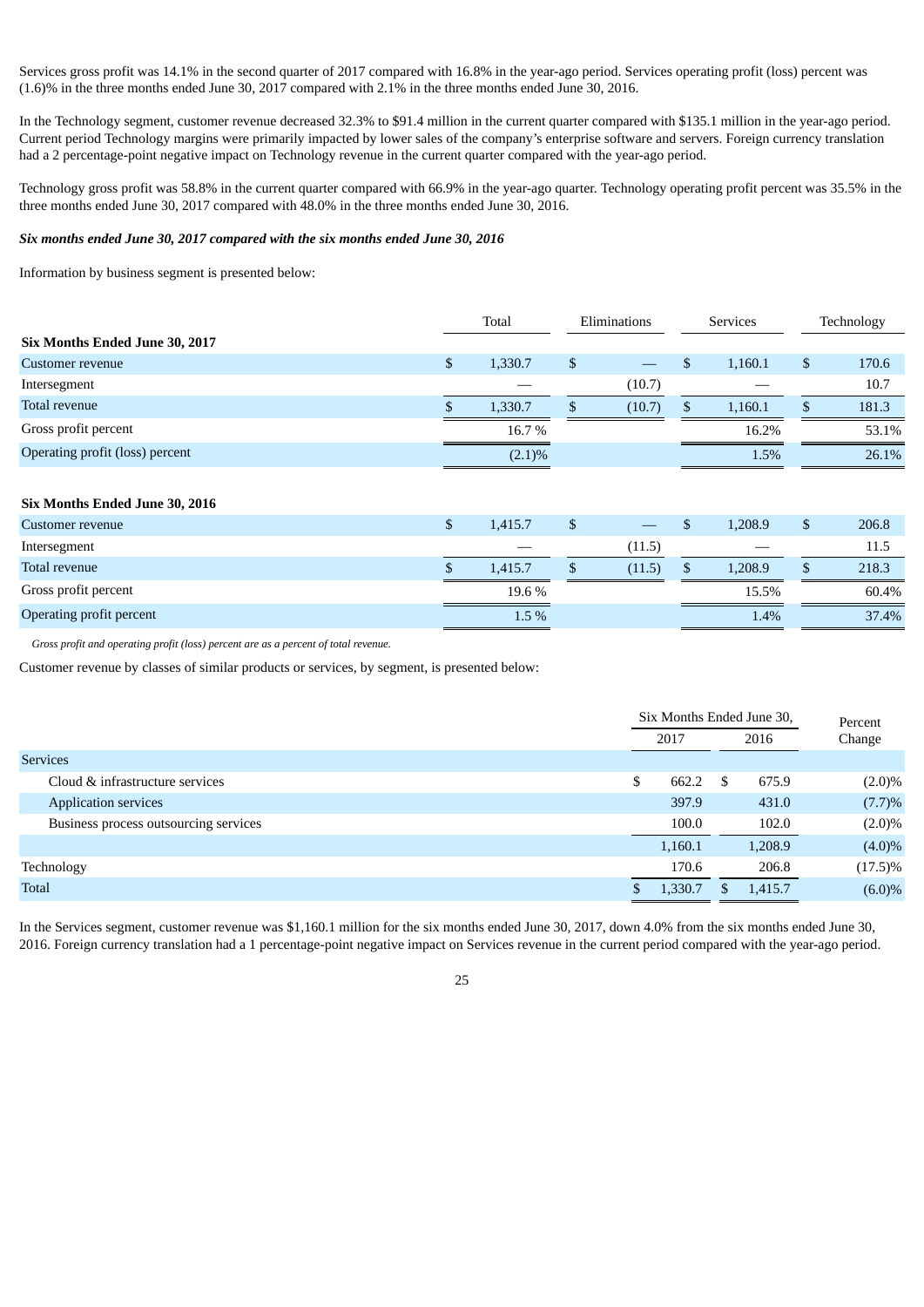Revenue from cloud & infrastructure services was \$662.2 million for the six months ended June 2017, down 2.0% compared with the year-ago period. Foreign currency fluctuations had an immaterial impact on cloud & infrastructure services revenue in the current period compared with the year-ago period.

Application services revenue decreased 7.7% for the six month period ended June 30, 2017 compared with the six month period ended June 30, 2016. Foreign currency fluctuations had an immaterial impact on application services revenue in the current period compared with the year-ago period.

Business processing outsourcing services revenue decreased 2.0% in the current period compared with the prior-year period. Foreign currency fluctuations had a 9 percentage-point negative impact on business processing outsourcing services revenue in the current period compared with the year-ago period.

Services gross profit was 16.2% in the first half of 2017 compared with 15.5% in the year-ago period. Services operating profit percent was 1.5% in the six months ended June 30, 2017 compared with 1.4% in the six months ended June 30, 2016.

In the Technology segment, customer revenue decreased 17.5% to \$170.6 million in the current period compared with \$206.8 million in the year-ago period. Current period Technology margins were primarily impacted by lower sales of the company's enterprise software and servers. Foreign currency translation had a 1 percentage-point negative impact on Technology revenue in the current period compared with the year-ago period.

Technology gross profit was 53.1% in the current period compared with 60.4% in the year-ago period. Technology operating profit percent was 26.1% in the six months ended June 30, 2017 compared with 37.4% in the six months ended June 30, 2016.

#### **New accounting pronouncements**

See Note 11 of the Notes to Consolidated Financial Statements for a full description of recent accounting pronouncements, including the expected dates of adoption and estimated effects on the company's consolidated financial statements.

### **Financial condition**

The company's principal sources of liquidity are cash on hand, cash from operations and its revolving credit facility, discussed below. The company and certain international subsidiaries have access to uncommitted lines of credit from various banks. The company believes that it will have adequate sources of liquidity to meet its expected near-term cash requirements.

Cash and cash equivalents at June 30, 2017 were \$571.1 million compared to \$370.6 million at December 31, 2016. The increase was primarily due to the net proceeds received from the sale of \$440.0 million of its 10.75% senior secured notes due 2022 and was partially offset by the redemption of \$95.0 million of its remaining outstanding 6.25% senior notes due 2017. See Note 12 of the Notes to Consolidated Financial Statements.

As of June 30, 2017, \$246.0 million of cash and cash equivalents were held by the company's foreign subsidiaries and branches operating outside of the U.S. In the future, if these funds are needed for the company's operations in the U.S., it is expected the company would be required to pay taxes on only a limited portion of this balance.

During the six months ended June 30, 2017, cash used for operations was \$90.2 million compared to cash provided by operations of \$56.9 million for the six months ended June 30, 2016. The fluctuation in cash flows from operating activities is principally attributed to lower operating income as well as the timing of receivables collection.

Cash used for investing activities during the six months ended June 30, 2017 was \$67.0 million compared to cash usage of \$71.4 million during the six months ended June 30, 2016. Net proceeds from investments were \$14.9 million for the six months ended June 30, 2017 compared with net purchases of \$1.2 million in the prior-year period. Proceeds from investments and purchases of investments represent derivative financial instruments used to reduce the company's currency exposure to market risks from changes in foreign currency exchange rates. In addition, in the current period, the investment in marketable software was \$28.8 million compared with \$30.2 million in the year-ago period, capital additions of properties were \$15.9 million in 2017 compared with \$11.0 million in 2016 and capital additions of outsourcing assets were \$36.9 million in 2017 compared with \$28.8 million in 2016. The increase in capital additions of outsourcing assets is attributed to assets acquired by the company for its U.K. business process outsourcing joint venture.

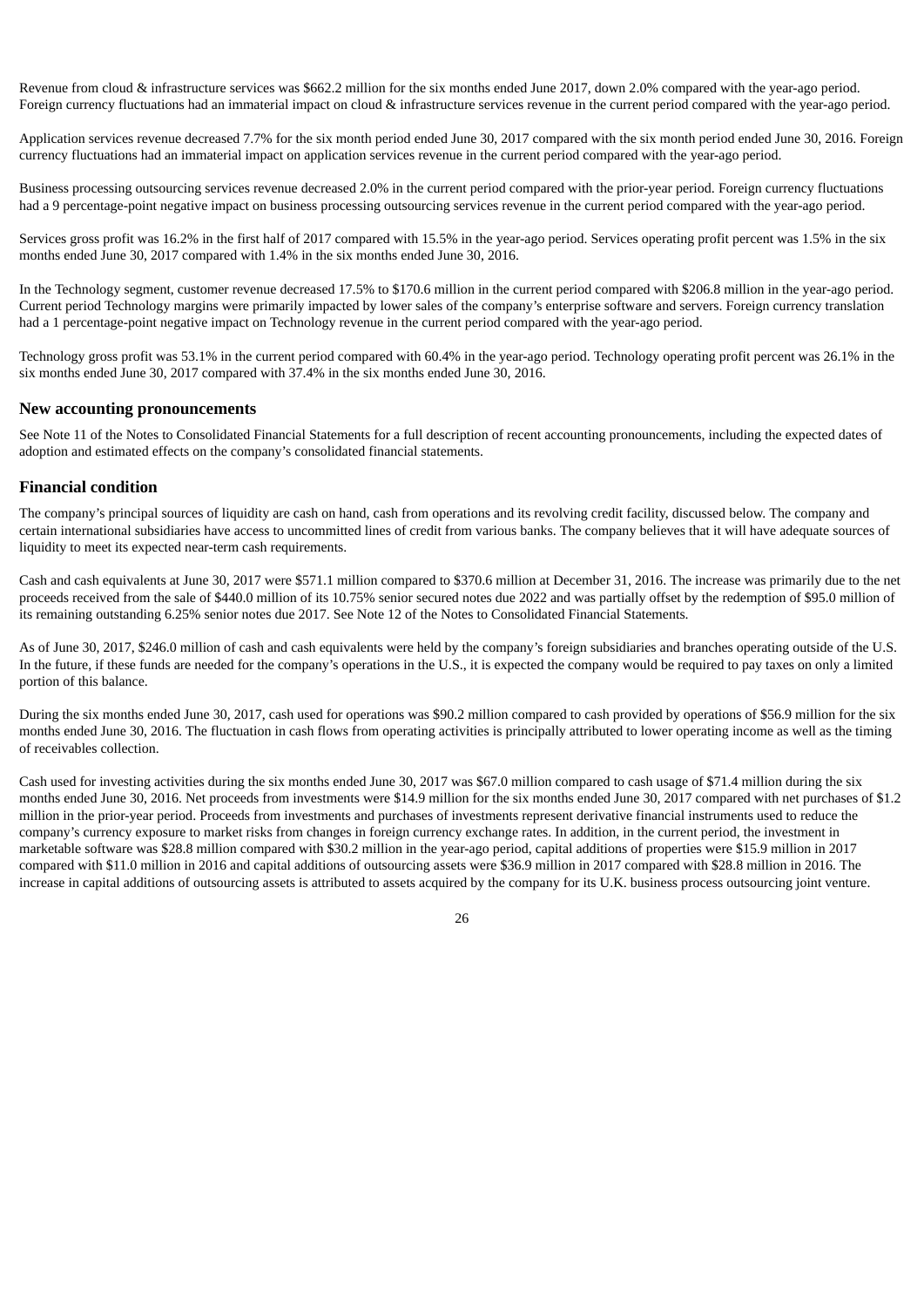Cash provided by financing activities during the six months ended June 30, 2017 was \$333.5 million compared to cash provided of \$111.4 million during the six months ended June 30, 2016. In the current period, the company issued \$440.0 million of notes and received net proceeds of \$428.3 million and retired the remaining aggregate principal amount of \$95.0 million of its 6.25% senior notes due 2017. See Note 12 of the Notes to Consolidated Financial Statements. During the six months ended June 30, 2016, the company issued \$213.5 million of convertible senior notes due 2021 and received net proceeds of \$178.9 million and also paid down the outstanding balance of \$65.8 million of its revolving credit facility.

At June 30, 2017, total debt was \$641.1 million compared to \$300.0 million at December 31, 2016. The increase was principally caused by the issuance of the notes referred to above, partially offset by the retirement of the remaining 6.25% senior notes due 2017.

The company has a secured revolving credit facility, expiring in June 2018, that provides for loans and letters of credit up to an aggregate amount of \$150.0 million (with a limit on letters of credit of \$100.0 million). At June 30, 2017, the company had no borrowings and \$11.4 million of letters of credit outstanding under this facility. Borrowing limits under the facility are based upon the amount of eligible U.S. accounts receivable. At June 30, 2017, availability under the facility was \$101.3 million net of letters of credit issued. Borrowings under the facility bear interest based on short-term rates. The credit agreement contains customary representations and warranties, including that there has been no material adverse change in the company's business, properties, operations or financial condition. The company is required to maintain a minimum fixed charge coverage ratio if the availability under the credit facility falls below the greater of 12.5% of the lenders' commitments under the facility and \$18.75 million. The credit agreement allows the company to pay dividends on its capital stock in an amount up to \$22.5 million per year unless the company is in default and to, among other things, repurchase its equity, prepay other debt, incur other debt or liens, dispose of assets and make acquisitions, loans and investments, provided the company complies with certain requirements and limitations set forth in the agreement. Events of default include non-payment, failure to comply with covenants, materially incorrect representations and warranties, change of control and default under other debt aggregating at least \$50.0 million. The credit facility is guaranteed by Unisys Holding Corporation, Unisys NPL, Inc., Unisys AP Investment Company I and any future material domestic subsidiaries. The facility is secured by the assets of the company and the subsidiary guarantors, other than certain excluded assets. The company may elect to prepay or terminate the credit facility without penalty.

On April 17, 2017, the company issued \$440.0 million aggregate principal amount of 10.75% Senior Secured Notes due 2022 (the "notes"). The notes are initially fully and unconditionally guaranteed on a senior secured basis by Unisys Holding Corporation, Unisys AP Investment Company I and Unisys NPL, Inc. (together with the Company, the "Grantors"). In the future, the notes will be guaranteed by each material domestic subsidiary and each restricted subsidiary that guarantees the secured revolving credit facility and other indebtedness of the company or another subsidiary guarantor. The notes and the guarantees will rank equally in right of payment with all of the existing and future senior debt of the company and the subsidiary guarantors. The notes and the guarantees will be structurally subordinated to all existing and future liabilities (including preferred stock, trade payables and pension liabilities) of the company's subsidiaries that are not subsidiary guarantors.

The notes will pay interest semiannually on April 15 and October 15, commencing on October 15, 2017, at an annual rate of 10.75%, and will mature on April 15, 2022, unless earlier repurchased or redeemed.

The company may, at its option, redeem some or all of the notes at any time on or after April 15, 2020 at a redemption price determined in accordance with the redemption schedule set forth in the indenture governing the notes (the "indenture"), plus accrued and unpaid interest, if any.

Prior to April 15, 2020, the company may, at its option, redeem some or all of the notes at any time, at a price equal to 100% of the principal amount of the notes redeemed plus a "make-whole" premium, plus accrued and unpaid interest, if any. The company may also redeem, at its option, up to 35% of the notes at any time prior to April 15, 2020, using the proceeds of certain equity offerings at a redemption price of 110.75% of the principal amount thereof, plus accrued and unpaid interest, if any. In addition, the company may redeem all (but not less than all) of the notes at any time that the Collateral Coverage Ratio is less than the Required Collateral Coverage Ratio (as such terms are described below and further defined in the indenture) at a price equal to 100% of the principal amount of the notes plus accrued and unpaid interest, if any.

The indenture contains covenants that limit the ability of the company and its restricted subsidiaries to, among other things: (i) incur additional indebtedness and guarantee indebtedness; (ii) pay dividends or make other distributions or repurchase or redeem its capital stock; (iii) prepay, redeem or repurchase certain debt; (iv) make certain prepayments in respect of pension obligations; (v) issue certain preferred stock or similar equity securities; (vi) make loans and investments (including investments by the company and subsidiary guarantors in subsidiaries that are not guarantors); (vii) sell assets; (viii) create or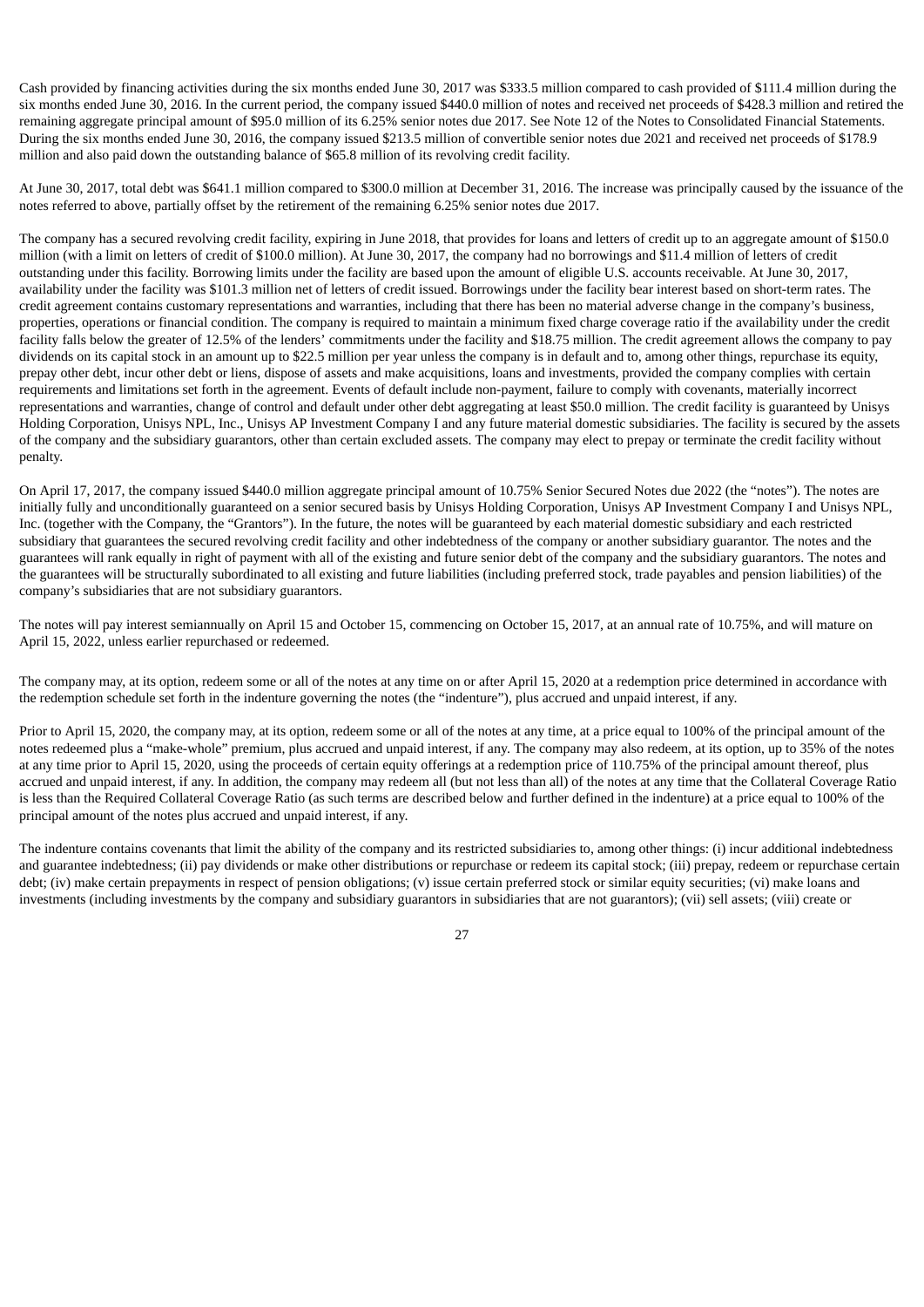incur liens; (ix) enter into transactions with affiliates; (x) enter into agreements restricting its subsidiaries' ability to pay dividends; and (xi) consolidate, merge or sell all or substantially all of its assets. These covenants are subject to several important limitations and exceptions.

The indenture also includes a covenant requiring that the company maintain a Collateral Coverage Ratio of not less than 1.50:1.00 (the "Required Collateral Coverage Ratio") as of any test date. The Collateral Coverage Ratio is based on the ratio of (A) Grantor unrestricted cash and cash equivalents plus 4.75 multiplied by of the greater of (x) Grantor EBITDA for the most recently ended four fiscal quarters and (y) (i) the average quarterly Grantor EBITDA for the most recently ended seven fiscal quarters, multiplied by (ii) four, to (B) secured indebtedness of the Grantors. The Collateral Coverage Ratio is tested quarterly. If the Collateral Coverage Ratio is less than the Required Collateral Coverage Ratio as of any test date, and the company has not redeemed the notes within 90 days thereafter, this will be an event of default under the indenture.

If the company experiences certain kinds of changes of control, it must offer to purchase the notes at 101% of the principal amount of the notes, plus accrued and unpaid interest, if any. In addition, if the company sells assets under certain circumstances it must apply the proceeds towards an offer to repurchase notes at a price equal to par plus accrued and unpaid interest, if any.

The indenture also provides for events of default, which, if any of them occurs, would permit or require the principal, premium, if any, interest and any other monetary obligations on all the then outstanding notes to be due and payable immediately.

On May 8, 2017, the company redeemed all of its then outstanding 6.25% senior notes due 2017. As a result of this redemption, the company recognized a charge of \$1.5 million in "Other income (expense), net" in the three months ended June 30, 2017, which is comprised of \$1.3 million of premium and expenses paid and \$0.2 million for the write off of unamortized discount and fees related to the portion of the notes redeemed.

At June 30, 2017, the company has met all covenants and conditions under its various lending and funding agreements. The company expects to continue to meet these covenants and conditions.

In 2017, the company expects to make cash contributions of approximately \$141.0 million to its worldwide defined benefit pension plans, which is comprised of \$86.6 million primarily for non-U.S. defined benefit pension plans and \$54.4 million for the company's U.S. qualified defined benefit pension plan.

The company maintains a shelf registration statement with the Securities and Exchange Commission that covers the offer and sale of up to \$700.0 million of debt or equity securities. Subject to the company's ongoing compliance with securities laws, the company may offer and sell debt and equity securities from time to time under the shelf registration statement. In addition, from time to time the company may explore a variety of institutional debt and equity sources to fund its liquidity and capital needs.

The company may, from time to time, redeem, tender for, or repurchase its securities in the open market or in privately negotiated transactions depending upon availability, market conditions and other factors.

## **Item 3. Quantitative and Qualitative Disclosures About Market Risk**

There has been no material change in the company's assessment of its sensitivity to market risk since its disclosure in its 2016 Form 10-K.

## **Item 4. Controls and Procedures**

The company's management, with the participation of the company's Chief Executive Officer and Chief Financial Officer, has evaluated the effectiveness of the company's disclosure controls and procedures (as such term is defined in Rules 13a-15(e) and 15d-15(e) under the Securities Exchange Act of 1934, as amended (the Exchange Act)) as of the end of the period covered by this report. Based on this evaluation, the company's Chief Executive Officer and Chief Financial Officer concluded that, as of the end of such period, the company's disclosure controls and procedures are effective. Such evaluation did not identify any change in the company's internal control over financial reporting (as such term is defined in Rules 13a-15(f) and 15d-15(f) under the Exchange Act) that occurred during the fiscal quarter to which this report relates that has materially affected, or is reasonably likely to materially affect, the company's internal control over financial reporting.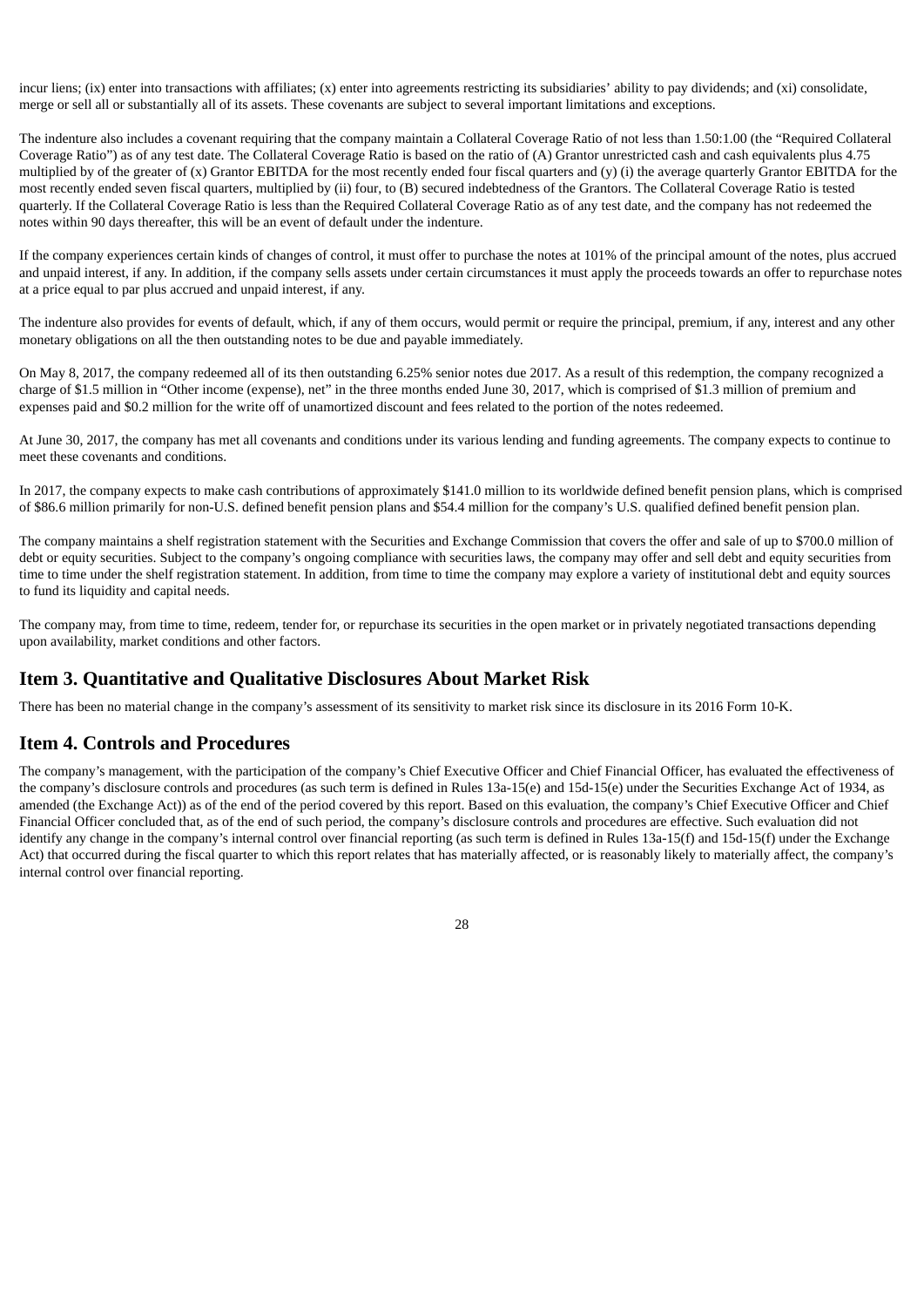# **Part II - OTHER INFORMATION**

## **Item 1. Legal Proceedings**

Information with respect to litigation is set forth in Note 9 of the Notes to Consolidated Financial Statements, and such information is incorporated herein by reference.

## **Item 1A. Risk Factors**

There have been no significant changes to the "Risk Factors" in Part I, Item 1A of the company's 2016 Form 10-K.

## CAUTIONARY STATEMENT PURSUANT TO THE U.S. PRIVATE SECURITIES LITIGATION REFORM ACT OF 1995

Risks and uncertainties that could cause the company's future results to differ materially from those expressed in "forward-looking" statements include:

- our ability to improve revenue and margins in our services business;
- our ability to maintain our installed base and sell new products in our technology business;
- our ability to effectively anticipate and respond to volatility and rapid technological innovation in our industry;
- our ability to access financing markets:
- our significant pension obligations and requirements to make significant cash contributions to our defined benefit pension plans;
- our ability to realize additional anticipated cost savings and successfully implement our cost reduction initiatives to drive efficiencies across all of our operations;
- our ability to retain significant clients;
- the potential adverse effects of aggressive competition in the information services and technology marketplace;
- cybersecurity breaches could result in significant costs and could harm our business and reputation;
- our ability to attract, motivate and retain experienced and knowledgeable personnel in key positions;
- the risks of doing business internationally when a significant portion of our revenue is derived from international operations;
- our contracts may not be as profitable as expected or provide the expected level of revenues;
- contracts with U.S. governmental agencies may subject us to audits, criminal penalties, sanctions and other expenses and fines;
- a significant disruption in our IT systems could adversely affect our business and reputation;
- we may face damage to our reputation or legal liability if our clients are not satisfied with our services or products;
- the performance and capabilities of third parties with whom we have commercial relationships;
- a termination of the company's U.S. defined benefit pension plan
- the adverse effects of global economic conditions, acts of war, terrorism or natural disasters;
- the potential for intellectual property infringement claims to be asserted against us or our clients;
- the possibility that pending litigation could affect our results of operations or cash flow; and
- the business and financial risk in implementing future dispositions or acquisitions.

Other factors discussed in this report, although not listed here, also could materially affect the company's future results.

## **Item 6. Exhibits**

(a) Exhibits

See Exhibit Index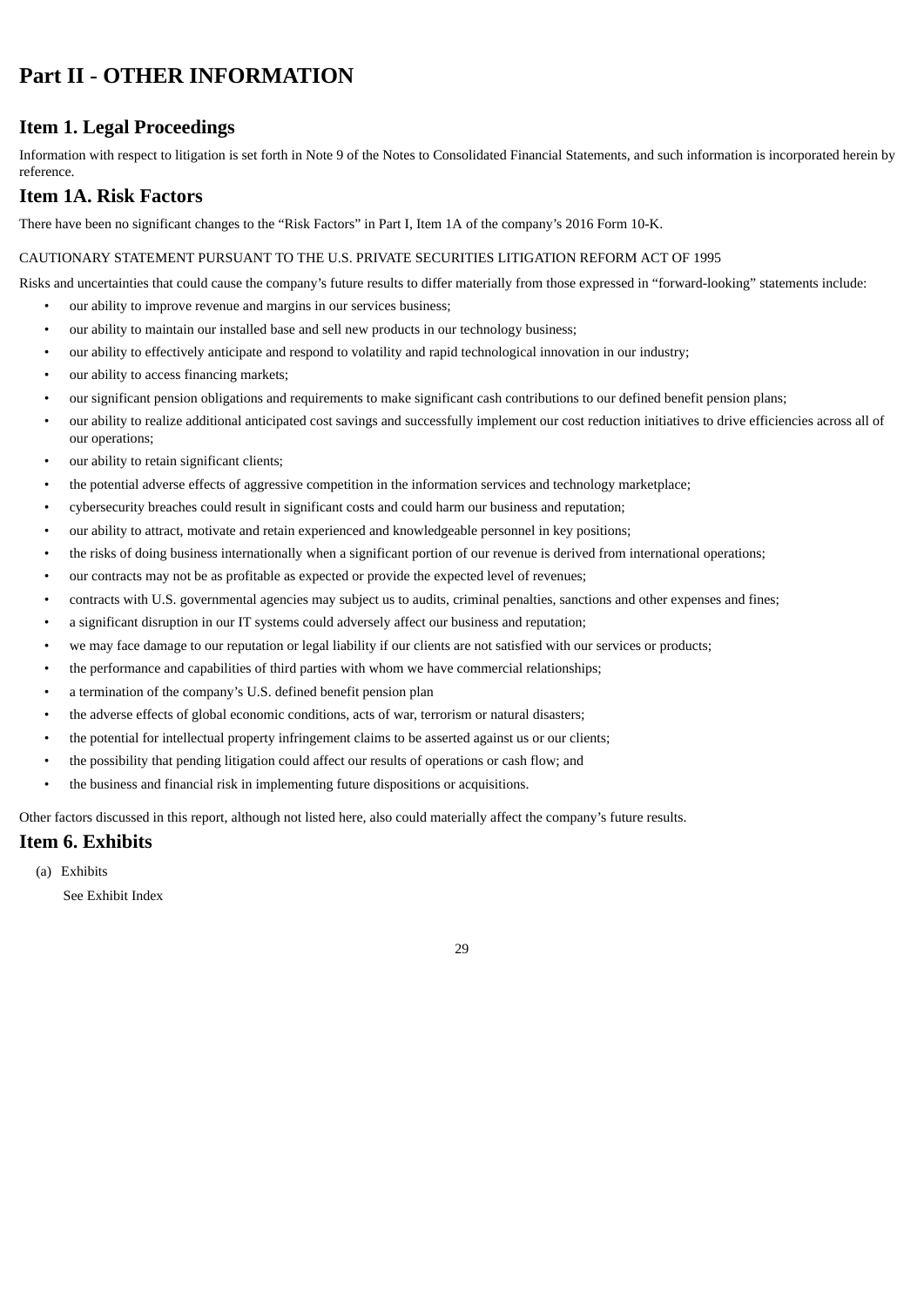## **SIGNATURES**

Pursuant to the requirements of the Securities Exchange Act of 1934, the registrant has duly caused this report to be signed on its behalf by the undersigned thereunto duly authorized.

UNISYS CORPORATION

| Date: August 2, 2017 |  |  |
|----------------------|--|--|
|----------------------|--|--|

| Date: August 2, 2017 | By: | /s/ Inder M. Singh                       |  |  |  |  |  |
|----------------------|-----|------------------------------------------|--|--|--|--|--|
|                      |     | Inder M. Singh                           |  |  |  |  |  |
|                      |     | Senior Vice President and                |  |  |  |  |  |
|                      |     | Chief Financial Officer                  |  |  |  |  |  |
|                      |     | (Principal Financial Officer)            |  |  |  |  |  |
|                      |     |                                          |  |  |  |  |  |
|                      | By: | /s/ Michael M. Thomson                   |  |  |  |  |  |
|                      |     | Michael M. Thomson<br>Vice President and |  |  |  |  |  |
|                      |     |                                          |  |  |  |  |  |
|                      |     | Corporate Controller                     |  |  |  |  |  |
|                      |     | (Principal Accounting Officer)           |  |  |  |  |  |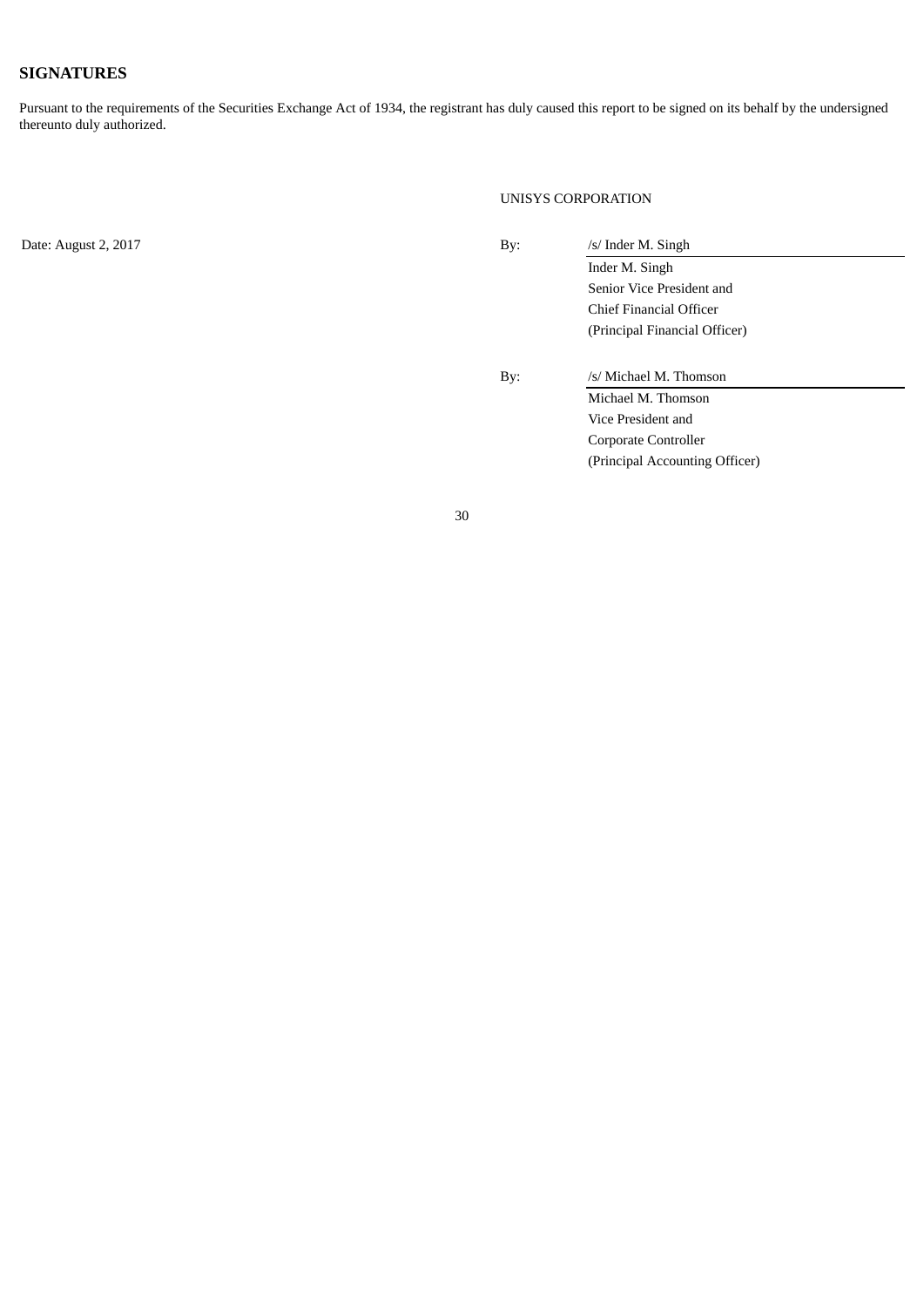# **EXHIBIT INDEX**

| <b>Exhibit Number</b> | <b>Description</b>                                                                                                                                                                                                                                                                                                                               |
|-----------------------|--------------------------------------------------------------------------------------------------------------------------------------------------------------------------------------------------------------------------------------------------------------------------------------------------------------------------------------------------|
| 3.1                   | Restated Certificate of Incorporation of Unisys Corporation (incorporated by reference to Exhibit 3.1 to the registrant's Current<br>Report on Form 8-K filed on April 30, 2010)                                                                                                                                                                 |
| 3.2                   | Certificate of Amendment of the Restated Certificate of Incorporation of Unisys Corporation (incorporated by reference to Exhibit<br>3.1 to the registrant's Current Report on Form 8-K filed on April 28, 2011)                                                                                                                                 |
| 3.3                   | Certificate of Amendment of the Restated Certificate of Incorporation of Unisys Corporation (incorporated by reference to Exhibit<br>3.1 to the registrant's Current Report on Form 8-K filed on April 28, 2017)                                                                                                                                 |
| <u>3.4</u>            | Bylaws of Unisys Corporation, as amended through April 30, 2015 (incorporated by reference to Exhibit 3.3 to the Company's<br>Quarterly Report on Form 10-Q filed on April 30, 2015)                                                                                                                                                             |
| <u>4.1</u>            | Indenture, dated as of April 17, 2017, among Unisys Corporation, Unisys Holding Corporation, Unisys AP Investment Company<br>I, Unisys NPL, Inc. and Wells Fargo Bank, National Association (incorporated by reference to Exhibit 4.1 to the registrant's<br>Current Report on Form 8-K filed on April 17, 2017)                                 |
| 10.1                  | Security Agreement, dated as of April 17, 2017, by and among Unisys Corporation, Unisys Holding Corporation, Unisys AP<br>Investment Company I, Unisys NPL, Inc. and Wells Fargo Bank, National Association (incorporated by reference to Exhibit 10.1<br>to the registrant's Current Report on Form 8-K filed on April 17, 2017)                |
| 10.2                  | Collateral Trust Agreement, dated as of April 17, 2017, by and among Unisys Corporation, Unisys Holding Corporation, Unisys<br>AP Investment Company I, Unisys NPL, Inc. and Wells Fargo Bank, National Association (incorporated by reference to Exhibit<br>10.2 to the registrant's Current Report on Form 8-K filed on April 17, 2017)        |
| 10.3                  | ABL-Notes Intercreditor Agreement, dated as of April 17, 2017, by and among Unisys Corporation, Unisys Holding Corporation,<br>Unisys AP Investment Company I, Unisys NPL, Inc. and Wells Fargo Bank, National Association (incorporated by reference to<br>Exhibit 10.3 to the registrant's Current Report on Form 8-K filed on April 17, 2017) |
| <u>12</u>             | Statement of Computation of Ratio of Earnings to Combined Fixed Charges and Preferred Stock Dividends                                                                                                                                                                                                                                            |
| 31.1                  | Certification of Peter A. Altabef required by Rule 13a-14(a) or Rule 15d-14(a)                                                                                                                                                                                                                                                                   |
| 31.2                  | Certification of Inder M. Singh required by Rule 13a-14(a) or Rule 15d-14(a)                                                                                                                                                                                                                                                                     |
| <u>32.1</u>           | Certification of Peter A. Altabef required by Rule 13a-14(b) or Rule 15d-14(b) and Section 906 of the Sarbanes-Oxley Act of<br>2002, 18 U.S.C. Section 1350                                                                                                                                                                                      |
| 32.2                  | Certification of Inder M. Singh required by Rule 13a-14(b) or Rule 15d-14(b) and Section 906 of the Sarbanes-Oxley Act of 2002,<br>18 U.S.C. Section 1350                                                                                                                                                                                        |
| 101.INSXBRL           | <b>Instance Document</b>                                                                                                                                                                                                                                                                                                                         |
| 101.SCHXBRL           | <b>Taxonomy Extension Schema Document</b>                                                                                                                                                                                                                                                                                                        |
| 101.CALXBRL           | Taxonomy Extension Calculation Linkbase Document                                                                                                                                                                                                                                                                                                 |
| 101.LABXBRL           | Taxonomy Extension Labels Linkbase Document                                                                                                                                                                                                                                                                                                      |
| 101.PREXBRL           | Taxonomy Extension Presentation Linkbase Document                                                                                                                                                                                                                                                                                                |
| 101.DEFXBRL           | Taxonomy Extension Definition Linkbase Document                                                                                                                                                                                                                                                                                                  |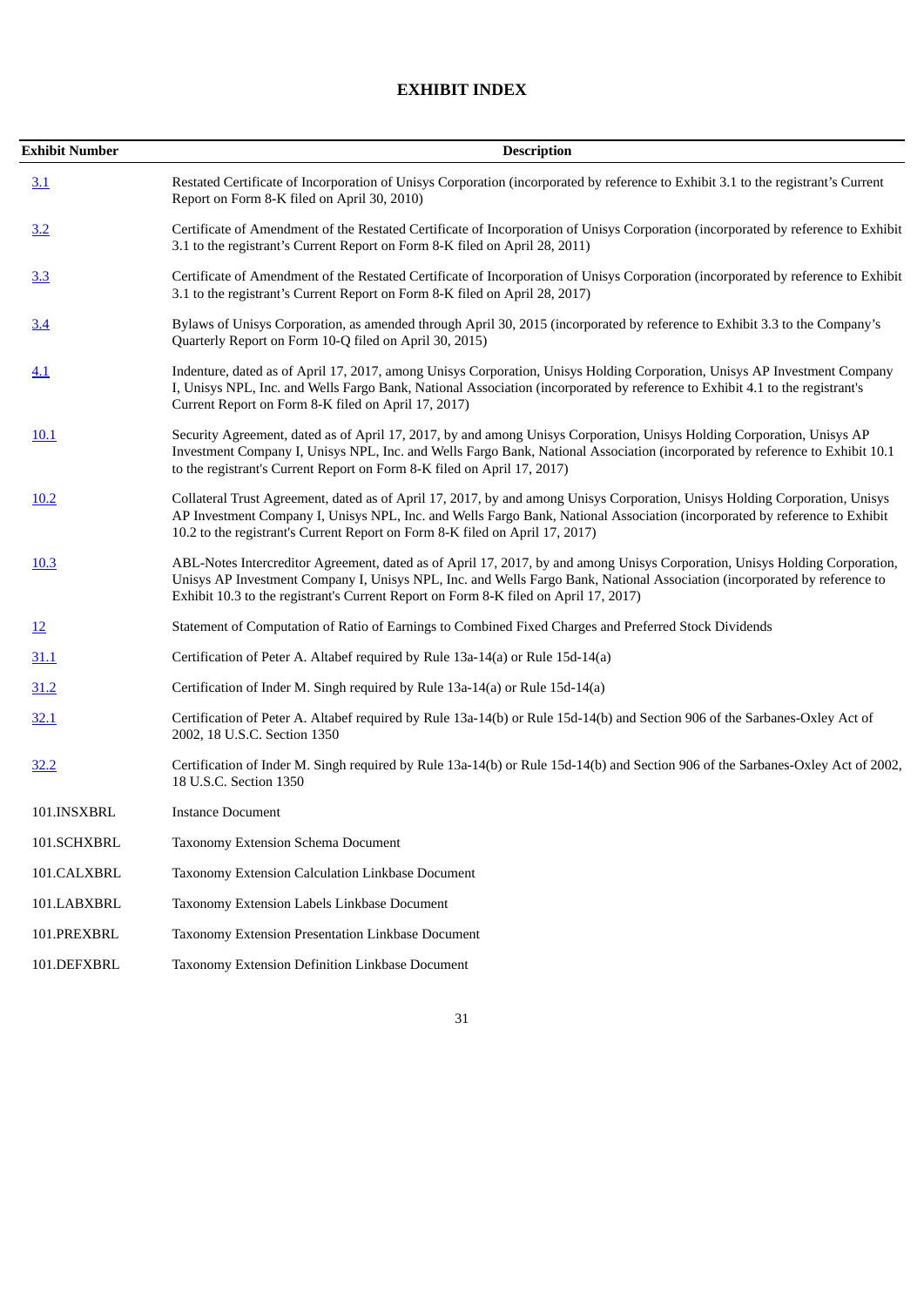#### UNISYS CORPORATION COMPUTATION OF RATIO OF EARNINGS TO COMBINED FIXED CHARGES AND PREFERRED STOCK DIVIDENDS (UNAUDITED) (\$ in millions)

<span id="page-31-0"></span>

|                                                                      | <b>Six Months</b> |               |              | Years Ended December 31 |      |        |               |       |               |       | Ended |       |  |  |  |  |  |  |  |  |  |
|----------------------------------------------------------------------|-------------------|---------------|--------------|-------------------------|------|--------|---------------|-------|---------------|-------|-------|-------|--|--|--|--|--|--|--|--|--|
|                                                                      |                   | June 30, 2017 | 2016<br>2015 |                         | 2014 |        |               | 2013  |               | 2012  |       |       |  |  |  |  |  |  |  |  |  |
| <b>Fixed charges</b>                                                 |                   |               |              |                         |      |        |               |       |               |       |       |       |  |  |  |  |  |  |  |  |  |
| Interest expense                                                     | \$                | 20.0          | \$           | 27.4                    | \$.  | 11.9   | \$            | 9.2   | \$            | 9.9   | \$    | 27.5  |  |  |  |  |  |  |  |  |  |
| Interest capitalized during the period                               |                   | 2.2           |              | 3.0                     |      | 3.1    |               | 4.0   |               | 3.2   |       | 5.3   |  |  |  |  |  |  |  |  |  |
| Amortization of revolving credit facility expenses                   |                   | 0.2           |              | 0.4                     |      | 1.5    |               | 1.6   |               | 1.6   |       | 1.7   |  |  |  |  |  |  |  |  |  |
| Portion of rental expense representative of interest                 |                   | 12.6          |              | 25.8                    |      | 26.9   |               | 27.9  |               | 28.4  |       | 28.2  |  |  |  |  |  |  |  |  |  |
| <b>Total Fixed Charges</b>                                           |                   | 35.0          |              | 56.6                    |      | 43.4   |               | 42.7  |               | 43.1  |       | 62.7  |  |  |  |  |  |  |  |  |  |
| Preferred stock dividend requirements (a)                            |                   |               |              |                         |      |        |               | 2.7   |               | 16.2  |       | 16.2  |  |  |  |  |  |  |  |  |  |
| Total fixed charges and preferred stock dividends                    |                   | 35.0          |              | 56.6                    |      | 43.4   |               | 45.4  |               | 59.3  | 78.9  |       |  |  |  |  |  |  |  |  |  |
| <b>Earnings</b>                                                      |                   |               |              |                         |      |        |               |       |               |       |       |       |  |  |  |  |  |  |  |  |  |
| Income (loss) before income taxes                                    |                   | (59.1)        |              | 20.5                    |      | (58.8) |               | 145.5 |               | 219.4 |       | 254.1 |  |  |  |  |  |  |  |  |  |
| Add amortization of capitalized interest                             |                   | 1.6           |              | 3.1                     |      | 3.7    |               | 4.5   |               | 5.0   |       | 7.5   |  |  |  |  |  |  |  |  |  |
| Subtotal                                                             |                   | (57.5)        |              | 23.6                    |      | (55.1) |               | 150.0 |               | 224.4 |       | 261.6 |  |  |  |  |  |  |  |  |  |
| Fixed charges per above                                              |                   | 35.0          |              | 56.6                    |      | 43.4   |               | 42.7  |               | 43.1  |       | 62.7  |  |  |  |  |  |  |  |  |  |
| Less interest capitalized during the period                          |                   | (2.2)         |              | (3.0)                   |      | (3.1)  |               | (4.0) |               | (3.2) |       | (5.3) |  |  |  |  |  |  |  |  |  |
| Total earnings                                                       |                   | (24.7)        | \$           | 77.2                    | \$   | (14.8) | <sup>\$</sup> | 188.7 | <sup>\$</sup> | 264.3 | \$    | 319.0 |  |  |  |  |  |  |  |  |  |
| Ratio of earnings to fixed charges                                   |                   | $\ast$        |              | 1.36                    |      | $\ast$ |               | 4.42  |               | 6.13  |       | 5.09  |  |  |  |  |  |  |  |  |  |
| Ratio of earnings to fixed charges and preferred stock dividends (b) |                   | N/A           |              | 1.36                    |      | N/A    |               | 4.16  |               | 4.46  |       | 4.04  |  |  |  |  |  |  |  |  |  |

(a) Amounts have not been grossed up for income taxes since the preferred stock was issued by the U.S. parent corporation which has a valuation allowance against its net deferred tax assets.

(b) The ratio of earnings to fixed charges and preferred stock dividends is calculated by dividing total earnings by total fixed charges and preferred stock dividends.

\* Earnings for the six months ended June 30, 2017 and the year ended December 31, 2015, were inadequate to cover fixed charges by \$59.7 million and \$58.2 million, respectively.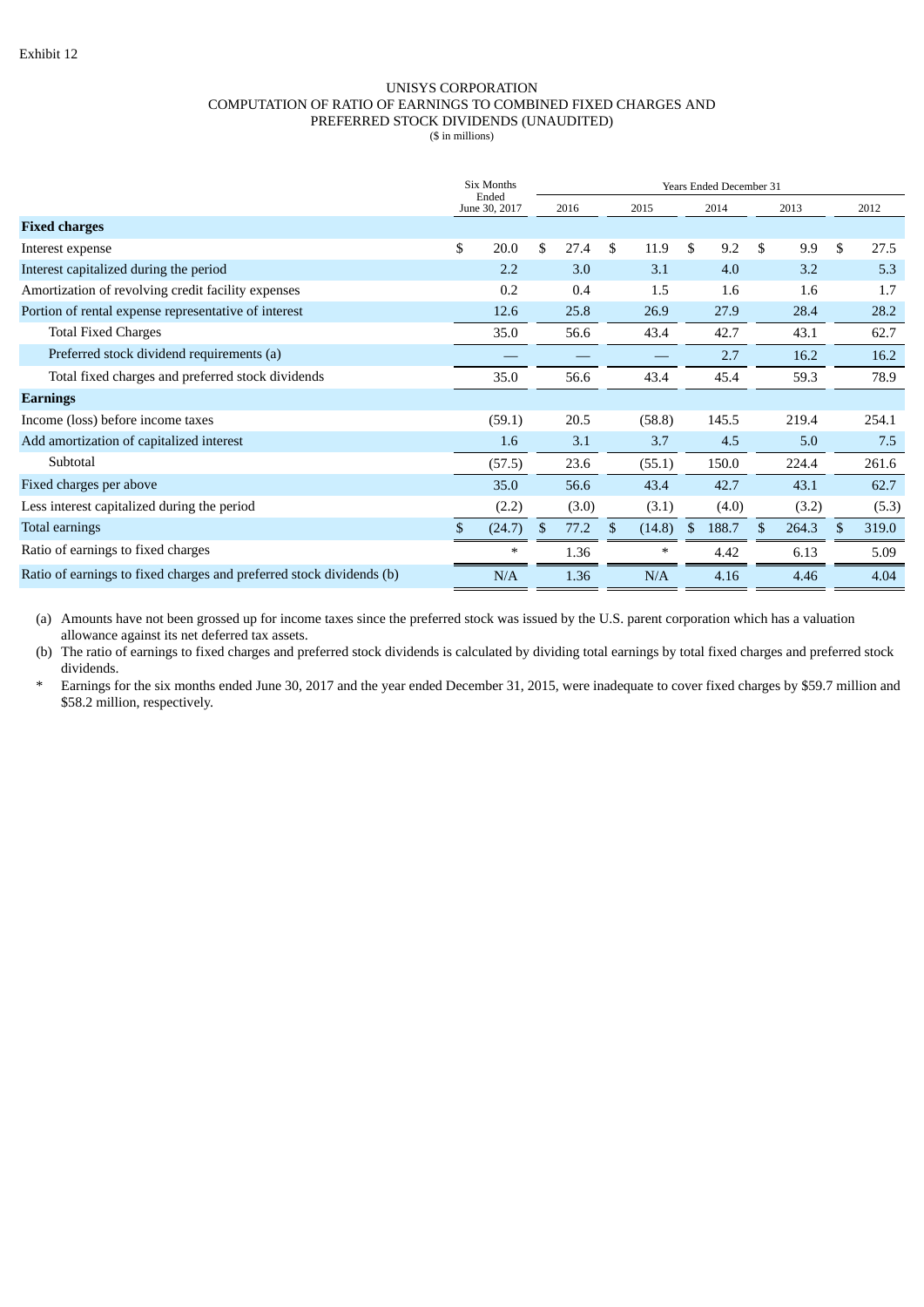### **CERTIFICATION**

#### <span id="page-32-0"></span>I, Peter A. Altabef, certify that:

1. I have reviewed this quarterly report on Form 10-Q of Unisys Corporation;

2. Based on my knowledge, this report does not contain any untrue statement of a material fact or omit to state a material fact necessary to make the statements made, in light of the circumstances under which such statements were made, not misleading with respect to the period covered by this report;

3. Based on my knowledge, the financial statements, and other financial information included in this report, fairly present in all material respects the financial condition, results of operations and cash flows of the registrant as of, and for, the periods presented in this report;

4. The registrant's other certifying officer and I are responsible for establishing and maintaining disclosure controls and procedures (as defined in Exchange Act Rules 13a-15(e) and 15d-15(e)) and internal control over financial reporting (as defined in Exchange Act Rules 13a-15(f) and 15d-15(f)) for the registrant and have:

a. Designed such disclosure controls and procedures, or caused such disclosure controls and procedures to be designed under our supervision, to ensure that material information relating to the registrant, including its consolidated subsidiaries, is made known to us by others within those entities, particularly during the period in which this report is being prepared;

b. Designed such internal control over financial reporting, or caused such internal control over financial reporting to be designed under our supervision, to provide reasonable assurance regarding the reliability of financial reporting and the preparation of financial statements for external purposes in accordance with generally accepted accounting principles;

c. Evaluated the effectiveness of the registrant's disclosure controls and procedures and presented in this report our conclusions about the effectiveness of the disclosure controls and procedures, as of the end of the period covered by this report based on such evaluation; and

d. Disclosed in this report any change in the registrant's internal control over financial reporting that occurred during the registrant's most recent fiscal quarter (the registrant's fourth fiscal quarter in the case of an annual report) that has materially affected, or is reasonably likely to materially affect, the registrant's internal control over financial reporting; and

5. The registrant's other certifying officer and I have disclosed, based on our most recent evaluation of internal control over financial reporting, to the registrant's auditors and the audit committee of the registrant's board of directors (or persons performing the equivalent functions):

a. All significant deficiencies and material weaknesses in the design or operation of internal control over financial reporting which are reasonably likely to adversely affect the registrant's ability to record, process, summarize and report financial information; and

b. Any fraud, whether or not material, that involves management or other employees who have a significant role in the registrant's internal control over financial reporting.

Date: August 2, 2017

Name: Peter A. Altabef

/s/ Peter A. Altabef

Title: President and Chief Executive Officer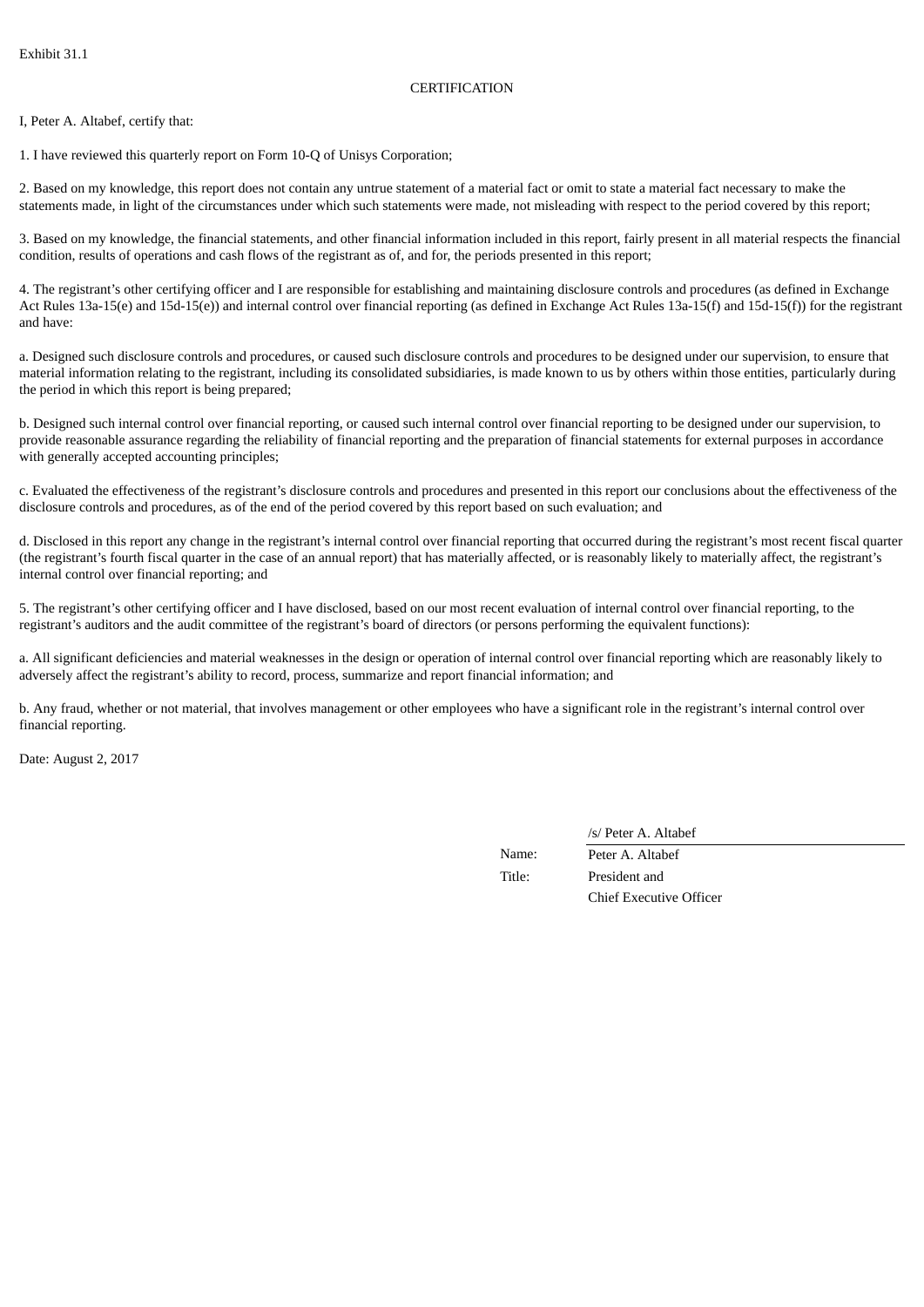### **CERTIFICATION**

#### <span id="page-33-0"></span>I, Inder M. Singh, certify that:

1. I have reviewed this quarterly report on Form 10-Q of Unisys Corporation;

2. Based on my knowledge, this report does not contain any untrue statement of a material fact or omit to state a material fact necessary to make the statements made, in light of the circumstances under which such statements were made, not misleading with respect to the period covered by this report;

3. Based on my knowledge, the financial statements, and other financial information included in this report, fairly present in all material respects the financial condition, results of operations and cash flows of the registrant as of, and for, the periods presented in this report;

4. The registrant's other certifying officer and I are responsible for establishing and maintaining disclosure controls and procedures (as defined in Exchange Act Rules 13a-15(e) and 15d-15(e)) and internal control over financial reporting (as defined in Exchange Act Rules 13a-15(f) and 15d-15(f)) for the registrant and have:

a. Designed such disclosure controls and procedures, or caused such disclosure controls and procedures to be designed under our supervision, to ensure that material information relating to the registrant, including its consolidated subsidiaries, is made known to us by others within those entities, particularly during the period in which this report is being prepared;

b. Designed such internal control over financial reporting, or caused such internal control over financial reporting to be designed under our supervision, to provide reasonable assurance regarding the reliability of financial reporting and the preparation of financial statements for external purposes in accordance with generally accepted accounting principles;

c. Evaluated the effectiveness of the registrant's disclosure controls and procedures and presented in this report our conclusions about the effectiveness of the disclosure controls and procedures, as of the end of the period covered by this report based on such evaluation; and

d. Disclosed in this report any change in the registrant's internal control over financial reporting that occurred during the registrant's most recent fiscal quarter (the registrant's fourth fiscal quarter in the case of an annual report) that has materially affected, or is reasonably likely to materially affect, the registrant's internal control over financial reporting; and

5. The registrant's other certifying officer and I have disclosed, based on our most recent evaluation of internal control over financial reporting, to the registrant's auditors and the audit committee of the registrant's board of directors (or persons performing the equivalent functions):

a. All significant deficiencies and material weaknesses in the design or operation of internal control over financial reporting which are reasonably likely to adversely affect the registrant's ability to record, process, summarize and report financial information; and

b. Any fraud, whether or not material, that involves management or other employees who have a significant role in the registrant's internal control over financial reporting.

Date: August 2, 2017

/s/ Inder M. Singh Name: Inder M. Singh Title: Senior Vice President and Chief Financial Officer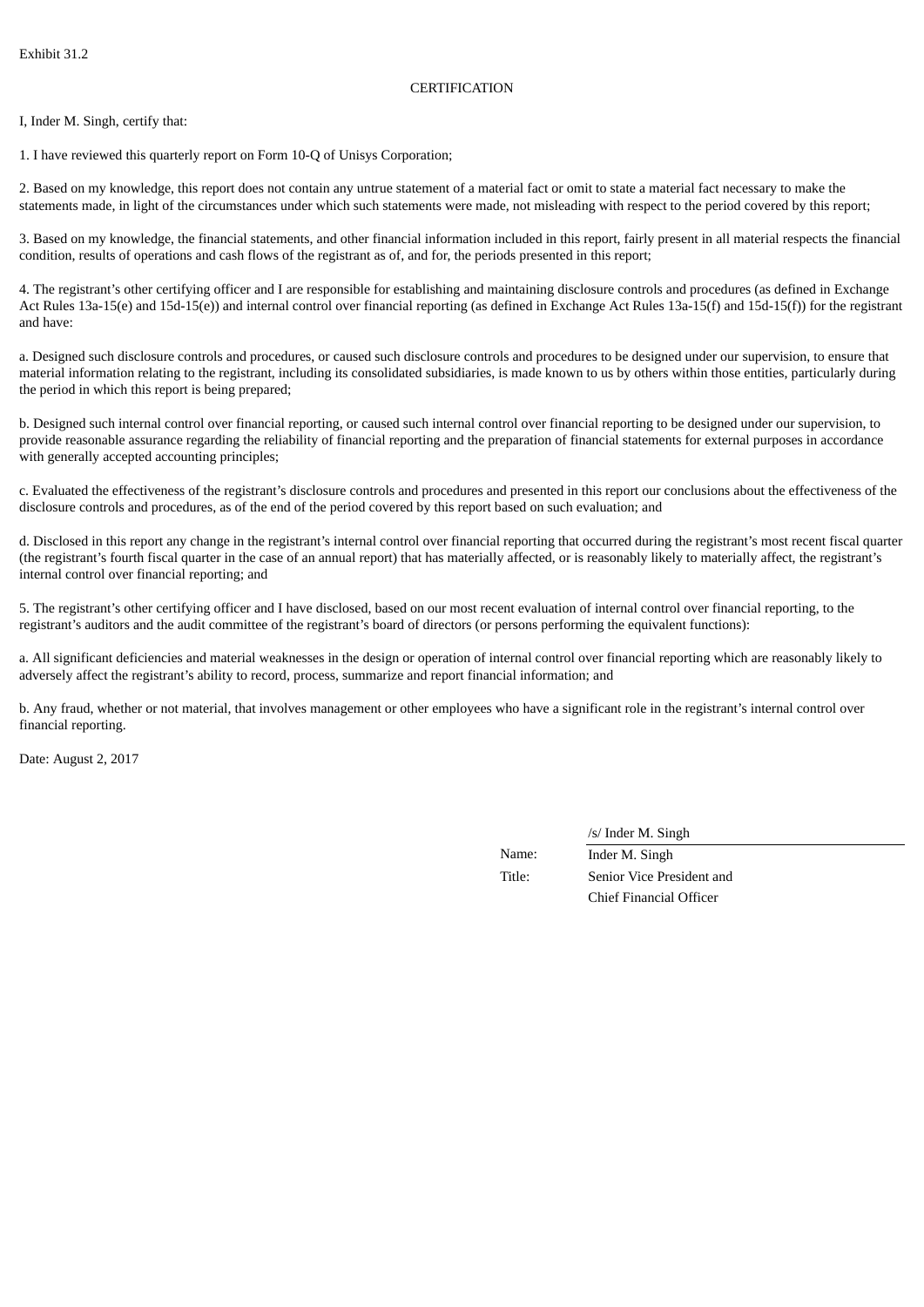## CERTIFICATION OF PERIODIC REPORT

<span id="page-34-0"></span>I, Peter A. Altabef, President and Chief Executive Officer of Unisys Corporation (the "Company"), certify, pursuant to Section 906 of the Sarbanes-Oxley Act of 2002, 18 U.S.C. Section 1350, that:

(1) the Quarterly Report on Form 10-Q of the Company for the quarterly period ended June 30, 2017 (the "Report") fully complies with the requirements of Section 13(a) of the Securities Exchange Act of 1934 (15 U.S.C. 78m); and

(2) the information contained in the Report fairly presents, in all material respects, the financial condition and results of operations of the Company.

Date: August 2, 2017

/s/ Peter A. Altabef

Peter A. Altabef President and Chief Executive Officer

A signed original of this written statement required by Section 906 has been provided to the Company and will be retained by the Company and furnished to the Securities and Exchange Commission or its staff upon request.